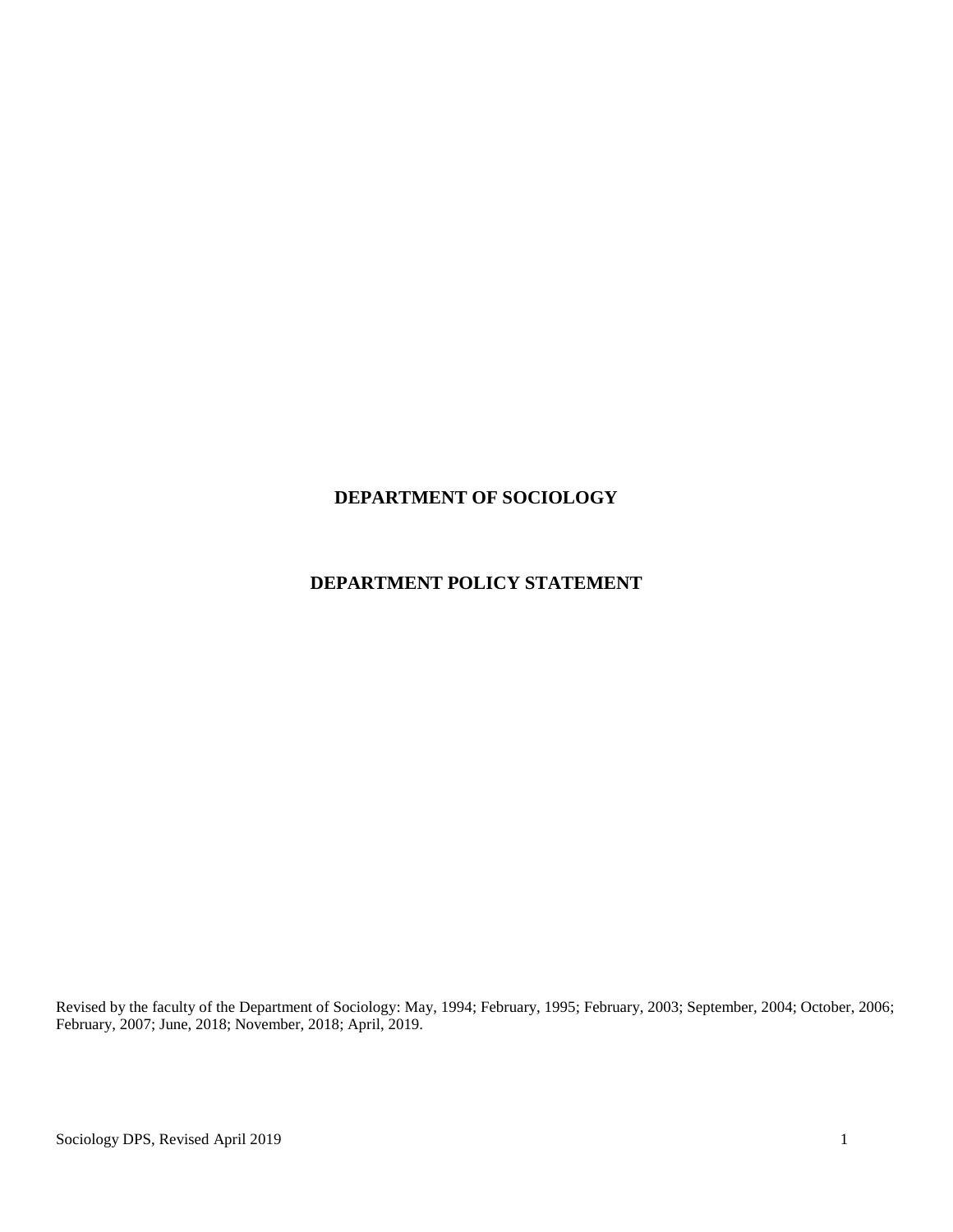| I. Statement of Principles                                     | 5                |
|----------------------------------------------------------------|------------------|
| II. Department Organization                                    | 5                |
| A. Department as a Community of Scholars                       | 5                |
| <b>B.</b> Department Faculty                                   | $\boldsymbol{7}$ |
| 1. Membership                                                  | 7                |
| 2. Functions                                                   | 7                |
| 3. Meetings                                                    | $\tau$           |
| 4. Student Representation at Department Meetings               | $8\,$            |
| C. Chair                                                       | $8\,$            |
| 1. Appointment of Department Chair Candidates                  | $8\,$            |
| a. Nomination                                                  | $8\,$            |
| b. Goals                                                       | 9                |
| c. Duties                                                      | 10               |
| d. Chair Absence                                               | 10               |
| 2. Reappointment of the Chair                                  | 10               |
| 3. Removal of the Chair                                        | 10               |
| D. Executive Council                                           | 12               |
| 1. Membership                                                  | 12               |
| 2. Functions                                                   | 13               |
| 3. Meetings                                                    | 13               |
| E. Faculty Recruitment, Appointment, Reappointment and Layoffs | 13               |
| 1. Appraising the Needs of the Department                      | 13               |
| 2. Traditional Tenure Track Faculty                            | 14               |
| 3. Faculty Specialists                                         | 14               |
| 4. Renewable-Term Appointment Faculty                          | 15               |
| 5. Recommendations with Respect to Anticipated Layoffs, or     |                  |
| Non-Renewals of Term Appointees                                | 16               |
| 6. Support for Spousal Hires                                   | 16               |
| III. Leonard C. Kercher Center for Social Research             | 16               |
| <b>IV.</b> Criminal Justice Program                            | 18               |
| A. Faculty                                                     | 18               |
| <b>B.</b> Director                                             | 18               |
| C. Director Duties                                             | 18               |
| V. Governmental Structure - Governance                         | 19               |
| A. Tenure Committee and Policy                                 | 20               |
| 1. Tenure Committee Functions and Structure                    | 20               |
| 2. Judgmental Criteria for Tenure                              | 20               |

# TABLE OF CONTENTS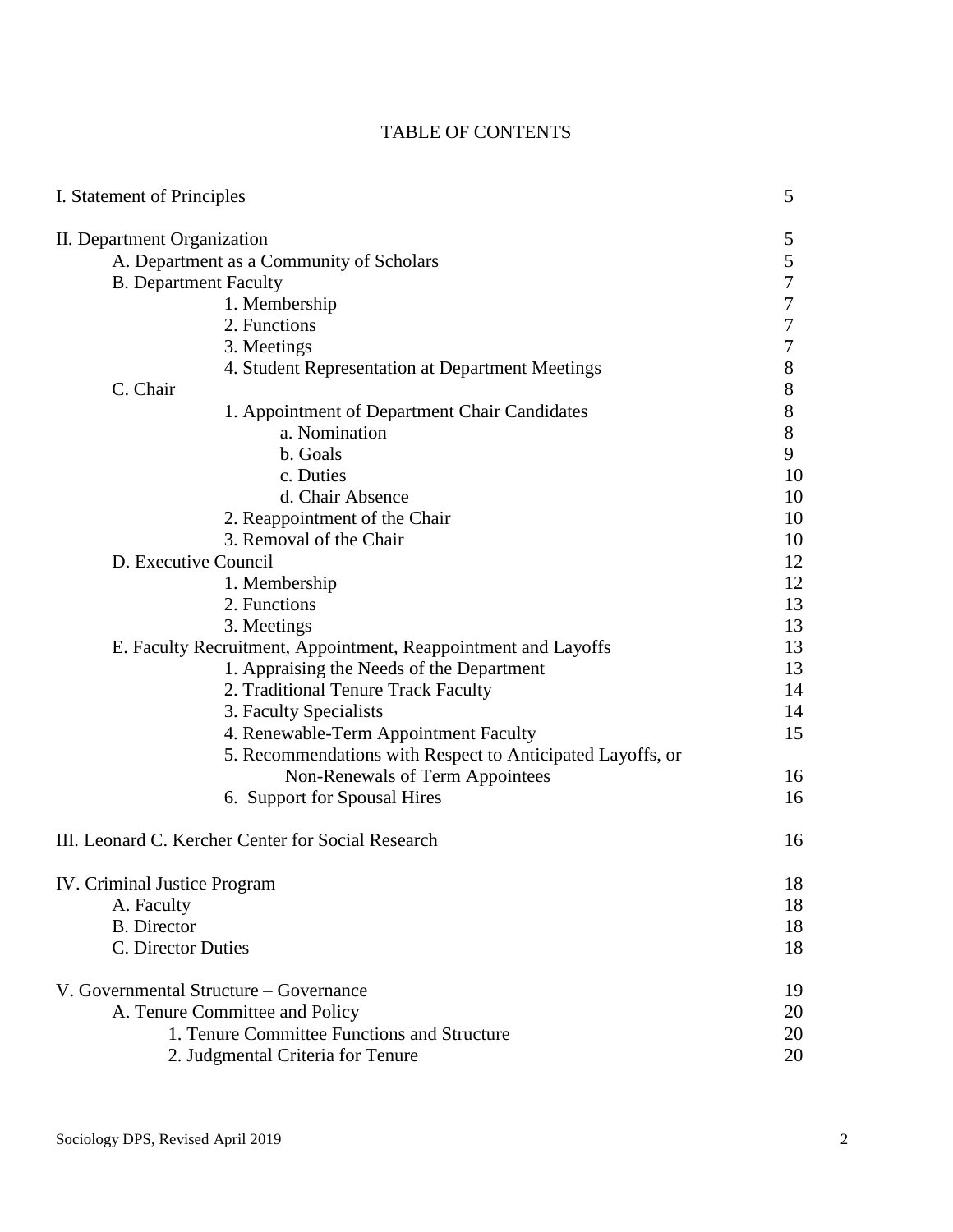| a. Weighting of Criteria                              | 20 |
|-------------------------------------------------------|----|
| 3. Procedure for Tenure Review and Recommendation     | 20 |
| 4. Timetable                                          | 21 |
| 5. Appeals Process                                    | 21 |
| 6. Early Tenure Review                                | 21 |
| 7. Stopping the Tenure Clock                          | 21 |
| 8. External Reviews                                   | 22 |
| B. Promotions Committee and Policy                    | 22 |
| 1. Committee Structure and Functions                  | 22 |
| 2. Procedures                                         | 23 |
| 3. College Promotion Committee                        | 24 |
| 4. Qualifying Criteria                                | 24 |
| 5. Judgmental Criteria                                | 24 |
| d. Weighting of Criteria                              | 24 |
| 6. Procedure for Promotion Review and Recommendations | 25 |
| 7. Timetable                                          | 25 |
| 8. Appeals Process                                    | 25 |
| 9. External Reviews                                   | 25 |
| VI. Department Operating Procedures and Policies      | 25 |
| A. Department Degree and Curricular Requirements      | 26 |
| <b>B.</b> Department Budget Allocations               | 27 |
| C. Faculty Evaluation of the Chair                    | 27 |
| D. Instructor Evaluation by Students                  | 27 |
| E. Leaves of Absence                                  | 27 |
| F. Sabbatical Leave Committee                         | 28 |
| G. Teaching Assignments and Class Schedules           | 28 |
| H. Graduate Faculty Policy                            | 30 |
| 1. Functions                                          | 30 |
| 2. Criteria for Full Membership                       | 30 |
| 3. Term of Appointment                                | 31 |
| 4. Procedure                                          | 32 |
| 5. Reappointment and Termination                      | 32 |
| 6. Associate Members                                  | 32 |
| I. Workload Policy                                    | 33 |
| J. Amendment Procedure                                | 34 |
| K. Initiation of Grievance Procedures                 | 34 |
| L. Adjunct Faculty Appointment Policy                 | 34 |
| 1. Rationale                                          | 34 |
| 2. Structure                                          | 34 |
| 3. Policy                                             | 35 |
| M. Joint Appointment                                  | 35 |
| 1. Procedures                                         | 35 |
| N. Assessment of Student Learning                     | 36 |
|                                                       |    |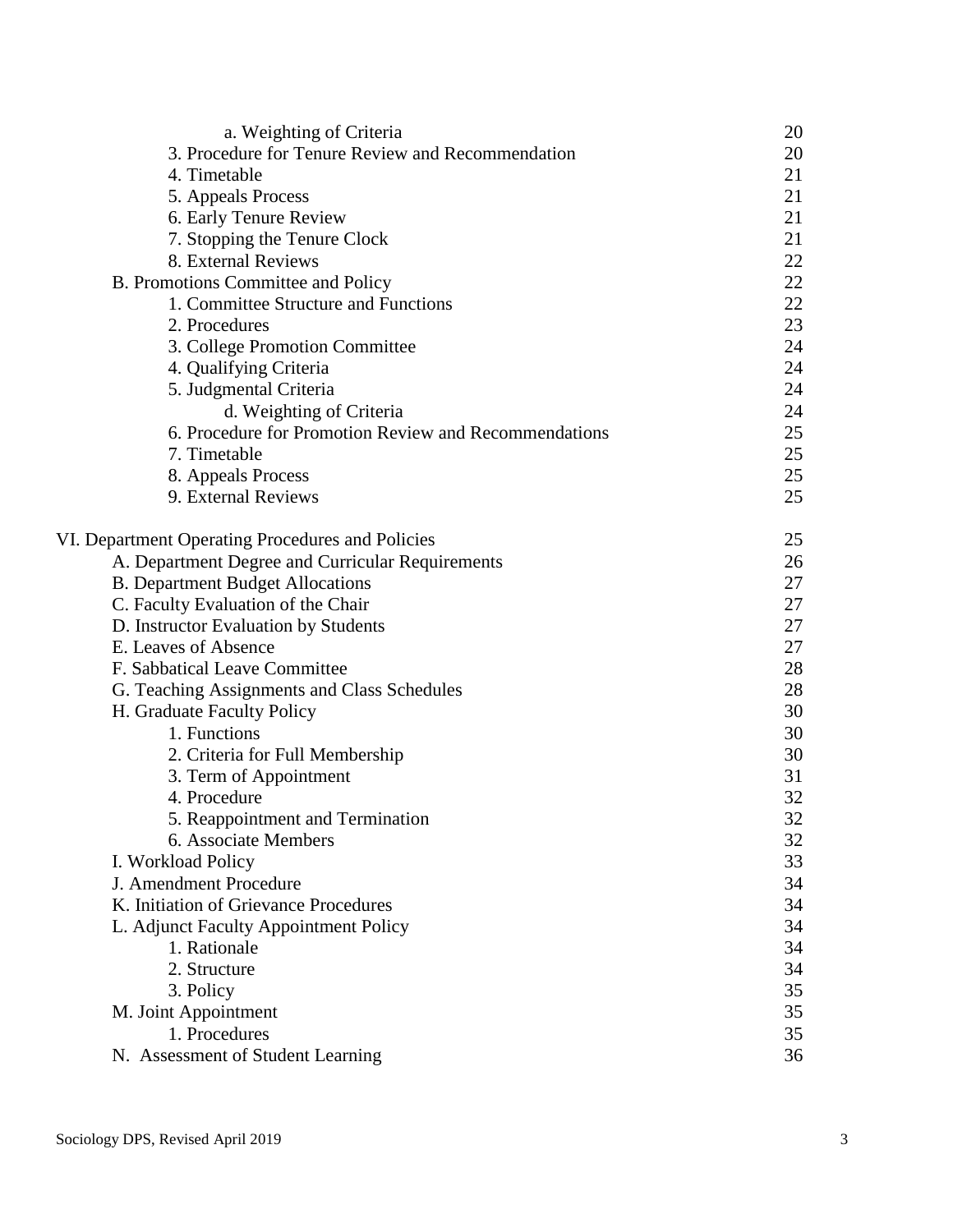| O. Class-size Capacity Recommendations and Approval Process        | 36 |
|--------------------------------------------------------------------|----|
| P. Evaluation of Faculty for Permanent Interdepartmental Transfers |    |
| Appendix A - Workload Form                                         | 38 |
| Appendix B - Judgmental Criteria for Tenure and Promotion          | 41 |
| Appendix C - Example Ballots for Tenure and Promotion              | 44 |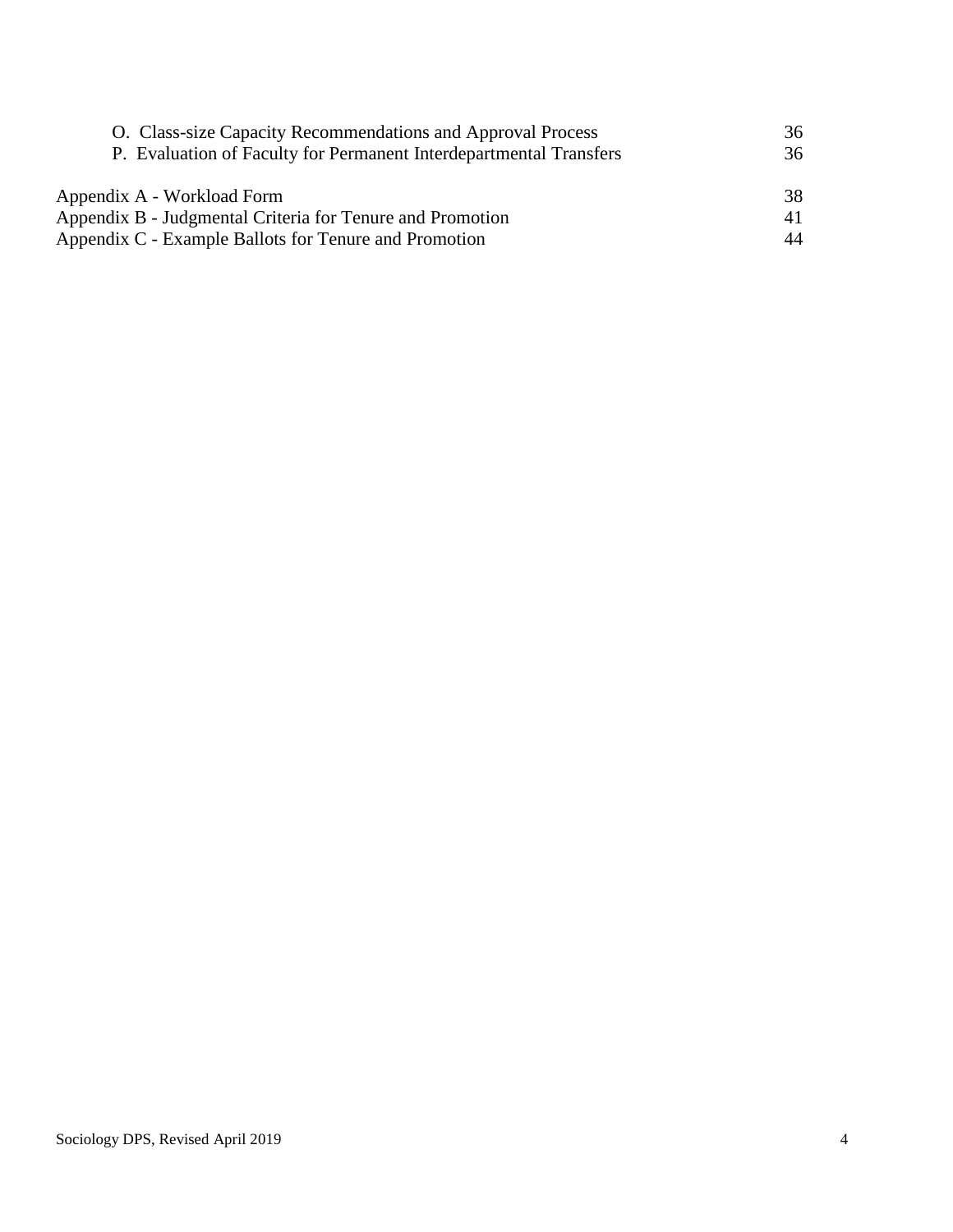## **DEPARTMENT POLICY STATEMENT**

## **DEPARTMENT OF SOCIOLOGY**

It is the right, the responsibility, and the privilege of University faculty to participate in the governance of their departments. Fundamentally, what is desirable and intended by the Department Policy Statement is to ensure meaningful participation by department faculty and procedural regularity within departments. It is understood that the ultimate power of decision-making resides with the administration. This Policy Statement is one means by which the faculty of this department make recommendations to Western.

The Department of Sociology of Western Michigan University is a community of scholars engaged in instruction, research, consultation, and other activities, all of which contribute to knowledge and service. This Department Policy Statement is designed to maximize opportunities for all department faculty members to pursue these activities.

This Department Policy Statement replaces all previous ones, upon its acceptance by the faculty and its ratification by the representatives of Western Michigan University and the AAUP.

### **I. STATEMENT OF PRINCIPLES**

As a matter of general principle, faculty recommendations regarding policies and programs of the Department of Sociology shall rest upon the consensus of the entire sociology faculty as developed through a democratic leadership process positively facilitated and guided by the department Chair and the Executive Council.

The process will be facilitated by the department Chair and the Executive Council, always responsive to the voting membership of the department. The model for the Executive Council shall be that of shared leadership on policy matters, and the continuing review of department operations.

All policies of the department shall be in conformity with university policy and the most recent WMU-AAUP Agreement.

Robert's Rule of Order shall govern the conduct of all regular and special department meetings and Executive Council meetings.

### **II. DEPARTMENT ORGANIZATION**

## **A. DEPARTMENT AS A COMMUNITY OF SCHOLARS**

The department faculty is conceived as a community of scholars: an associated professional group whose identification is vocational, whose enterprise is intellectual, whose goals are educational, whose heritage is disciplinary, whose mode of governance is democratic, whose locale is the department domain, and whose bargaining agency is the AAUP.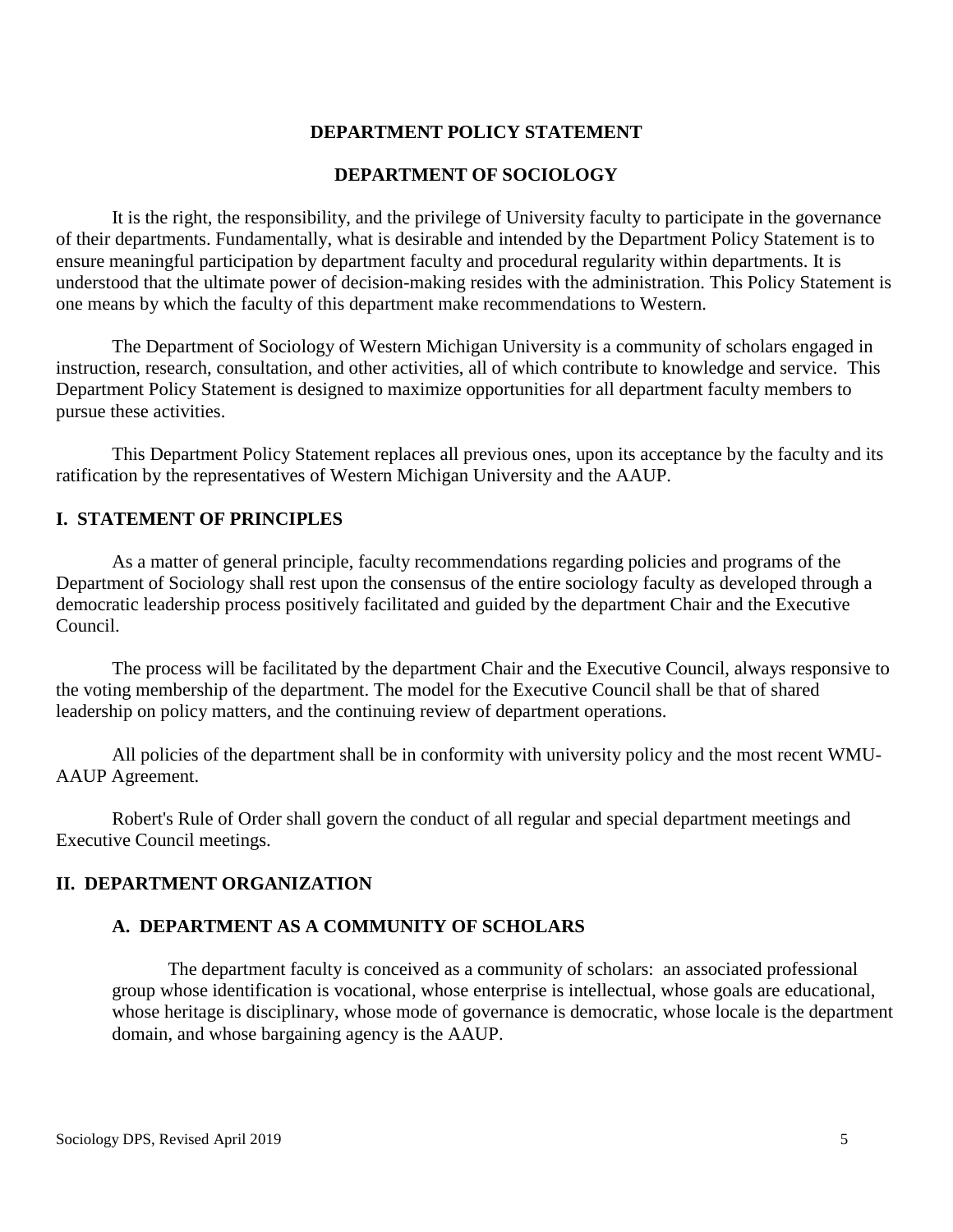This group has a sense of individual pride and purpose in membership and a feeling of satisfaction in common as well as individual achievement. It has an appreciation of the importance of diversity among its members in talent, training, academic perspectives, personal attributes, department services and the like, but recognizes as well the equal importance of an interlocking bond among its members based on concerned involvement in the group's enterprise, acceptance of individual obligations to the group, and individual commitment to commonly accepted principles and processes. The strain in the fabric of our department human relations should be toward the integration of diversity in a scholarly professional endeavor.

Undergraduate majors and graduate students in Sociology have the status of student members, with appropriate rights and obligations in the sociological community. Their primary role is that of students engaged in acquiring the basic theoretical, methodological, and substantive knowledge of the discipline. This implies, on the one hand, the right to effective counseling and good instruction and, on the other, the obligation to make maximum use of the educational opportunities afforded by the department.

A secondary but nevertheless important role, especially for the advanced graduate student, is that of acquiring the insights, the skills, and the ethos of a professional sociologist, particularly as this role pertains to the governance and administration of an academic community. Although students may not participate as voting members in department meetings, they may elect representatives to be present at meetings not designated as closed. This also includes the right to participate in the decision-making process of the department through the election of representatives to serve on the Executive Council and specified department committees.

Graduate students may participate as voting members on the Executive Council, standing, ad hoc, and other department committees, unless otherwise specified. The election of graduate students to the Executive Council and specified department committees should be conducted annually during the spring semester by the graduate student body of the department. The graduate students so elected will be considered representative of the graduate student body in that they will be guided in their participation by their perception of graduate student sentiment. The election of undergraduate student representatives, where provided for and in the event of adequate interest, shall be conducted at meetings of the undergraduate student bodies of the department (i.e., The AsSOCiation and the Criminal Justice Student Association). The undergraduate students so elected will be considered representatives of the undergraduate student bodies in that they will be guided in their participation by their perception of undergraduate student sentiment. All students so elected to committees and councils will be voting members of the group to which they are elected unless otherwise specified in this document.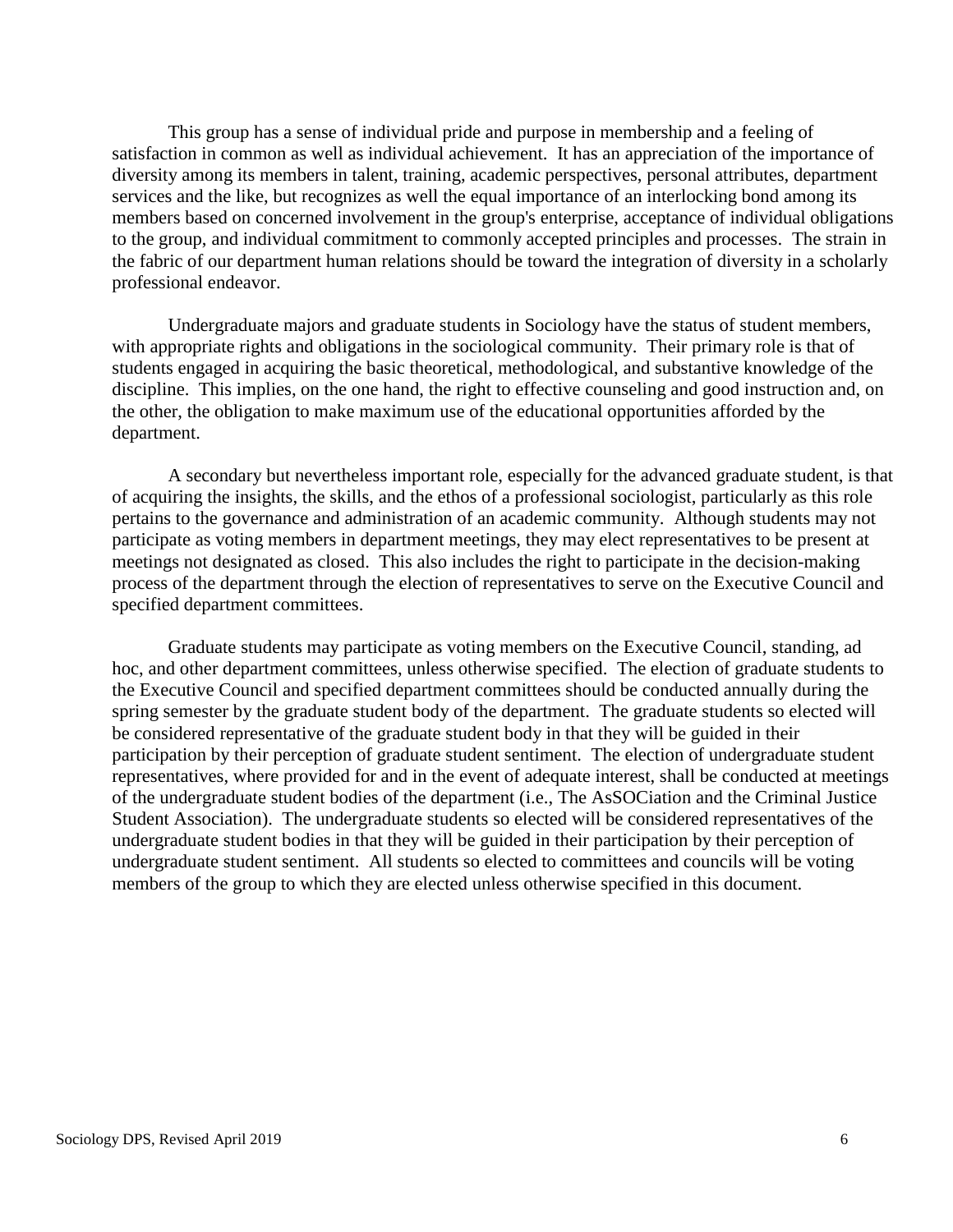### **B. DEPARTMENT FACULTY**

#### *1. Membership*

Membership in the sociology faculty is determined by appointment to the Sociology Department by the Board of Trustees and additional criteria specified by the current WMU-AAUP Agreement. Each member of the department faculty holds one vote.

### *2. Functions*

Collectively, the sociology faculty is to be organized in such a way that the decisionmaking process functions democratically. Final authority on all matters within their jurisdiction rests with the faculty in regularly constituted department meetings. This authority is limited by the provisions of the most recent WMU-AAUP Agreement.

In addition to their regular academic duties, faculty members will be individually responsible for carrying out their assigned committee obligations and administrative tasks. These assignments will be made by the Chair of the department or the Executive Council, subject to department faculty recommendations.

#### *3. Meetings*

The faculty will act corporately through regular monthly meetings during the academic year, the dates to be determined and announced by the department Chair at the beginning of each semester. Items for the agenda may be suggested to the Chair prior to the meeting or brought up from the floor by any member.

A majority of the membership, with the exception of faculty members on leave or sabbatical, shall constitute a quorum. Unless otherwise specified, a majority of those present and voting shall be necessary for the department to take action. Written minutes of all actions taken in all department meetings will be prepared and made available to all members by the department Chair.

The faculty may also act corporately through special department meetings. These meetings may be called by the department Chair, by a majority vote of the Executive Council, or by any five members of the sociology faculty. Special meetings are intended for matters requiring immediate actions of the faculty as a bargaining unit and/or protracted, continuous department consideration of policy or other issues. Agendas for special meetings should be distributed at least three working days in advance of the meeting along with relevant materials. All rules of procedure, bases of collective action, and the maintenance and availability of minutes applying to department meetings shall also apply to special meetings. Except when the faculty meet as a bargaining unit, department meetings and special meetings shall be presided over by the Chair of the Sociology Department or his/her designee. For any department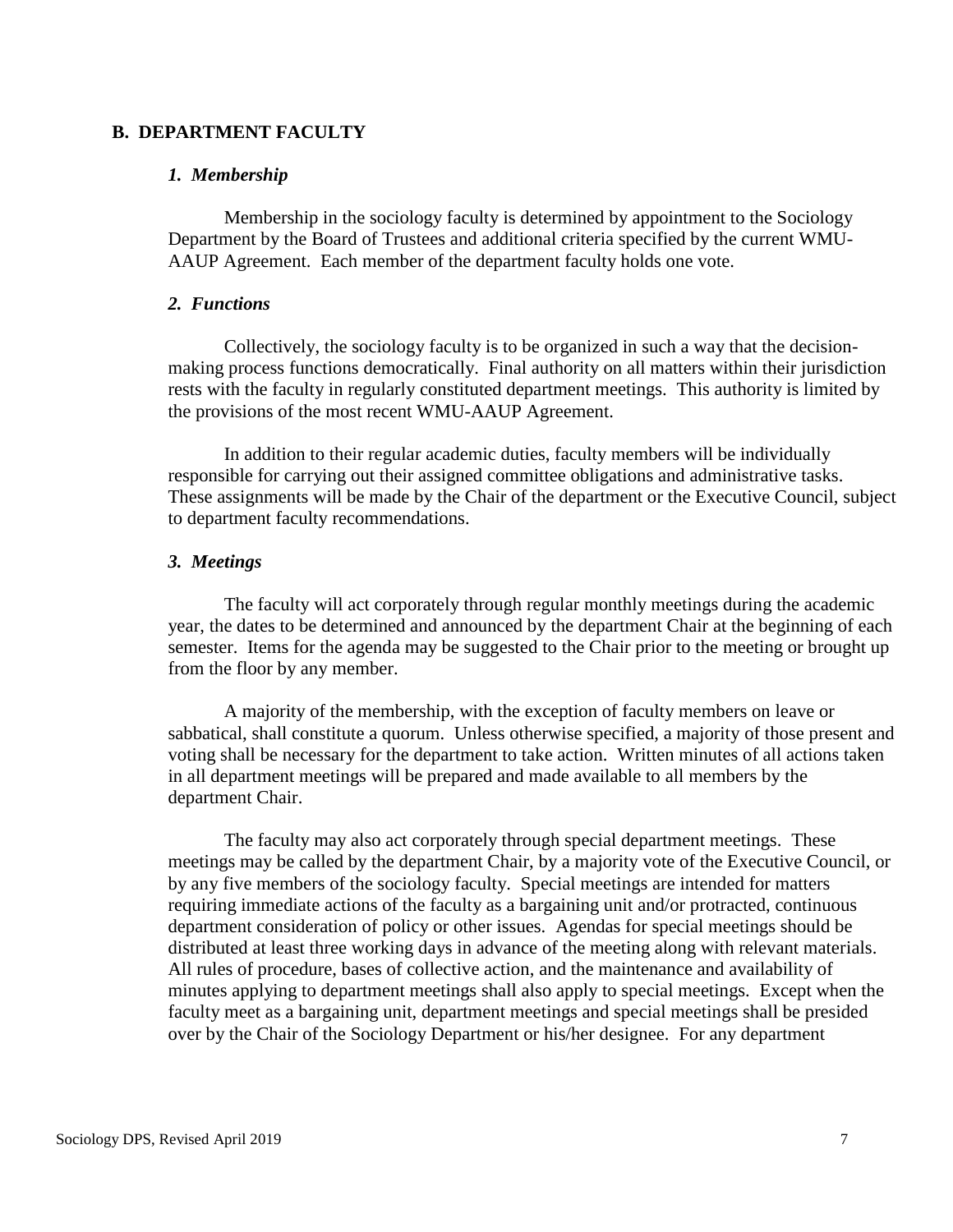meetings and/or special meetings, the department may designate, by two-thirds approval vote, a presider other than the Chair.

#### *4. Student Representation at Department Meetings*

Two graduate students shall be elected annually by the Graduate Student Association of the department to serve as non-voting representatives to department meetings. Two undergraduate students may also be elected by the undergraduate student organizations (i.e., the AsSOCiation and the Criminal Justice Student Association) to serve as non-voting representatives to department meetings.

## **C. CHAIR**

#### *1. Recommendations for Appointment of Department Chair Candidates*

#### **a. Nomination**

As soon as it is known that a replacement for the Chair will be required, a threemember ad hoc screening committee, composed of one faculty member from each professorial rank, will be elected by the department faculty. In general, the ad hoc screening committee should be elected no later than one year prior to the selection of the candidate or candidates.

Any member of the ad hoc screening committee who accepts nomination as Chair shall be replaced on this committee by another staff member of the appropriate professorial rank.

The ad hoc screening committee is charged with carrying out the following responsibilities:

(1) To determine the qualifications most needed and most desired by the department community and the Dean. The criteria for selecting candidates for department chair shall be established through consultation with the Dean, through one or more general department meetings or retreats, supplemented if necessary by survey or other procedures;

(2) To receive nominations and seek approval from the nominees (any voting department faculty member shall be eligible to nominate a candidate for chair) or to organize an external search for appropriate candidates

(3) To gather information about each nominee or candidate, evaluate nominees and candidates on the basis of previously established criteria, screen out inappropriate nominees and candidates, distribute information about appropriate nominees and candidates, and arrange for their interviews;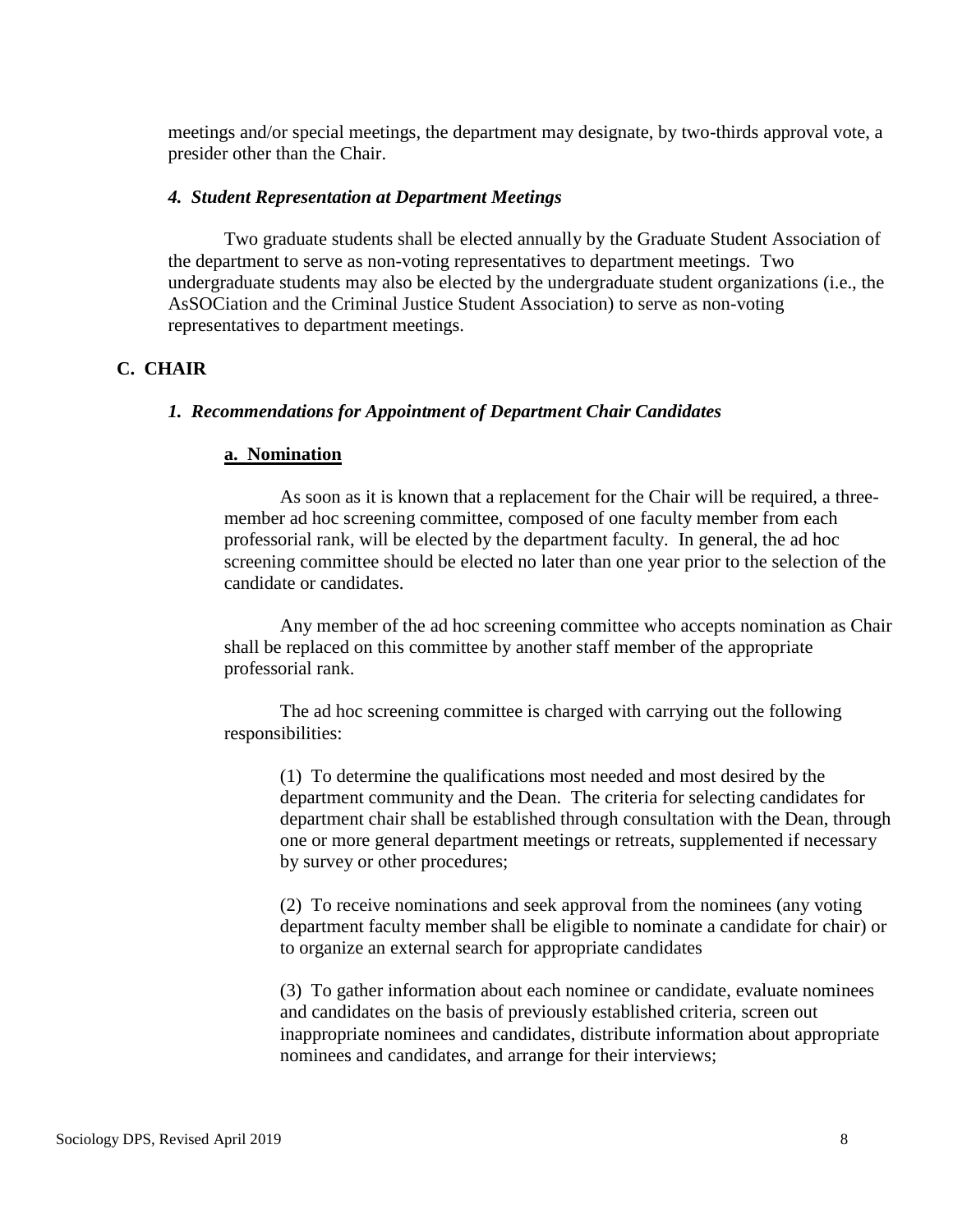(4) To prepare a slate of candidates to be distributed to the department at least one week prior to the department meeting to select the candidate to be recommended to the Dean.

A meeting of the department faculty, presided over by the chair of the ad hoc screening committee, will be held for the specific purpose of selecting candidates to be recommended to the Dean. Each candidate put forth on the slate prepared by the screening committee will be voted on separately by the faculty. A candidate, in order to be recommended to the Dean, must receive a simple majority vote. Voting shall be carried out by secret ballot, the result of which will be tabulated immediately by a special committee of three persons appointed by the presider of the special meeting and reported at that meeting. A ranked list of candidates for Chair will be sent to the Dean. Minority reports may be filed with the Dean.

If no person recommended to the Dean is selected by the Dean, or all selected decline the offer for the position of Chair, a special meeting with the Dean will be requested - within one week - to discuss the situation and the process by which other candidates may be recommended to the Dean.

Faculty on sabbatical or leaves of absence are eligible to vote and, if unavailable to attend the meeting, may cast an absentee ballot by message, mail, e-mail, or FAX. Absentee ballot(s) will be counted on the nominating ballot only. In the event of a ranking ballot, only those present will participate.

#### **b. Goals**

While recognizing that the determination of the Chair's responsibilities is the prerogative of the Administration as laid out in the WMU Policy Manual, the faculty of Sociology recommends that the Chair strive for the following goals:

(1) Professional Leadership. The Chair shall devote specific energies toward and provide measurable evidence of establishing:

- (a) yearly department objectives
- (b) long-term goals as are appropriate;
- (2) Strengthening democratic processes in the resolution of department problems;

(3) Consideration of department policies pertaining to department objectives, development of course and curricular offerings, clarification of standards for staff appointment, tenure and promotion, and the creation of conditions for improved research and instruction;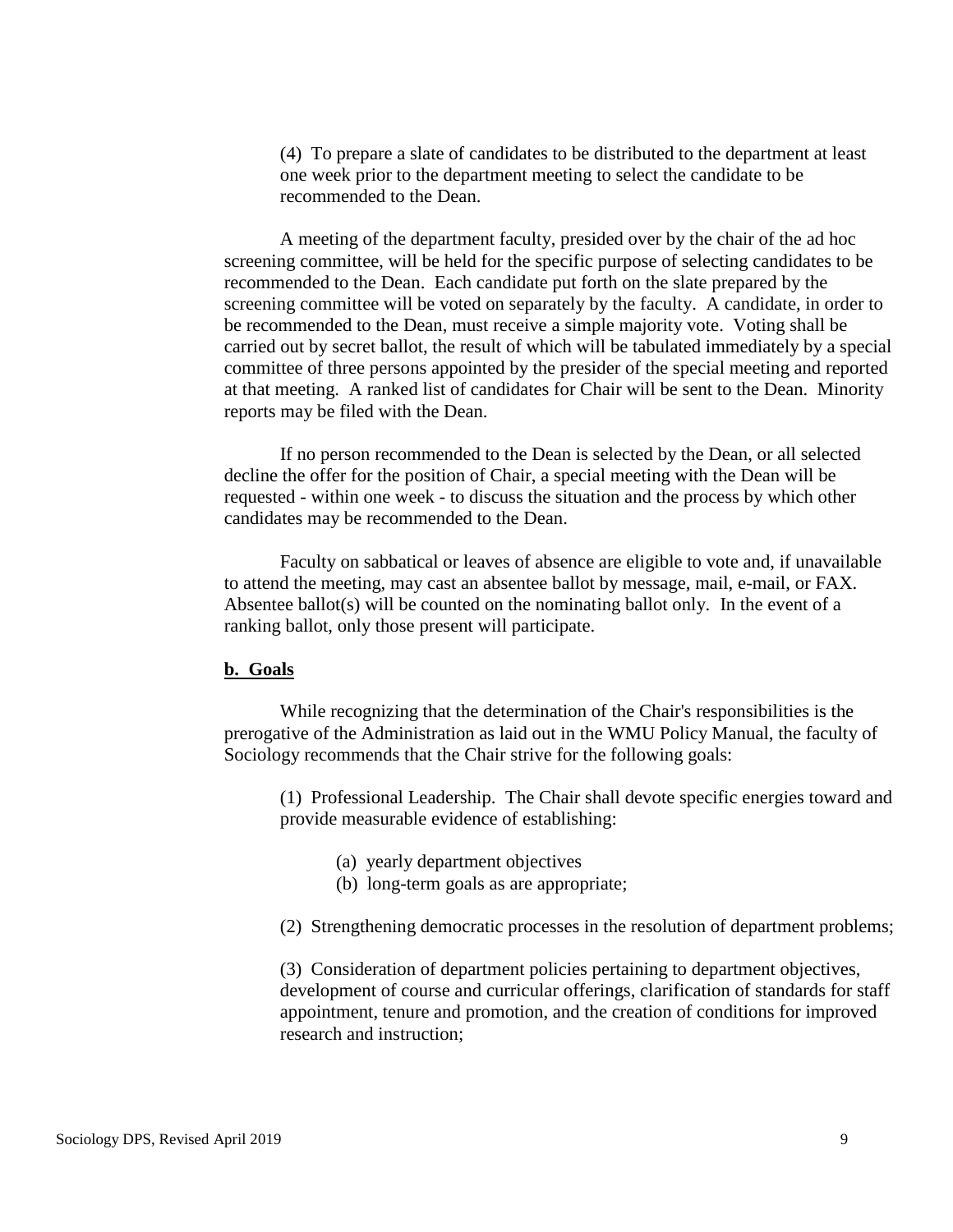(4) Creating optimum conditions for maximizing staff morale, cooperation, and productivity;

(5) Maintaining open channels of communication and constructive rapport with students, staff, and university officials;

(6) Exercising leadership in such other ways as are essential to maintain the high degree of respect the department and the discipline hold in the academic community.

#### **c. Duties**

(1) The Chair is expected to pursue the recruitment, replacement, and retention of faculty positions;

(2) The Chair is expected to make an annual report at a regularly constituted department meeting.

#### **d. Chair Absence**

If the Chair is to be absent from the university (other than for vacation time) for sabbatical or disability leaves of absence, the Executive Council of the Department of Sociology will nominate an Acting Chair of the Department of Sociology. This nomination, if confirmed by the department at a regular or special meeting of the department, shall be forwarded as a department recommendation to the Dean of the College of Arts and Sciences.

#### *2. Recommendations for Reappointment of the Chair*

The Chair shall be evaluated in coordination with the Dean's office at least every third year or more frequently by a majority vote of the department (see C in Department Operating Procedures and Policies). Results of the evaluation shall be distributed to faculty in a special meeting to review and recommend action to the Dean.

#### *3. Recommendations for the Removal of the Chair*

The faculty within the department recognize that due to changing circumstances within the university community and/or within the department, or due to the personal problems and/or incapacitation of the Chair, the incumbent may be unable, or may simply fail, to fulfill properly the expectations of the office (as specified by the Department Policy Statement) and, therefore, the faculty may determine that it is necessary and desirable to recommend his/her removal from office.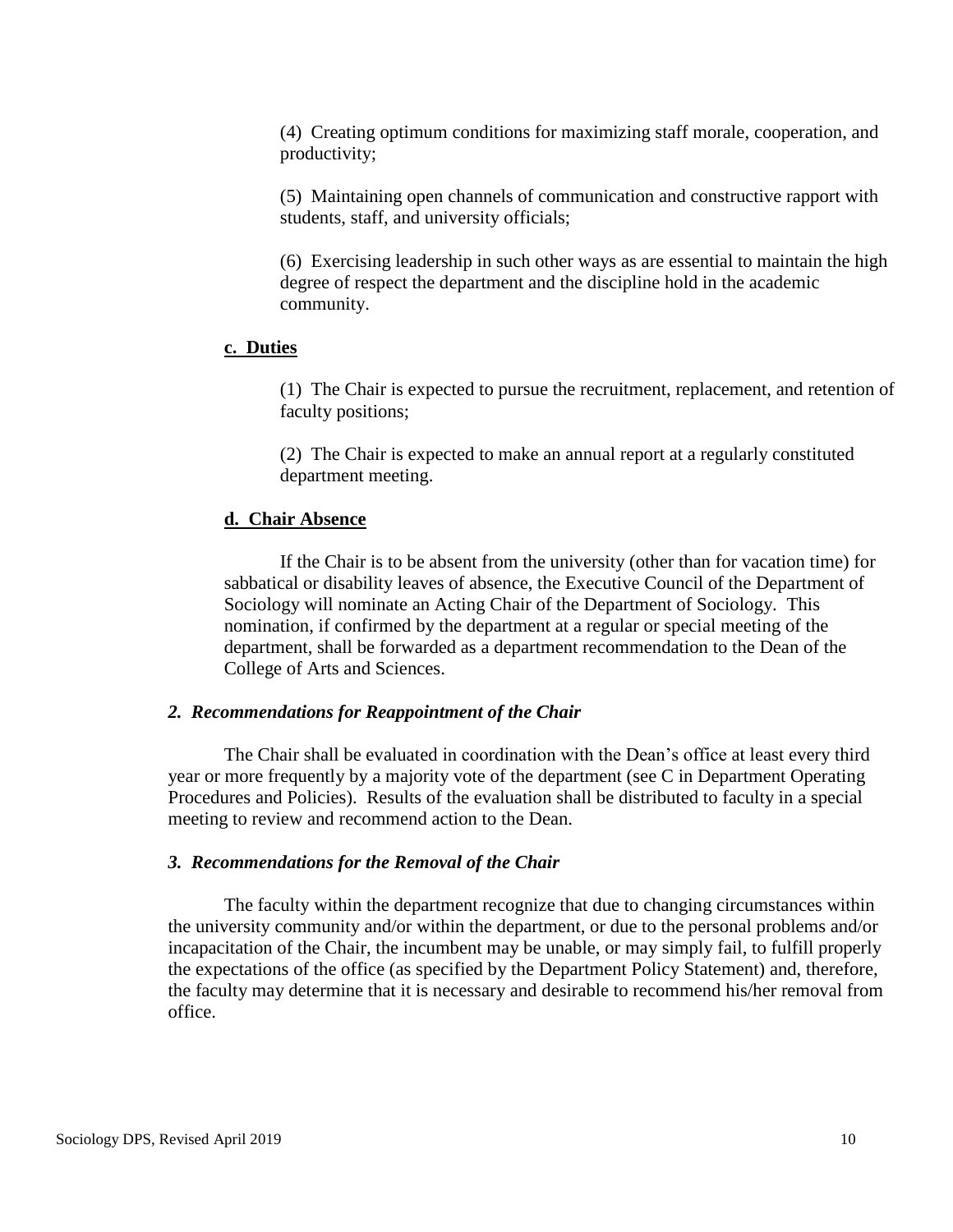Thus, the faculty of the department reserves the right, and accepts the responsibility, to recommend to the appropriate university officers that the incumbent chair be removed. Such a recommendation will be forwarded to the current Chair, with an opportunity for the incumbent to resign as Chair prior to any further proceedings being initiated. Removal proceedings may be initiated: 1) by request of the Executive Council or 2) by written request, to the Executive Council, from any five members of the department faculty.

Upon receipt of the petition to consider the question of recommending the removal of the chair, a special meeting of the faculty shall be called by the Executive Council within two weeks of the request, for the purpose of a preliminary hearing on the particulars upon which the removal consideration is initiated. The current chair of the department will be permitted to attend the meeting.

As a first order of business, a "Hearing Chair" shall be selected by a majority vote of the members present. Persons signing the removal consideration request shall not serve as Hearing Chair. The Hearing Chair will then recognize a spokesperson for the faculty members requesting the hearing, who will present to the faculty in attendance the basis for their request, and all information which they deem relevant to the consideration. Members (including the current Chair) may ask questions or present additional information. After all information has been presented and understood to the satisfaction of the members present, a vote shall be taken to determine whether or not to proceed with a final removal hearing.

If the motion to recommend a final removal hearing is supported by a majority vote of those present, the Hearing Chair shall establish the date and time for the final hearing. At this point, appropriate University officials shall be informed by the Hearing Chair of the department's action and of the meeting date and site. The purpose of a final hearing is to review the information which formed the basis of the removal considerations and to permit the current Chair and appropriate administrative officials an opportunity to present any information they believe bears on the situation and to present whatever information they deem relevant to the department's action.

After hearing all discussion, a vote on the petition shall be taken by secret ballot. If the recommendation to remove is supported by a majority of the voting members present, a letter shall be prepared by the Hearing Chair for transmittal to the appropriate University officials. This letter shall include:

(1) The motion of removal with a full tabulation of the votes ("for," "against," and abstentions);

- (2) The reasons given for such action;
- (3) The procedures followed;
- (4) The requested date of termination;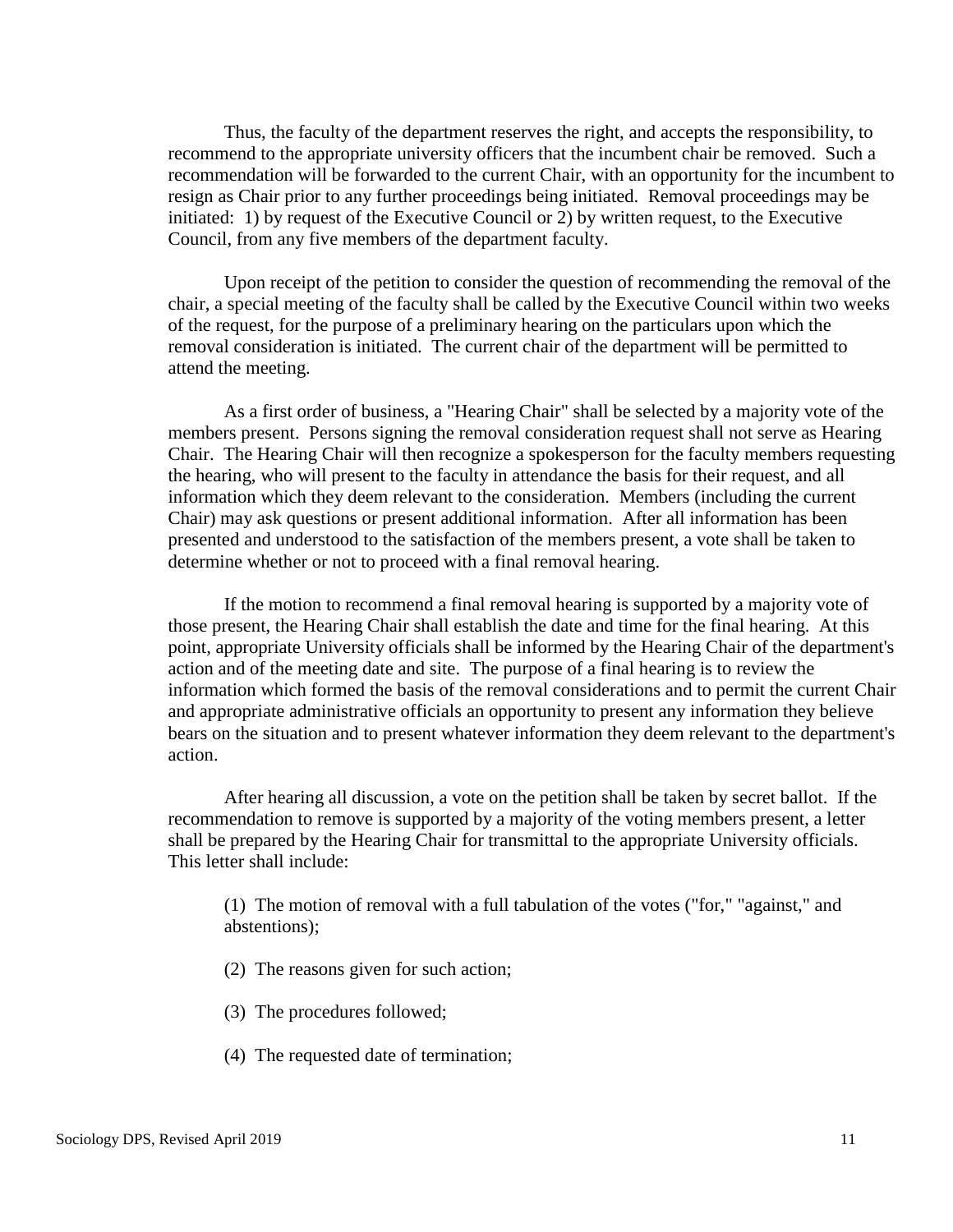(5) A request for their concurrence, their assistance and cooperation in selecting a replacement, and their assistance in making an orderly transition in leadership roles.

If the recommendation for removal is approved by the Administration, the Executive Council shall select an ad hoc chair screening committee to be charged with carrying out the duties assigned to it as defined in the Department Policy Statement, and shall indicate a time schedule for completing its charge.

### **D. DEPARTMENT EXECUTIVE COUNCIL**

The advisory body of the Department of Sociology will be the Executive Council.

#### *1. Membership*

There are three categories of Executive Council members:

- (1) The Chair of the Department of Sociology;
- (2) Three elected faculty members;
- (3) A graduate student member.

The Chair of the department will serve as one of the regular members of the Executive Council.

The three faculty members of the Executive Council will be elected by the faculty of the Department of Sociology at the final department meeting of each academic year. The three regular members will serve staggered two-year terms. At the same time, the Department will elect the chair of the Executive Council from among the three regular faculty members. Faculty will be eligible for re-election to the Council after one academic year's absence from the Council. In the event of a prolonged absence from the Council by a regular member, the faculty of the Department of Sociology shall conduct a vote for an alternate member who shall replace the absent member. Such a vote ideally will occur at the next regularly scheduled department meeting, but may occur electronically by email or web-survey if Executive Council will or is likely to next meet before the next regularly scheduled department meeting.

The Graduate Student Association will, at the beginning of each academic year, elect one person to serve as a regular voting member of the Executive Council and one alternate member to serve in the event of a prolonged absence from the Council by the regular graduate member. The regular student member and the alternate serve a one-year term.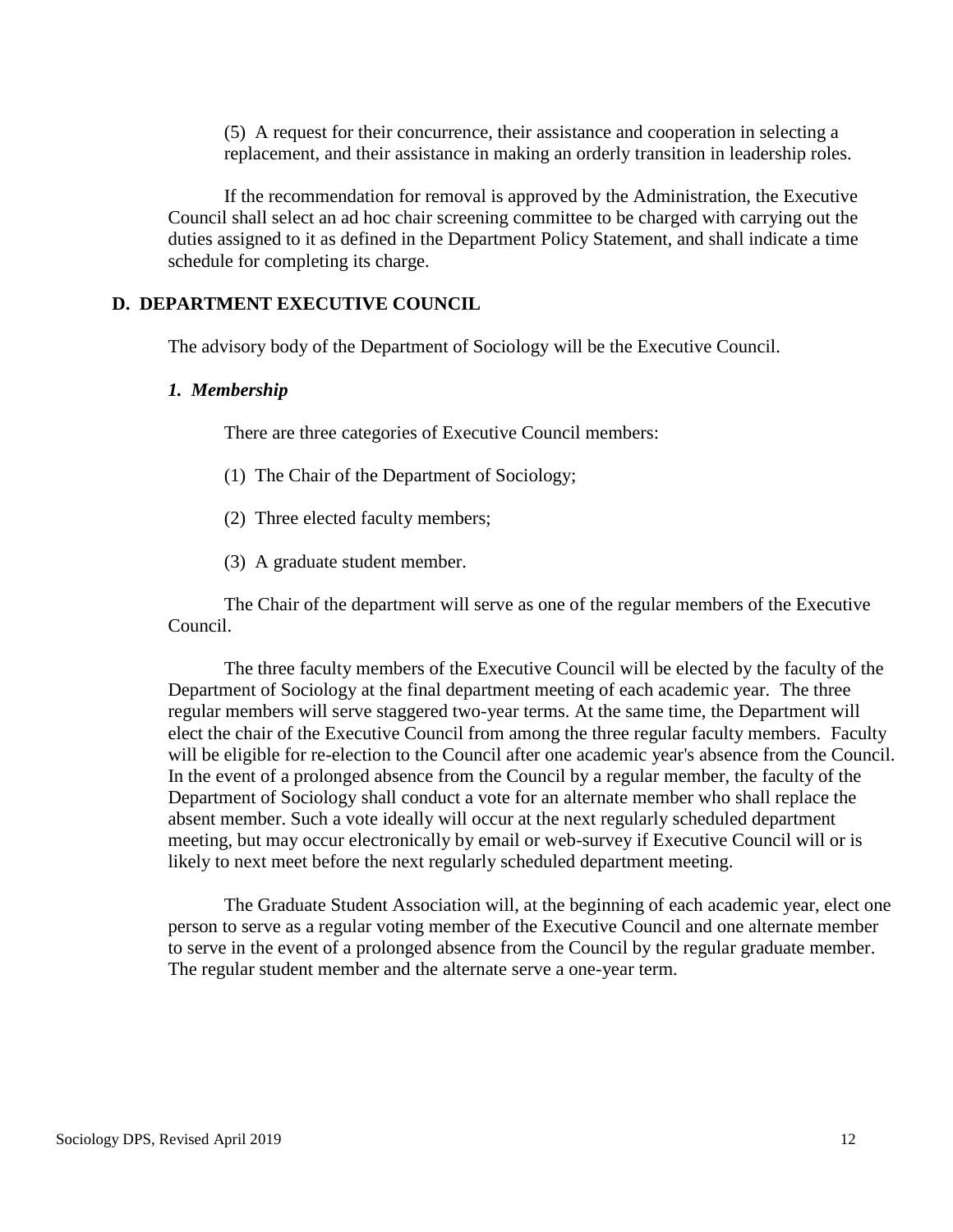## *2. Functions*

The Executive Council performs the following functions:

(1) If deemed necessary, review both short- and long-term department needs (e g., courses, curriculum, staffing, equipment, procedures, policies) and initiate action via the appropriate departmental committee or make recommendations to the department chair;

(2) Review Chair's recommendations regarding department organizational structure (NOTE: Promotion, tenure, and merit committees excluded);

(3) Perform any other functions as specified in this document and the WMU-AAUP Agreement, or as delegated or assigned by department faculty.

#### *3. Meetings*

The Executive Council will be scheduled by the Council's chair to meet monthly during the academic year. The Executive Council may also be called into special session by any member of the Council. A quorum will consist of four regular members.

Meetings of the Executive Council will be open as a general rule. However, the Executive Council may move to a closed session by a majority vote of the Council.

### **E. FACULTY RECRUITMENT, APPOINTMENT, REAPPOINTMENT, AND LAYOFFS**

The WMU-AAUP Agreement recognizes three types of positions that are eligible to fit some combination of the teaching, research, and service missions of the department. The first is the traditional faculty line. The department affirms its reliance on traditional faculty to define and carry out each mission. The second type of position is that of the faculty specialist. The department might look to persons in this role to assist in specialized service needs within the department and to teach undergraduate courses for which traditional faculty are not well trained or are not available due to other considerations (e.g., workload). Finally, the third type of position is the term-appointment.

### *1. Appraising the Needs of the Department*

On an annual basis, the faculty of the department will appraise the foreseeable hiring needs of the department. Whenever an opportunity to recruit an additional or replacement faculty member is possible, the department will be assigned the task of prioritizing hiring recommendations to be made to the Chair of the department.

It is the preference of the department that an emphasis be placed on the hiring of traditionally-ranked faculty. Given the nature of sociological inquiry, research, and teaching, faculty specialists are seen as an unusual fit with the traditional needs of the department.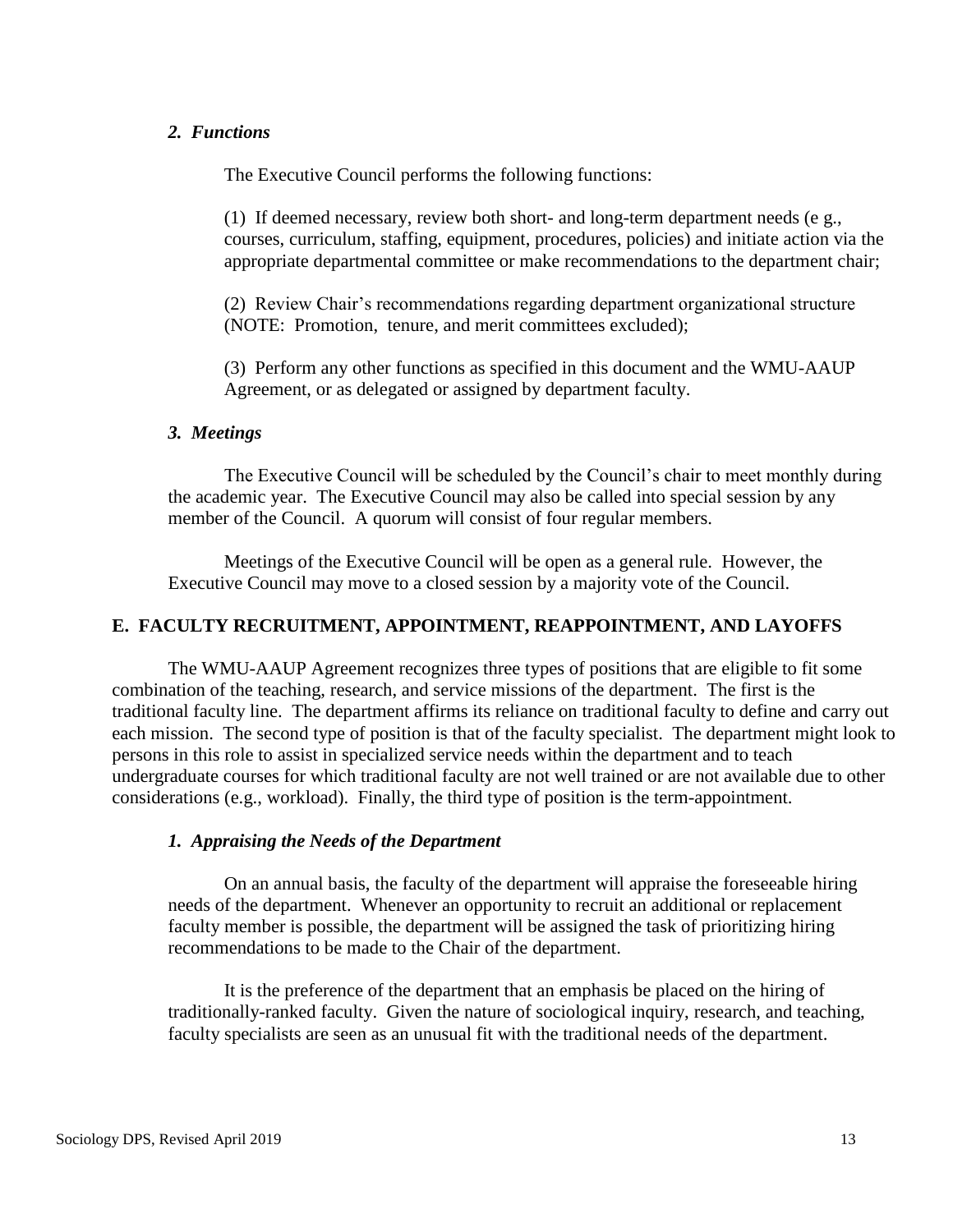Furthermore, term appointments are clearly intended to meet the needs of the department only for short periods of time.

#### *2. Traditional Tenure Track Faculty*

Traditional tenure track faculty are those individuals who hold the doctoral degree in Sociology or a related discipline and are expected to fully participate in the teaching, research, and service activities of the department. In recruiting such faculty members, emphasis is placed on those who have the doctorate in hand or for whom the doctoral degree is imminent. These faculty members hold the ranks of assistant, associate, or full professor.

When hiring for a position is authorized, the Chair will appoint an ad hoc recruitment committee (or committees, in the event of multiple positions). The ad hoc committee(s) will conduct recruiting activities, screen vitae, and make recommendations to the department for the interviewing of appropriate candidates. All application files will be made available for inspection by department faculty and graduate students. Candidates interviewed for a position will be evaluated by both faculty and graduate students. These evaluations will be initially reviewed by the ad hoc committee, which will make a hiring recommendation to the department. At a regular or special department meeting, the department will then review the evaluations and the ad hoc committee recommendation, and make a final recommendation to the Chair about the hiring of the candidate.

While faculty hiring decisions contractually rest with the Dean, the faculty of the Department of Sociology believe that the choice of candidates made by the department faculty and Chair should normally have presumption in the hiring decision. There are several reasons for such a presumption: 1) as members of a discipline, the faculty and Chair are presumed to have experience and expertise in the disciplinary knowledge and practice relevant to the evaluation of candidates; 2) as professionals, the faculty and Chair are presumed to be responsible for the choice of colleagues with whom they will work, and whose performance they will review; and 3) as the persons spending the most time and effort in reviewing candidates' materials and interacting with the candidates, the department faculty and Chair are presumed to be the best informed about the relative strengths and weaknesses of the candidates.

Faculty hired on traditionally-ranked, tenure-track appointments will be reviewed at least bi-annually by the department tenure committee, Chair, Dean, and Provost, as directed in the WMU-AAUP Agreement. The review will be based on the criteria specified in the current WMU-AAUP Agreement and the Department Policy Statement.

### *3. Faculty Specialists*

Faculty specialist refers to a specialized type of faculty member. The University recognizes five types of faculty specialists - lecturers, clinical specialists, professional specialists, aviation specialists, and language specialists - as detailed in the WMU-AAUP Agreement. Faculty specialists may hold the ranks of Faculty Specialist I, Faculty Specialist II, and Master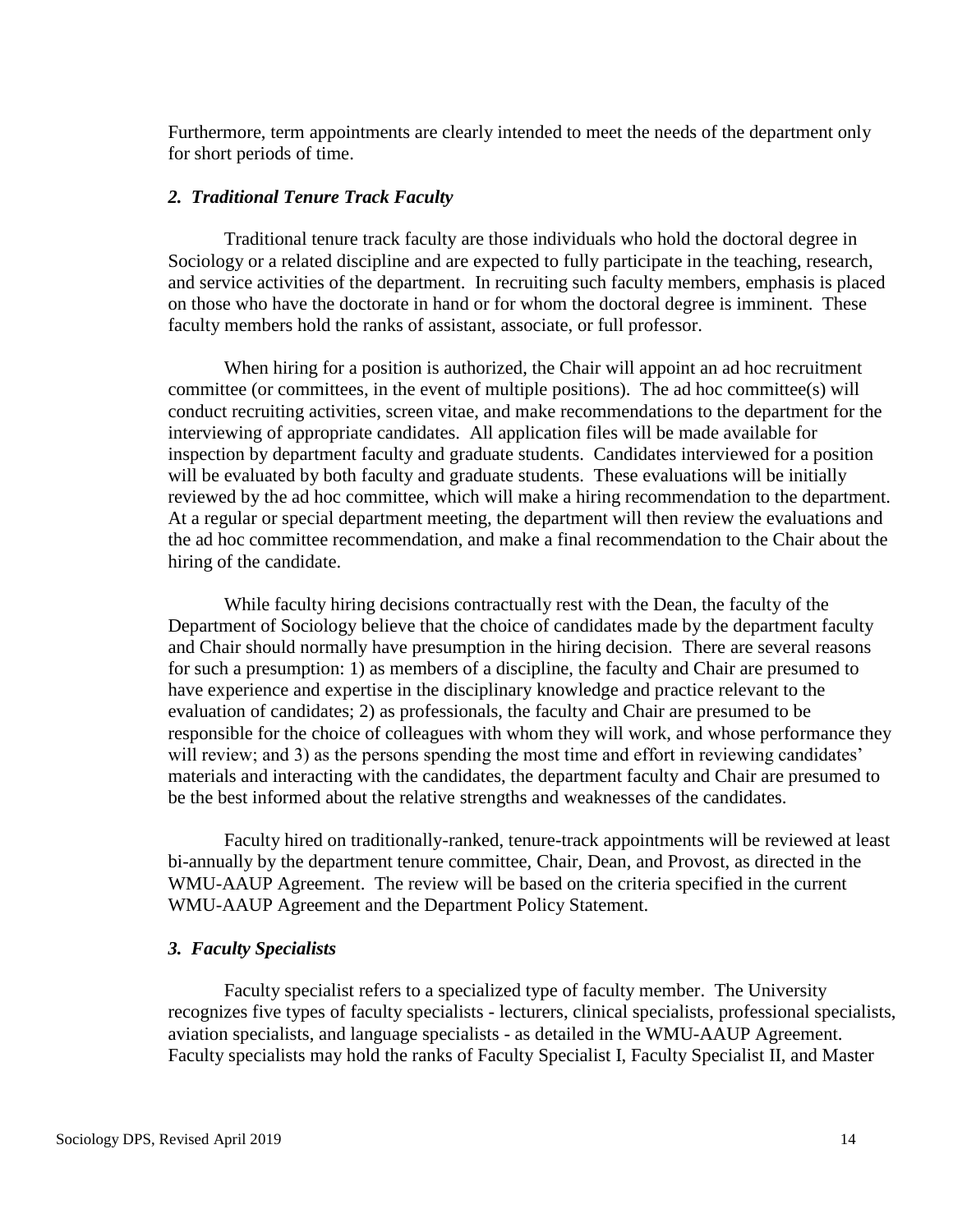Faculty Specialist. These ranks are roughly the equivalent of Instructor, Assistant Professor, and Associate Professor, respectively.

Should the department recommend the hiring of a faculty specialist, the Chair will appoint an ad hoc recruitment committee (or committees, in the event of multiple positions). The ad hoc committee(s) will conduct recruiting activities, screen vitae, and make recommendations to the department for the interviewing of appropriate candidates. All application files will be made available for inspection by department faculty and graduate students. Candidates interviewed for a position will be evaluated by both faculty and graduate students. These evaluations will initially be reviewed by the ad hoc committee, which will make a hiring recommendation to the department. At a regular or special department meeting, the department will then review the evaluations and the ad hoc committee recommendation, and make a final recommendation to the Chair about the hiring of the candidate.

Faculty hired on faculty specialist appointments will also be reviewed at least bi-annually by the department tenure committee, Chair, Dean, and Provost, as directed in the WMU-AAUP Agreement. The review will be based on the criteria specified in the current WMU-AAUP Agreement, the Department Policy Statement, and the faculty specialist's letter of appointment.

Persons holding an appointment as a faculty specialist shall be fully participating faculty members in the academic community; however, they shall not participate in the tenure and promotion decisions of traditionally ranked faculty.

#### *4. Renewable-Term Appointment Faculty*

This type of position is typically used for sabbatical leave, leaves-of-absence, emergency replacements, and temporary instructional needs. This type of appointment is renewable, but the consecutive appointments shall not exceed five years. When a term position has been renewed for a fourth consecutive year, the position shall be evaluated and considered for conversion to a tenure-track position.

When a term position has been renewed for a fourth consecutive year, the Executive Council will evaluate the position and consider whether it should be converted to a tenure-track position. If the Executive Council determines that the term position should be converted to a tenure-track position, it will make a recommendation to the Chair who will then forward this recommendation to the Dean.

Should the department recommend the hiring of a person on a renewable term appointment, the Chair will appoint an ad hoc recruitment committee (or committees, in the event of multiple positions). The ad hoc committee(s) will conduct recruiting activities, screen vitae, and make recommendations to the department for the interviewing of appropriate candidates. All application files will be made available for inspection by department faculty and graduate students. Candidates interviewed for the position will be evaluated by both faculty and graduate students. These evaluations will be initially reviewed by the ad hoc committee, which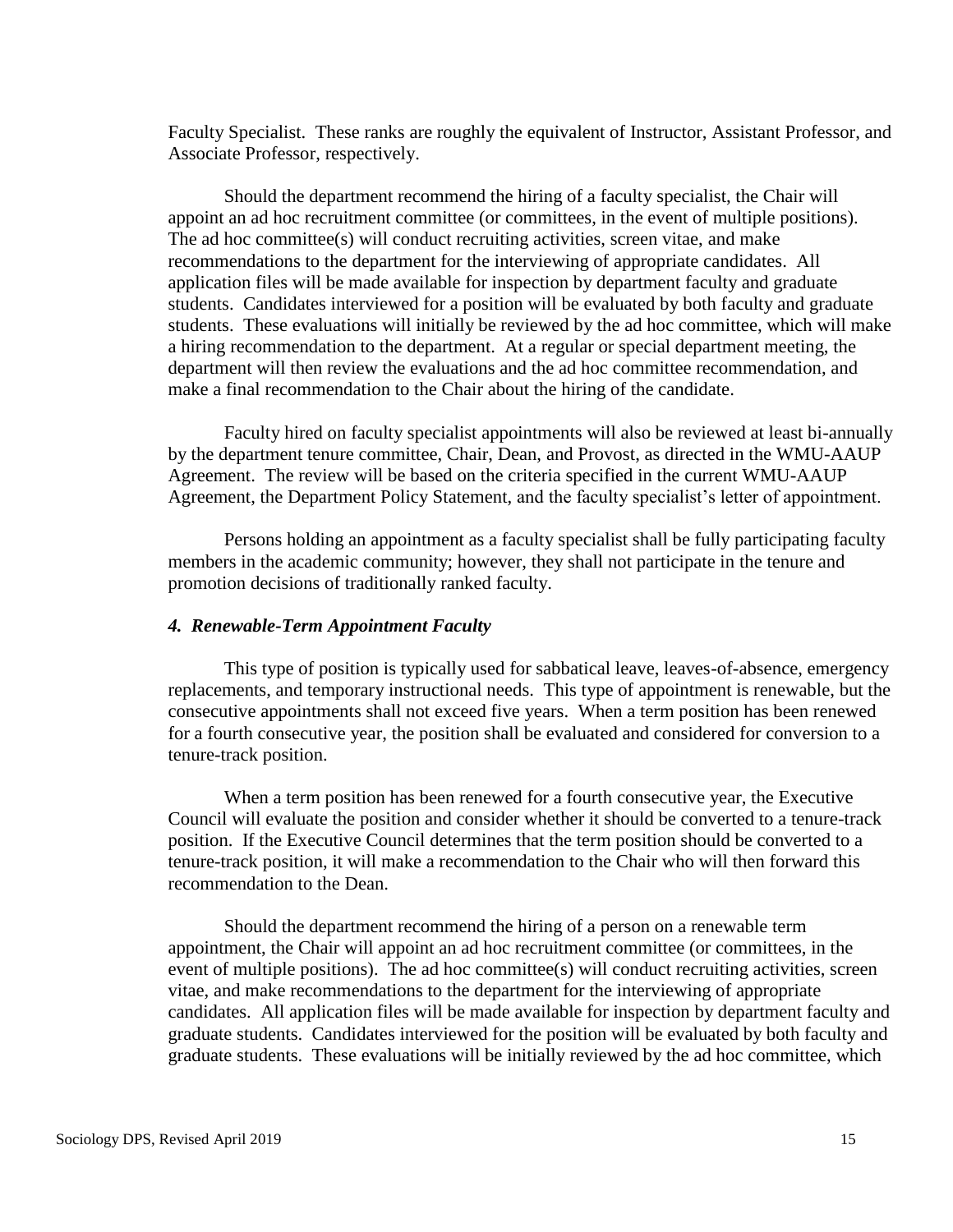will make a hiring recommendation to the department. At a regular or special department meeting, the department will then review the evaluations and the ad hoc committee recommendation, and make a final recommendation to the Chair about the hiring of the candidate.

Renewable-term appointments are subject to renewal upon approval by the Dean. When an appointment is approved as renewable, and should the incumbent desire reappointment, he/she will be asked to supply his/her credentials to the department tenure committee along with any supporting documents appropriate to their being renewed. The committee will make a recommendation to the Chair about the reappointment of the incumbent.

## *5. Recommendations with Respect to Anticipated Layoffs, Actual Layoffs, or Non-Renewals of Term Appointees*

If the Administration informs the department of an anticipated layoff or non-renewal of a term appointee recommended for reappointment, the department Chair will call a special meeting of the faculty to consider recommendations. At this point, alternatives to layoffs or non-renewals shall be fully explored.

Should faculty layoffs be necessary, they shall be in accord with the provisions in the current WMU-AAUP Agreement.

### *6. Department Support for Spousal Hires*

The current WMU-AAUP Agreement (Article 14.1.2) states that "Western will attempt to identify positions in the bargaining unit for the spouses of faculty members who are qualified to apply for and hold such positions." The faculty of the Department of Sociology strongly supports this provision and believes that the department and Administration should facilitate qualified spousal hires by looking first for tenure track positions. When a tenure track position cannot be identified for a qualified spouse of a faculty member, the department and Administration should explore other options, including flexible work arrangements such as job sharing, appointment of spousal hires as faculty specialists or on term appointments, or any other means to facilitate the hiring and retention of faculty and faculty spouses.

### **III. LEONARD C. KERCHER CENTER FOR SOCIAL RESEARCH**

An integral part of the Department of Sociology, the Kercher Center for Social Research (KCSR) serves as the major research facility for the department. The KCSR should support and further research by supplying whatever is necessary within budgetary and staff limitations to assist faculty and student members of the department in their research activities and in research training. Furthermore, the KCSR should take an active role in pursuing all opportunities that may facilitate research and research training for both faculty and student members of the department.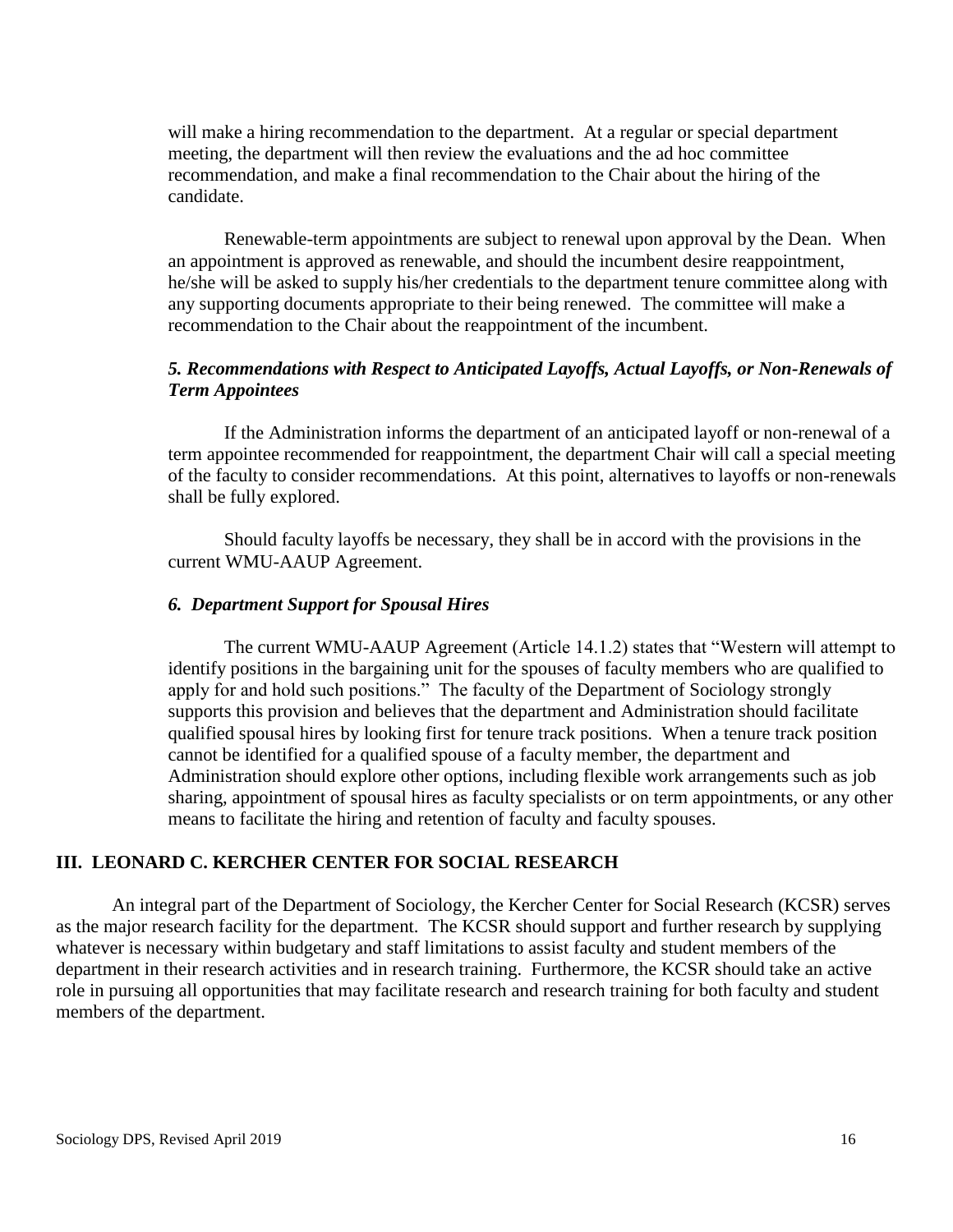The responsibility for administration and activities of the KCSR is vested in the director. The director is appointed by and serves at the discretion of the department Chair, with recommendations from the department faculty. The appointment is for two years, or the remainder of the term of the Chair by whom the director is appointed, whichever is shorter. Appointments are renewable.

The director of the KCSR will have the major responsibility for actively pursuing information about, as well as ties with, funding agencies, other departments, other researchers, offices within the university, or any other appropriate agency that may add to the possibility of initiating and funding research. The director is responsible for the planning of KCSR activities and the means of implementing its goals and policies, in consultation with KCSR Research Advisory Committee (defined below). The director is responsible for the preparation of the annual KCSR budget. The budget is submitted by the director to the department Chair and the Executive Council. The director is to make a written annual report of KCSR activities during the previous year and the goals, plans, and budget for the following year. The director will have appropriate time assigned to pursue KCSR activities. Within budgetary constraints, the director should have support to administer the KCSR during the entire calendar year.

At least one associate director may be appointed annually by the department Chair in consultation with the director of the KCSR. The associate director may be a department faculty member or a credentialed professional hired for that purpose. The number and status of associate directors will reflect the needs and activities of the KCSR. Within budgetary constraints, the associate director(s) should have support to administer the KCSR during the entire calendar year.

The Research Advisory Committee consists of five members of the Department of Sociology: four faculty members, and one graduate student. The faculty members will consist of the director (who will also serve as chair), the associate director(s), and the remaining faculty members recommended by the director with the approval of the Chair of the department. The graduate student will be selected by the Graduate Student Association.

All members of the sociology faculty are members of the Kercher Center for Social Research, are eligible to use its facilities, and may use their affiliation with the KCSR in applying for research grants. Within limitations of budget, the KCSR will provide (but is not limited to the provision of) the following to the faculty and students of the Department of Sociology:

(1) Space, equipment, data storage, supplies, research files, data bank facilities, and computer access and consultation;

(2) Consultation on research and research proposals;

(3) Planning to facilitate group research, interdisciplinary research, liaison with funding agencies and other researchers and research groups. Such planning and its reporting to the faculty and student members of the department is to be an ongoing part of KCSR activities.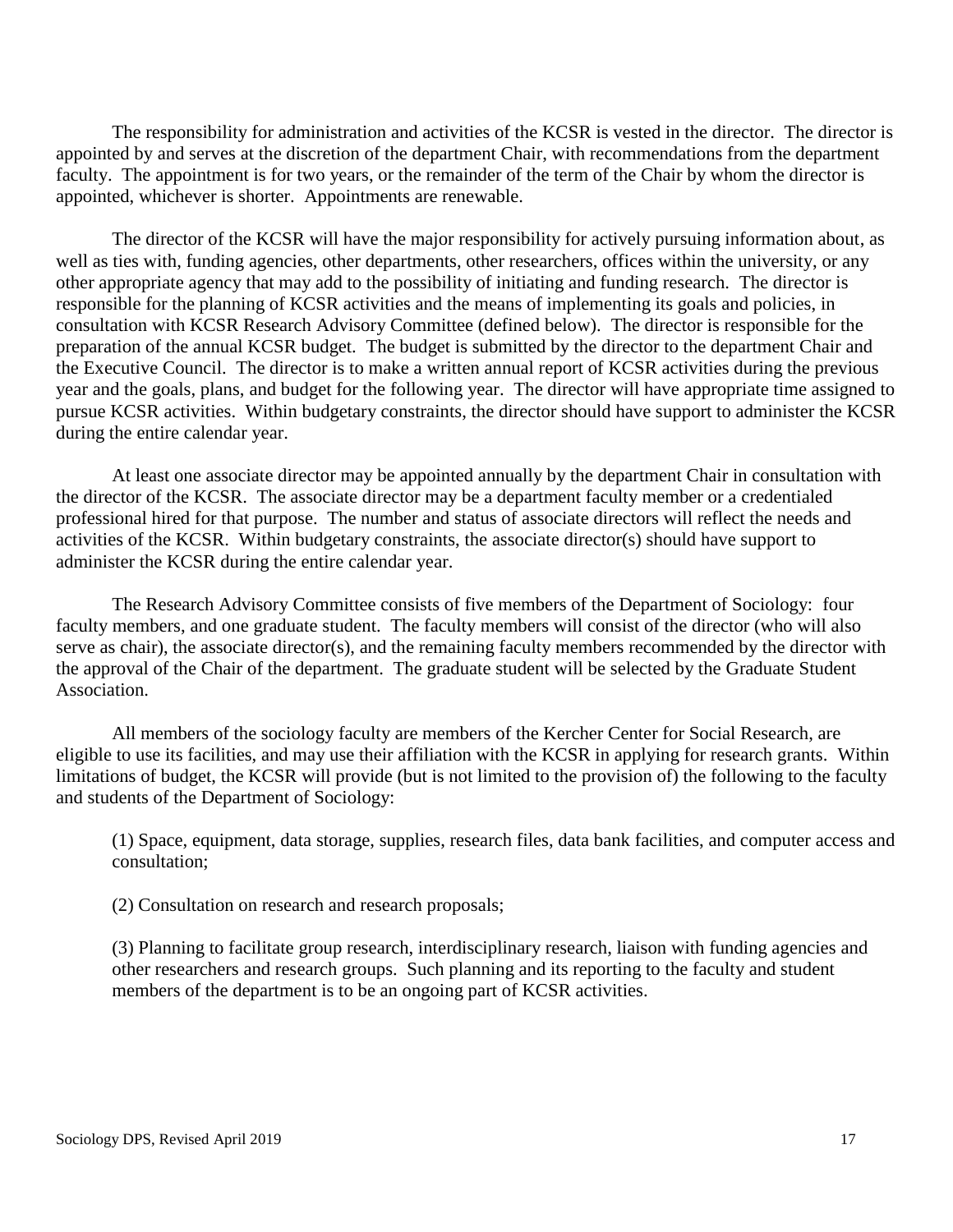## **IV. CRIMINAL JUSTICE PROGRAM**

The Criminal Justice Program is an integral part of the Department of Sociology. Encompassing both the theoretical and applied elements within the academic disciplines of criminology and criminal justice, it is an undergraduate major administered within the Department of Sociology.

## **A. FACULTY**

All full-time, board-appointed sociology faculty who teach criminology and/or criminal justice classes as part of their primary instructional load are also considered criminal justice faculty. The criminal justice faculty will meet at least once a semester to discuss matters as they directly impact the Criminal Justice Program and the Criminology Graduate Area. They shall also act as a department Criminal Justice Curriculum Committee.

## **B. DIRECTOR**

The Director of the Criminal Justice Program shall be responsible for the administration and activities of the undergraduate Criminal Justice Program and for facilitating the work of the Criminology Graduate Area. The Director is appointed by the Chair of the department with recommendations of the faculty. The appointment is for two years, or the remainder of the term of the Chair by whom the Director is appointed, whichever is shorter. Appointments are renewable. The Director should have support to administer the Criminal Justice Program during its twelve-month operation.

## **C. DIRECTOR DUTIES**

The Director is responsible for the daily administration of the Criminal Justice Program and Criminology Graduate Area which includes the responsibility to:

(1) Preside over all criminal justice and criminology faculty meetings and represent the Criminal Justice Program and Criminology Graduate Area at all University committees discussing/acting on program changes and requests;

(2) Coordinate and develop all staffing assignments, both graduate and undergraduate, to meet the curriculum needs of the Criminal Justice Program and Criminology Graduate Area and make recommendations to the Chair;

(3) Initiate the preparation of all required documents for the recruitment of new criminal justice faculty as a recommendation to the Chair. Should a criminal justice faculty position be authorized, the Director shall serve as a fully vested member of the recruitment committee;

(4) Recruit, supervise, and evaluate part-time instructors as needed to meet the curriculum needs of the Criminal Justice Program and Criminology Graduate Area;

(5) Supervise graduate student instructors of criminal justice classes;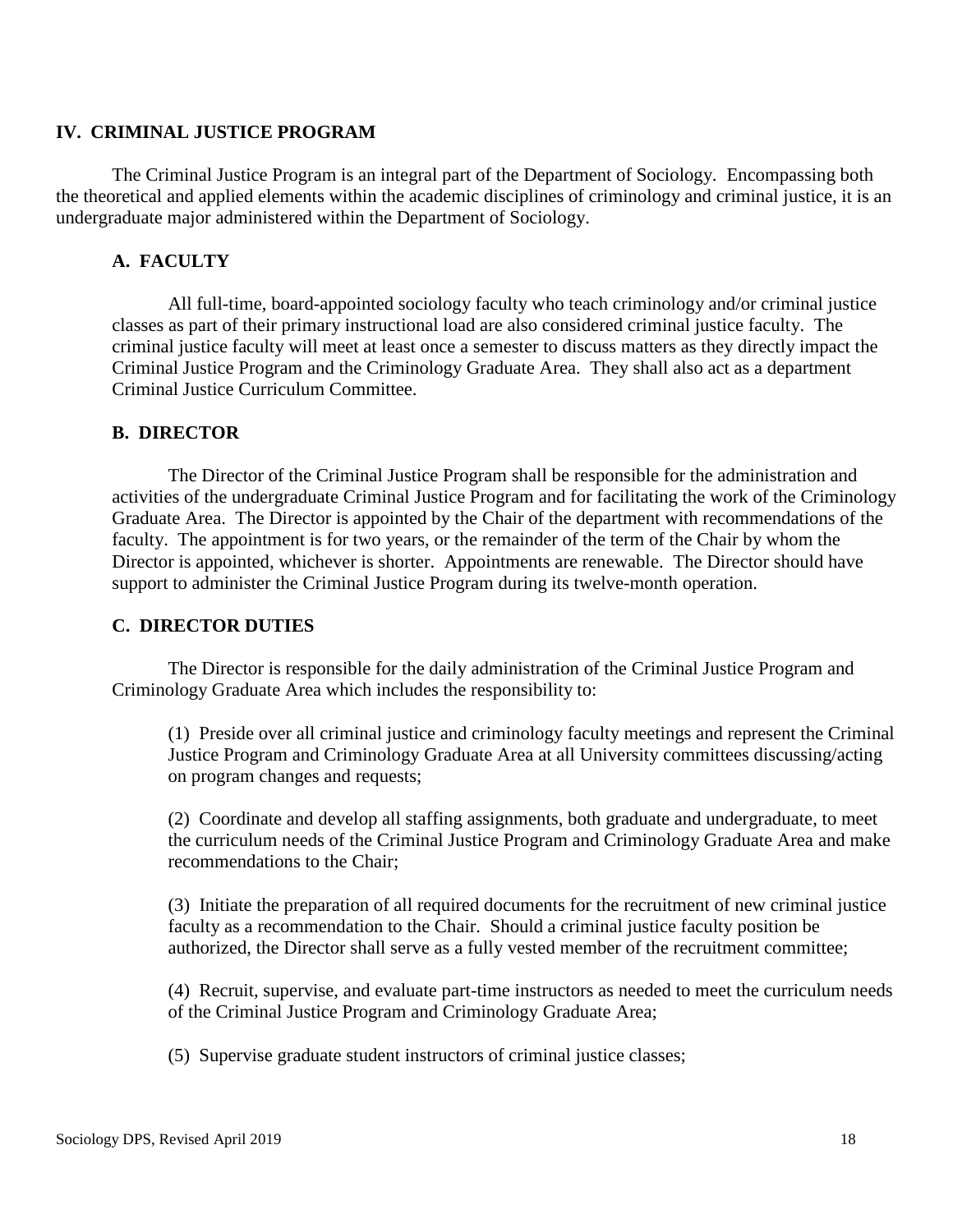(6) Supervise the activities of the department's Academic Advisor and Criminal Justice Administrative Assistant as they pertain directly to the Criminal Justice Program and its curriculum. The director will provide information to the Chair of the department relative to the performance of the Advisor and Assistant;

(7) Coordinate with the Administrative Assistant all off campus curriculum offerings, including the recruitment of instructors;

(8) Meet regularly with the Chair of the department regarding criminal justice and criminology activities and respond to administrative requests as they pertain to these areas. When appropriate, the Director shall meet jointly with the Chair and other university administrators, or represent the Chair, when issues directly affecting the Criminal Justice Program of Criminology Graduate Area (such as budget, staffing, instructional requirements) are concerned;

(9) Represent criminal justice to the public and public agencies such as the police, courts, and corrections and maintain a positive working relationship with those agencies;

(10) Facilitate and develop internship placements with local, state, and federal criminal justice agencies;

(11) Convene the Criminology Graduate Area faculty as needed to select the chair of the criminology doctoral area examination.

## **V. GOVERNMENTAL STRUCTURE – GOVERNANCE**

Governance of the Department of Sociology shall be carried on through the committee structure of the department. The structure, personnel, and functions are specified and subject to change whenever deemed advisable by a majority vote of the voting members of the department.

The committees of the department shall be divided into three categories: (1) department committees (e.g., tenure, promotion); (2) instructional committees (e.g., Central Undergraduate, Central Graduate); and (3) procedural committees (e.g., Sabbatical, Adjunct Faculty). Ad hoc committees may be appointed from time to time as the need arises by the Chair or the Executive Council.

Unless otherwise specified, faculty members appointed to department committees shall serve one-year terms. Committee members may be reappointed for succeeding terms. When vacancies occur, the Chair may make temporary appointments to carry on necessary committee functions. Student members will serve annual terms.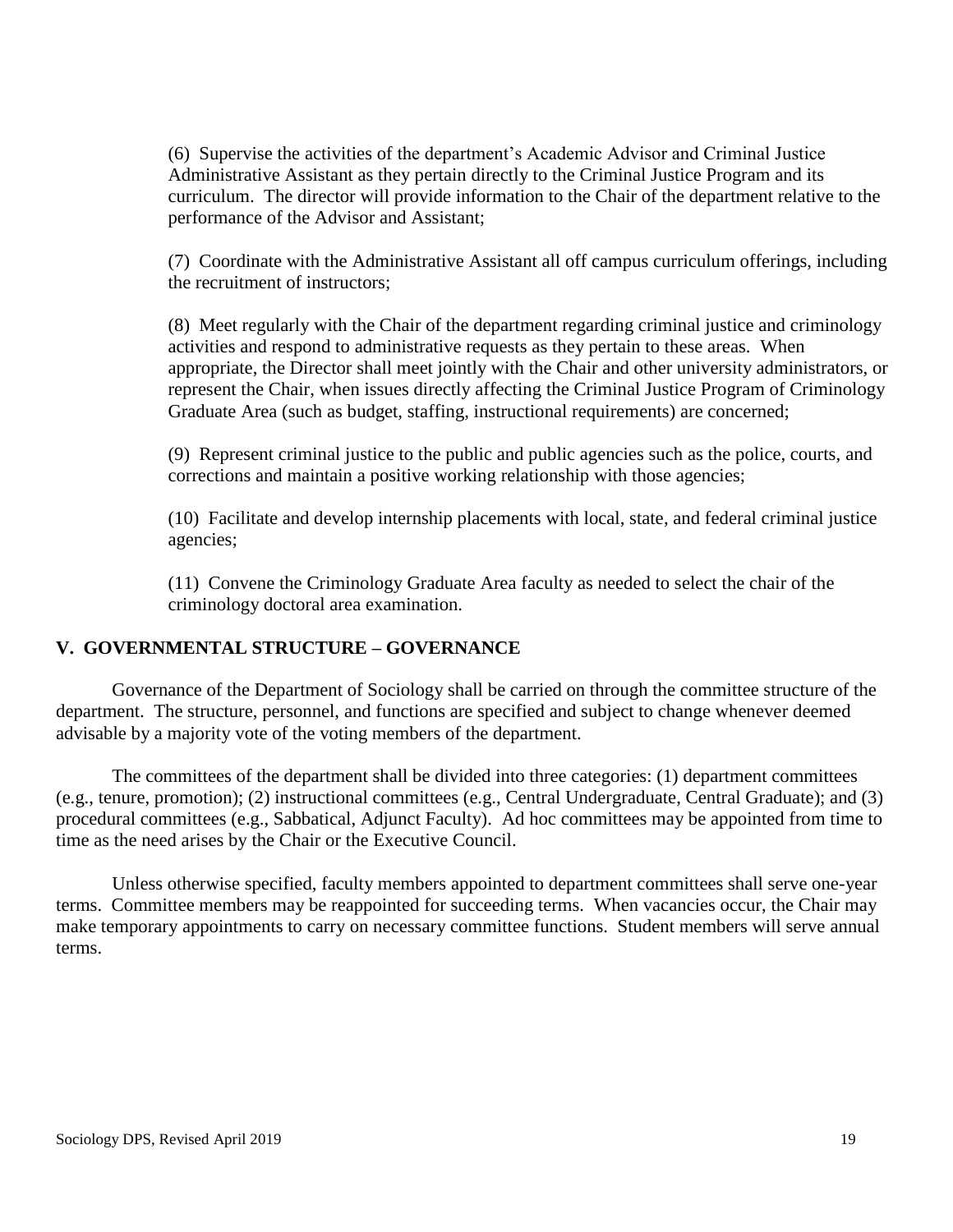## **A. TENURE COMMITTEE AND POLICY**

#### *1. Tenure Committee Functions and Structure*

The Department Tenure Committee has two functions. First, it conducts periodic and final tenure reviews for each tenure-track probationary faculty member of the department (including faculty specialists). Second, it provides recommendations to the Department Chair and Administration about reappointment of term faculty members at the end of each of their reviews. The Department Tenure Committee consists of all tenured faculty.

The Department Tenure Committee shall select its own chair. A quorum of the Department Tenure Committee is 75% of all eligible members not on leave or sabbatical in a given year. All recommendations on tenure must be approved by a majority vote of the entire committee, except as described in the paragraph below.

In order to determine the recommendation for a probationary (e.g., 2nd year, 4th year) review, voting shall be conducted by first determining via secret ballot whether there is majority support for a positive, unconditional recommendation. If there is not majority support for an unconditional positive review, then votes will be taken for a conditional positive review, then negative conditional, as needed until a majority opinion is identified. Example ballots are provided in Appendix C.

#### *2. Judgmental Criteria for Tenure*

The judgmental criteria for tenure are as described in Appendix B.

#### **a. Weighting of Judgmental Criteria**

Professional competence and professional recognition are of equal weight and essential to the granting of tenure. Professional service is an important consideration, but of less weight than either professional competence or professional recognition.

#### *3. Procedure for Tenure Review and Recommendation*

The Department Tenure Committee expects the Chair of the department, in accordance with the WMU-AAUP Agreement, to direct the candidate to assemble a comprehensive personnel file containing information bearing on the faculty member's qualifications for tenure. It is the faculty member's responsibility to ensure the presence of complete and up-to-date information. The committee may supplement the file from other sources in accord with the provisions of the WMU-AAUP Agreement. In each tenure review, the committee is expected to respond to the evaluations of prior tenure reviews to indicate how the candidate has responded to them. In the event of faculty holding a joint appointment with another department, the WMU-AAUP Agreement makes provision for input from the joint department.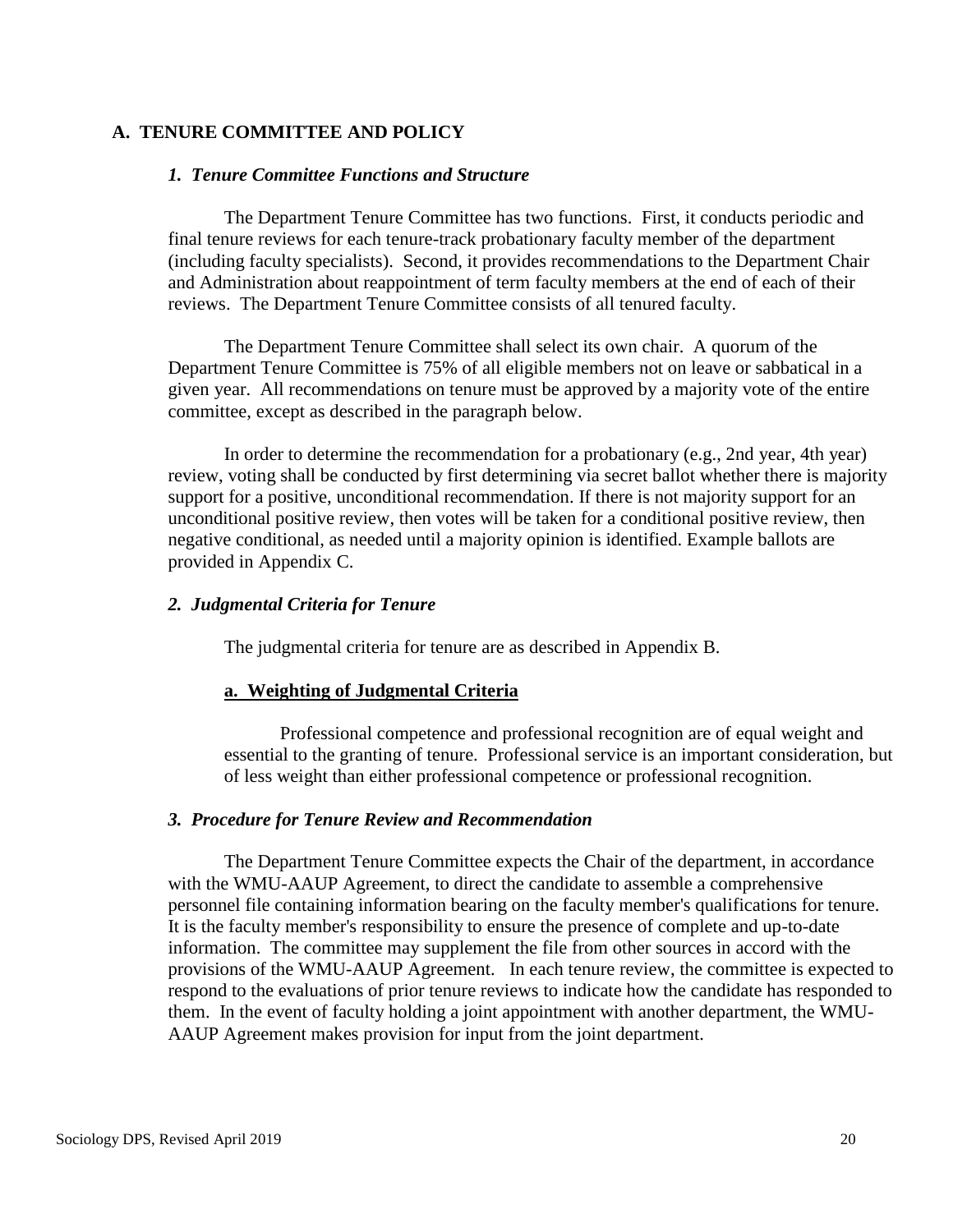The Department Tenure Committee passes its recommendations to the candidate and the department chair.

### *4. Timetable*

The timetable will be consistent with the WMU-AAUP Agreement.

#### *5. Appeals Process*

Faculty members have the right to appeal the tenure reviews/recommendations of the Department Tenure Committee, the Department Chair, the Dean, and the Provost. The appeals process for the evaluations/recommendations of the Department Chair, Dean, and Provost are found in the WMU-AAUP Agreement.

The Department Tenure Committee will not issue a letter of transmittal to the Chair regarding their evaluations/recommendations until the decision regarding any appeal of the Department Tenure Committee's tenure review/recommendation has been made. Faculty may appeal the Department Tenure Committee's tenure review/recommendation on procedural bases, if it is thought that the specified procedures of the WMU-AAUP Agreement or the Department Policy Statement have been violated. In addition, faculty may appeal the substance of any or all of the following: tenure recommendations; performance reviews; any element of tenure recommendations/performance reviews regarding professional competence, professional recognition or professional service, irrespective of the positive or negative character of the tenure recommendation/performance review.

All appeals must be made in writing in accordance with the timetable specified in the WMU-AAUP Agreement.

The appeal may consist of any or all of the following: submission of additional materials, as stipulated in the WMU-AAUP Agreement; submission of additional written communication from the appellant to the Tenure Committee; oral presentation by the appellant to the Tenure Committee.

#### *6. Early Tenure Review*

A faculty member may request an early final tenure review in accordance with the WMU-AAUP Agreement.

### *7. Stopping the Tenure Clock*

Procedures for stopping the tenure clock will be consistent with the WMU-AAUP Agreement. Stopping the tenure clock may be necessary, per a written request by the faculty member, when the capacity for progress on work required for tenure is diminished for several reasons, including the birth of a child or parenting a newly adopted child, significant caregiver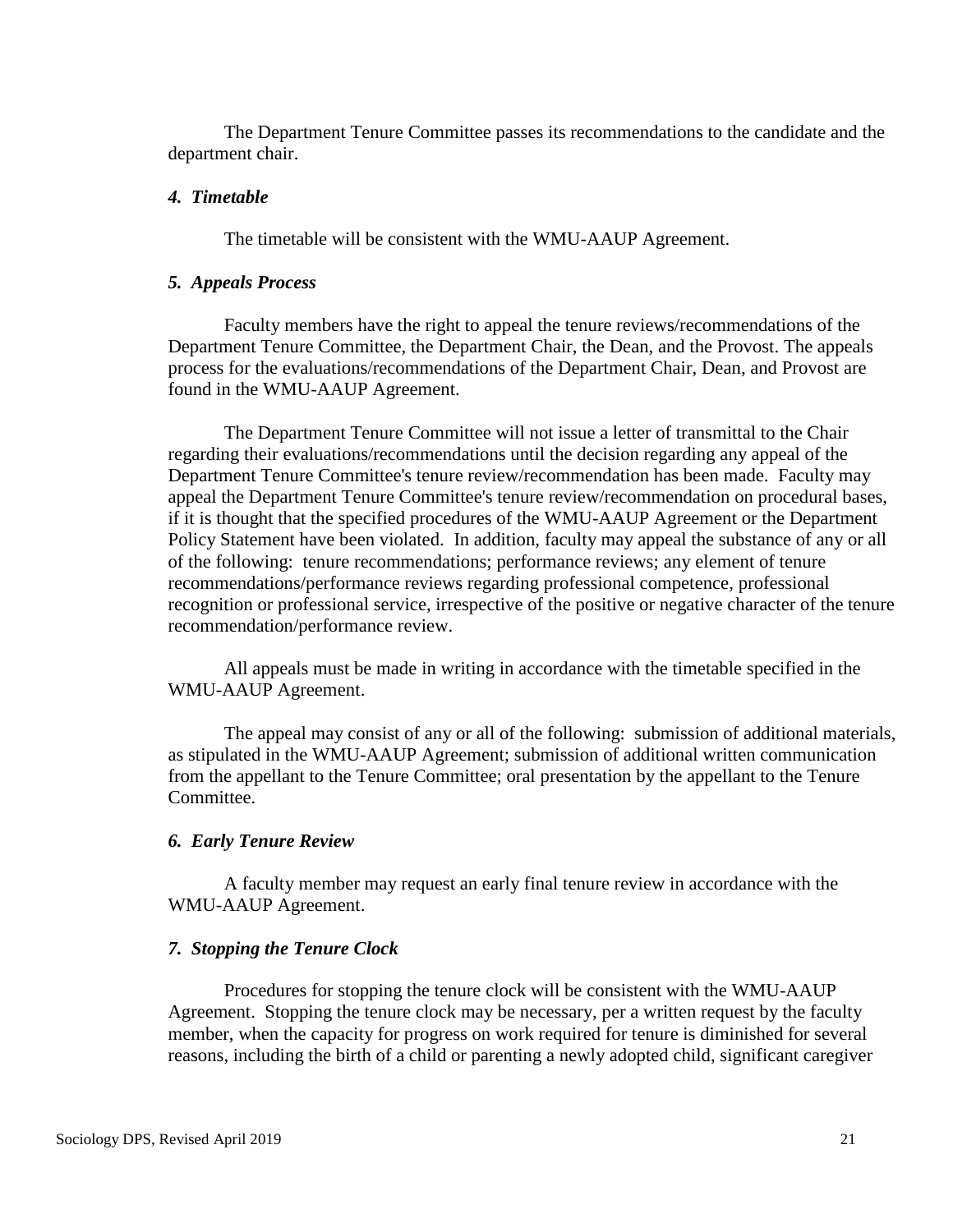responsibility for a spouse, parent or other dependent or for an ill and/or disabled child, serious personal illness or injury, military service obligations, or unforeseen and significant disruption of projects critical to the work required for tenure. The clock can be stopped for no more than two one-year periods during the probationary period.

The department supports the spirit of the language in the WMU-AAUP Agreement and acknowledges that any faculty member who is approved for a stop of the tenure clock and thus is in the probationary period for more than six years will be evaluated for tenure as if that faculty member had been on probationary status for six years. That is, normal standards for tenure will be recognized and the faculty member will not be disadvantaged in any way by requesting or receiving a stop to the tenure clock.

#### *8. External Reviews*

A faculty member may request external reviews for their final tenure review in accordance with the WMU-AAUP Agreement. External reviews shall be optional at the discretion of the candidate, and serve to provide additional information on the candidate's professional recognition for the Department Tenure Committee and subsequent reviewing bodies. An external review shall include a minimum of three external reviewers. The candidate and the chair of the Department Tenure Committee shall identify the names of the recommended number of mutually acceptable external reviewers. The chair of the Department Tenure Committee shall consult the entire Department Tenure Committee for recommendations and comments on identified potential reviewers prior to agreeing to any. Candidates should disclose any collaborations or relationships with potential reviewers. If the candidate and chair of the Department Tenure Committee are unable to reach agreement on the recommended reviewers, each will be responsible for identifying two external reviewers. Materials sent to the external reviewers should include a vita and other items that demonstrate professional recognition. The candidate and the chair of the Department Tenure Committee should attempt to reach mutual agreement as to these materials. If they are unable to reach agreement, the Department Tenure Committee shall make the final decision.

### **B. PROMOTIONS COMMITTEE AND POLICY**

#### *1. Promotions Committee Structure and Functions*

The Department Promotions Committee shall consist of all the full professors in the department. If a promotion candidate is seeking promotion to any rank other than Professor, an *ad hoc* promotions committee shall be formed comprised of all department faculty members at or above the rank sought by the promotion candidate (see: WMU-AAUP 18.§6.3 & 18.§6.5). The committee shall elect its chair when convened by the department Chair. A quorum shall be 75% of all eligible members not on leave or sabbatical in a given year. Decisions are by a simple majority of the entire committee, except as described in the paragraph below.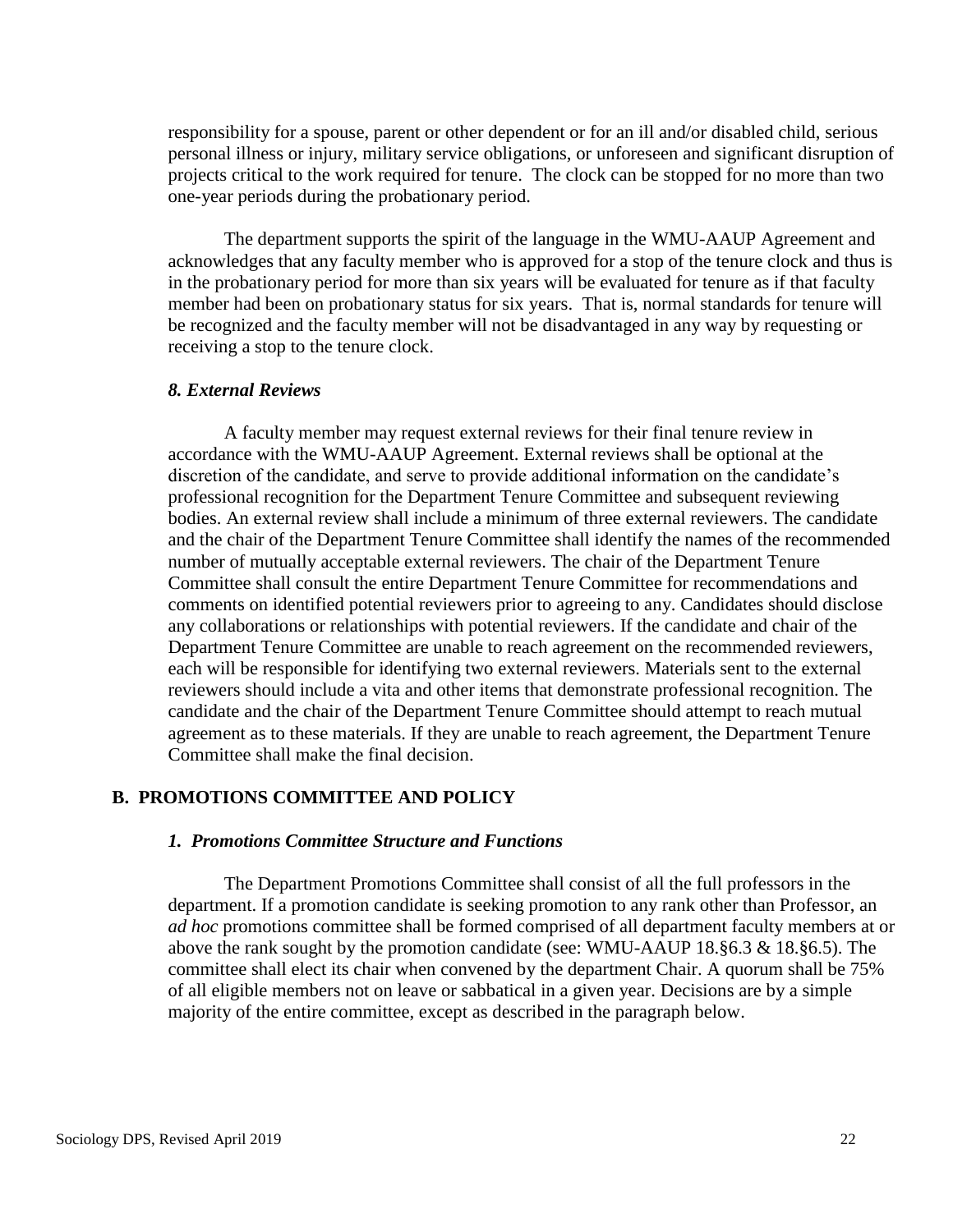In order to determine ratings for each of the three areas (competence, recognition, and service) voting shall be conducted by first determining via secret ballot whether there is majority support for an outstanding rating. If there is majority support for an outstanding rating within one of the three areas, then that rating shall be the recommendation of the committee for that area. For any area that does not have majority support for outstanding, another vote will be taken to determine whether there is majority support for substantial in that area. If there is not majority support for substantial in that area, then votes will be taken for significant, then satisfactory, as needed until a majority opinion is identified for each of the three areas. In the case of faculty specialists, only competence and service will be evaluated. Example ballots are provided in Appendix C.

The Department Promotions Committee shall carry out the following functions:

(a) Conduct performance reviews of all faculty who request promotion to full professor as well as promotions within the faculty specialist ranks or early promotions to associate professor;

(b) Inform all faculty who request promotion of its final recommendations on promotion;

(c) Serve as the first appeals forum for faculty members as specified by the WMU-AAUP Agreement;

(d) Inform the department chair of its final recommendations on promotion;

(e) Make specific recommendations to the College of Arts and Sciences, Social Science Division, College Promotions Committee for the granting of promotion within the timetable indicated in the current WMU-AAUP Agreement.

#### *2. Procedures for Individual Faculty Members and the Department Promotions Committee*

Notification of eligibility and nomination with regard to intent to apply for promotion shall occur in accordance with procedures and time lines specified in the WMU-AAUP Agreement. The chair of the Department Promotion Committee will communicate the department's time table for promotion review and appeal to all candidates. All persons formally considered will be advised in writing by the committee chair of the final recommendation concerning promotion and the reasons for the recommendation. All faculty members retain the right to appeal the recommendation of the Department Promotions Committee, as specified below.

The chair of the Department Promotions Committee shall communicate the recommendations of the Department Promotions Committee, with supporting documentation, to the department Chair and to the College Promotion Committee in accordance with the timetable indicated in the current WMU-AAUP Agreement.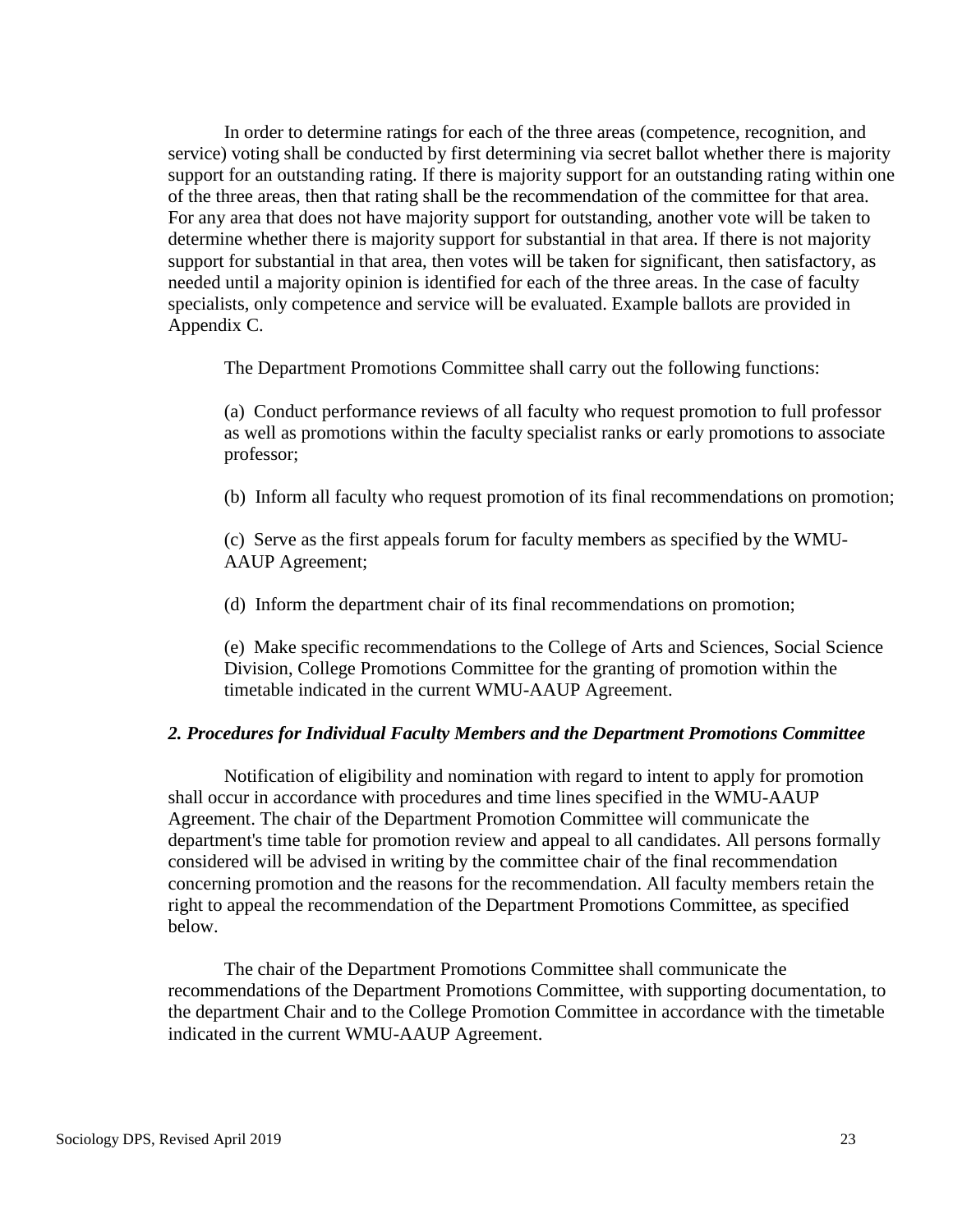#### *3. College Promotion Committee Membership*

Department faculty members shall elect one tenured full professor to serve on the Promotions Committee of the Division of Social Sciences of the College of Arts and Sciences. The selection will be made by action of the faculty at a department meeting at least two weeks prior to the date that nominations are due in the office of the Dean of the college. The term of service shall be in accord with the WMU-AAUP Agreement.

## *4. Qualifying Criteria for Promotion*

## **a. Service in Rank**

Length of service in rank required for promotion shall be in accordance with the WMU-AAUP Agreement. Exceptions to the requirement of length of service in rank may be requested by faculty members in accordance with the WMU-AAUP Agreement.

## *5. Judgmental Criteria*

The judgmental criteria for promotion are as described in Appendix B.

## **a. Weighting of Judgmental Criteria**

Professional competence and professional recognition are the most heavily weighted of the criteria - both should be demonstrated by candidates for promotion. Professional service is an important consideration, but of less weight than either professional competence or professional recognition. Ordinarily, it is expected that level of performance will increase with experience so that promotion to higher ranks will require demonstration of achievement in excess of that demonstrated for awarding of tenure.

Faculty seeking promotion will be evaluated according to the guidelines in the WMU-AAUP Agreement (see: 18.§3.7: Application of Judgmental Criteria to Traditionally-Ranked Faculty & 18.§3.8: Application of Judgmental Criteria to Faculty Specialists).

### *6. Procedure for Promotion Review and Recommendations*

The Chair of the department, in accordance with the WMU-AAUP Agreement, will inform those eligible for promotion to assemble a comprehensive personnel file containing information bearing on the faculty member's qualifications for promotion. It is the faculty member's responsibility to ensure the presence of complete and up-to-date information. The committee may supplement the file from other sources in accord with the provisions of the WMU-AAUP Agreement. In the event of faculty holding a joint appointment with another department, the WMU-AAUP Agreement makes provision for input from the joint department.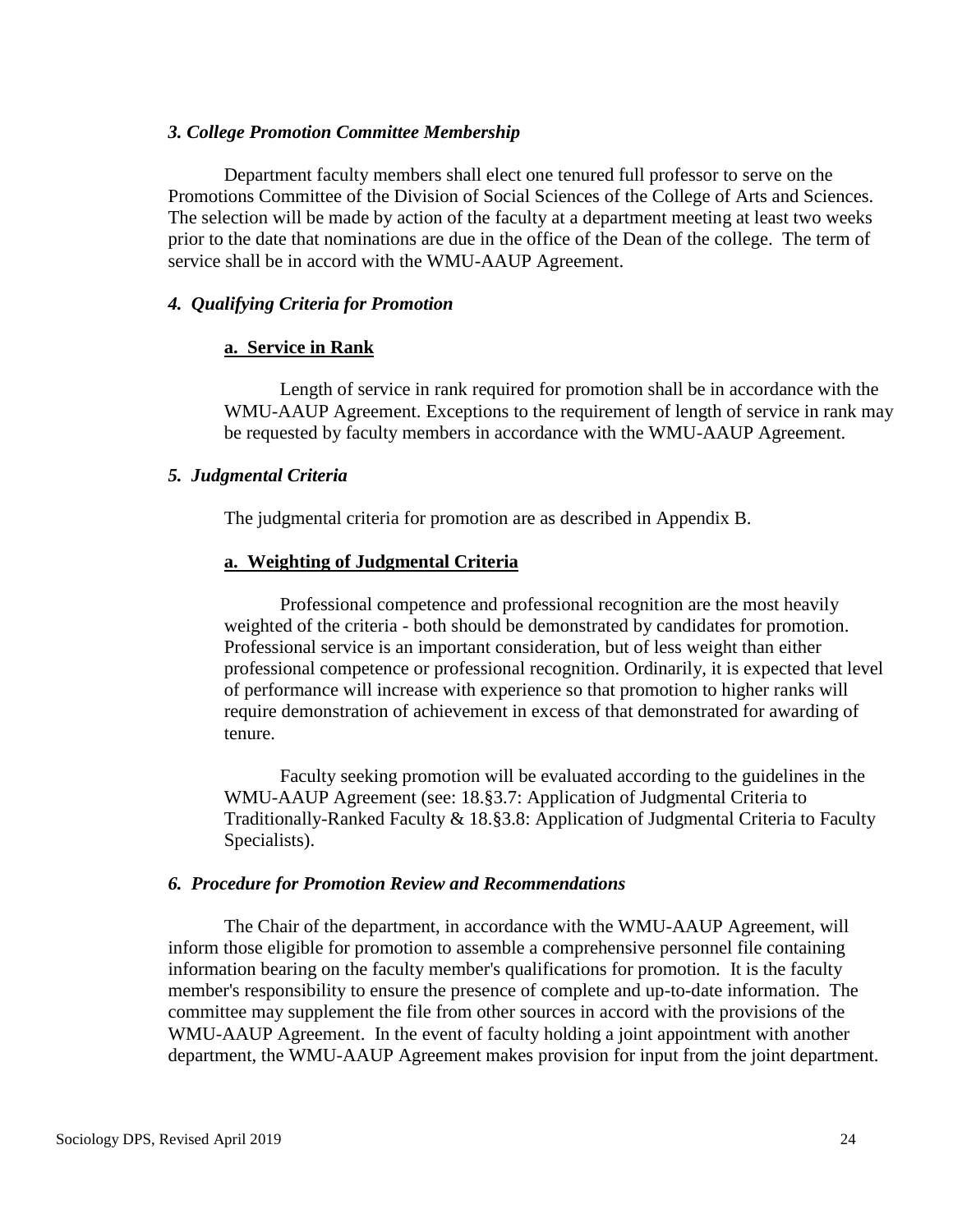The Department Promotion Committee passes its recommendations to the faculty member, the department Chair and the College Promotion Committee.

#### *7. Timetable*

The timetable will be consistent with the WMU-AAUP Agreement.

#### *8. Appeals Process*

Faculty have the right to appeal in writing promotion recommendations of the Department Promotion Committee, the College Promotion Committee, the Department Chair, the Dean, and the Provost. Appeals may be on procedural and/or substantive grounds. The appeal may include any or all of the following: submission of additional materials, as stipulated in the WMU-AAUP Agreement; submission of additional written communication from the appellant to the Promotion Committee; oral presentation by the appellant to the Department Promotion Committee. The Department Promotions Committee's letter will not be forwarded to the Department Chair until any decision regarding appeal is made. The appeals process for the recommendations of the College Promotion Committee, Department Chair, Dean, and Provost, including the timetables, is found in the WMU-AAUP Agreement.

#### *9. External Reviews*

A faculty member may request external reviews for their promotion review in accordance with the WMU-AAUP Agreement. External reviews shall be optional at the discretion of the candidate, and serve to provide additional information on the candidate's professional recognition for the Department Promotion Committee and subsequent reviewing bodies. An external review shall include a minimum of three external reviewers. The candidate and the chair of the Department Promotion Committee shall identify the names of the recommended number of mutually acceptable external reviewers. The chair of the Department Promotion Committee shall consult the entire Department Promotion Committee for recommendations and comments on identified potential reviewers prior to agreeing to any. Candidates should disclose any collaborations or relationships with potential reviewers. If the candidate and chair of the Department Promotion Committee are unable to reach agreement on the recommended reviewers, each will be responsible for identifying two external reviewers. Materials sent to the external reviewers should include a vita and other items that demonstrate professional recognition. The candidate and the chair of the Department Promotion Committee should attempt to reach mutual agreement as to these materials. If they are unable to reach agreement, the Department Promotion Committee shall make the final decision.

### **VI. DEPARTMENT OPERATING PROCEDURES AND POLICIES**

In this section of the Sociology Department Policy Statement, we include the following operating procedures and policies: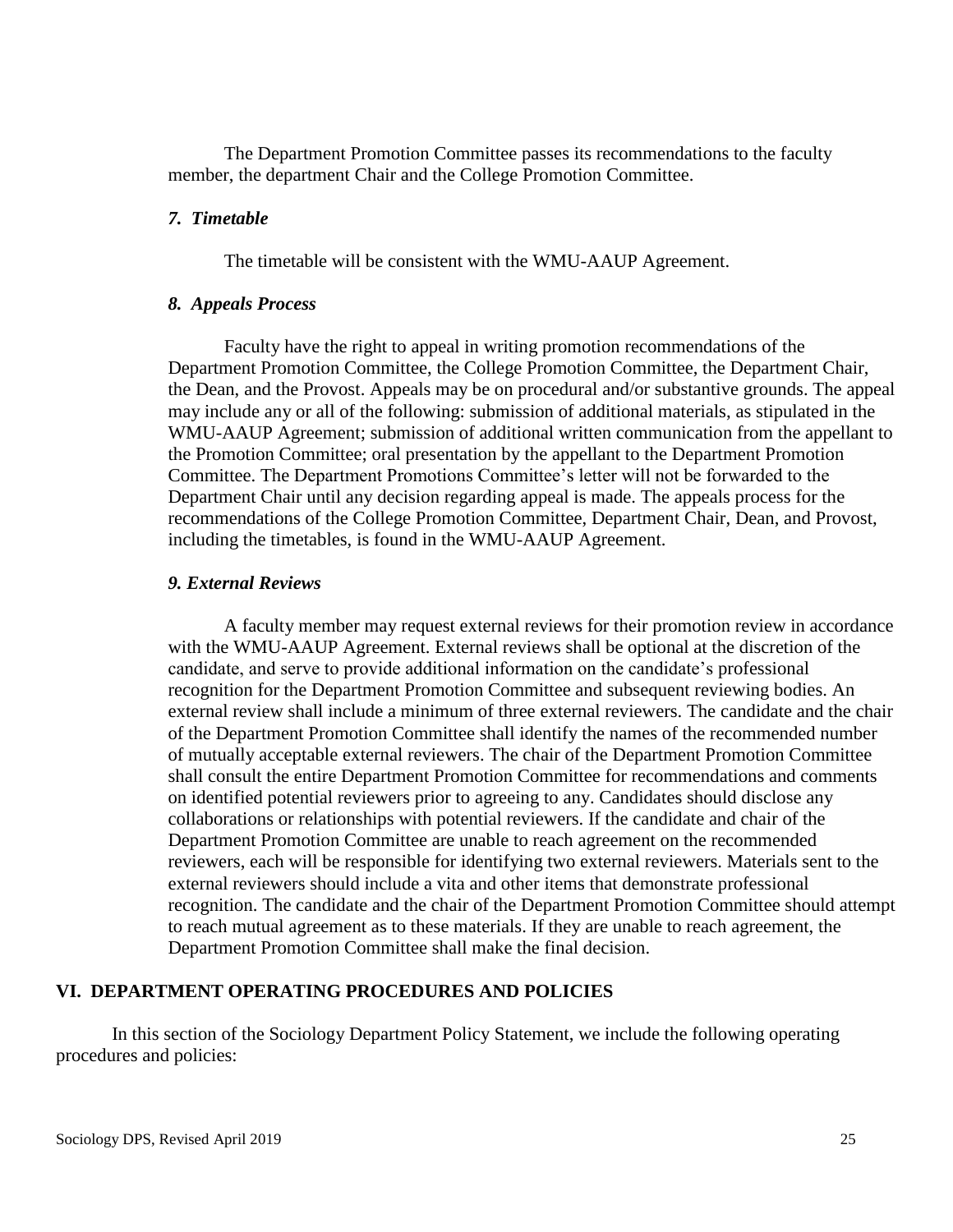- (A) Degree and curricular requirements;
- (B) Department budget allocations;
- (C) Faculty evaluation of academic administrators;
- (D) Instructor evaluation by students;
- (E) Leaves of absence;
- (F) Sabbatical leave;
- (G) Teaching assignments and class schedules;
- (H) Graduate faculty policy;
- (I) Workload policy;
- (J) Amendment procedure;
- (K) Initiation of grievance procedures;
- (L) Adjunct faculty appointment policy;
- (M) Joint appointment;
- (N) Assessment of student learning;
- (O) Class-size capacity recommendations and approval process.

## **A. DEPARTMENT DEGREE AND CURRICULAR REQUIREMENTS**

The Central Undergraduate Committee shall establish and maintain department undergraduate degree requirements and curricular offerings in sociology. All recommendations for program change shall be forwarded to the department for its action.

The Criminal Justice Committee shall establish and maintain department undergraduate degree requirements and curricular offerings in criminal justice. All recommendations for program change shall be forwarded to the department for its action.

The Central Graduate Committee shall establish and maintain department graduate degree requirements and curricular offerings. All recommendations for program change shall be forwarded to the department for its action.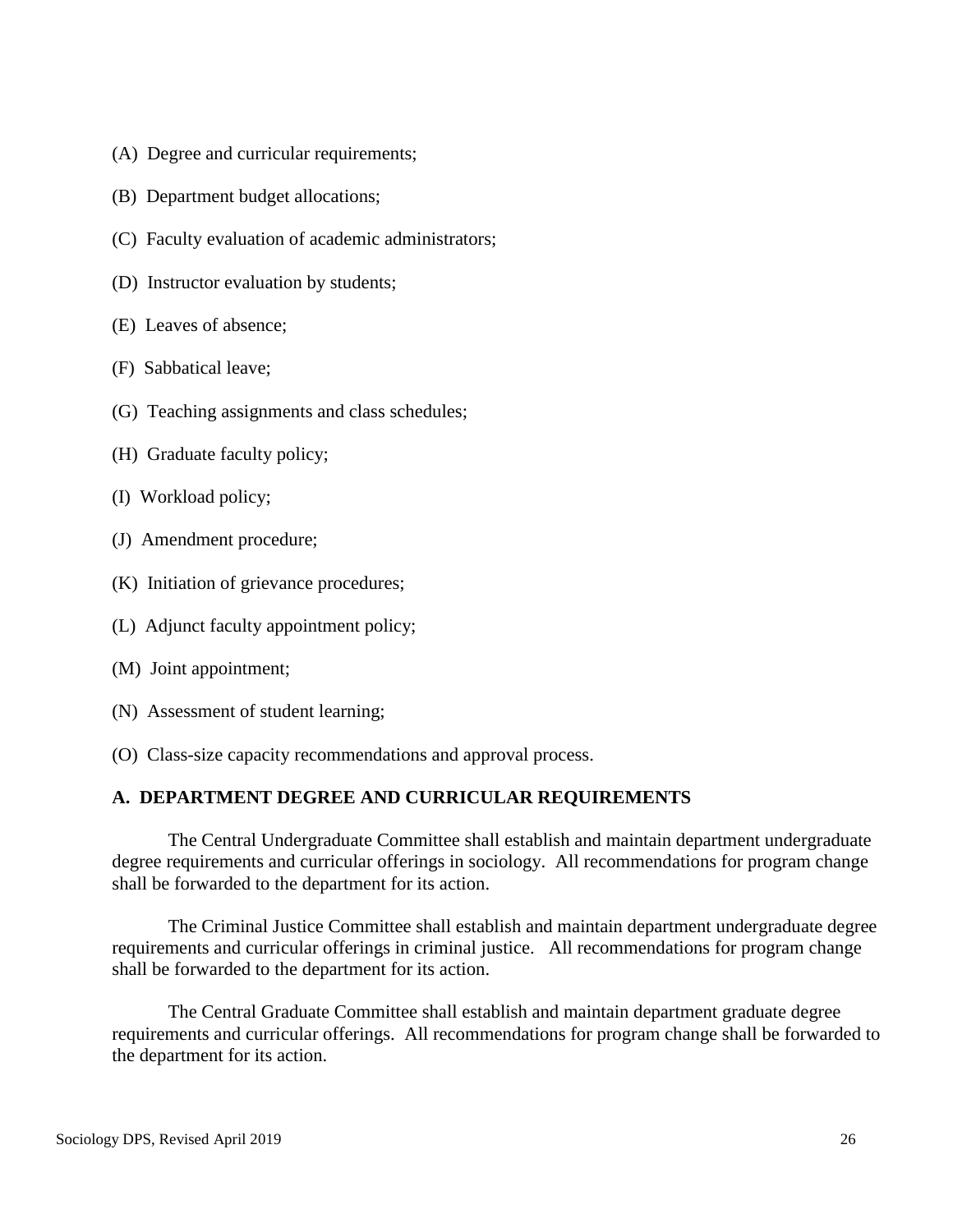Program changes include: changes in course titles, course descriptions and course credit hours; the catalog listing of new courses; the deletion from the catalog of listed course offerings; the addition, deletion or modification of major, minor, or degree requirements; the addition, termination, or modification of area programs; specialization and/or degree programs. Proposals shall be recommended to the department faculty and department chair for forwarding to the College Curriculum Committee.

## **B. DEPARTMENT BUDGET ALLOCATIONS**

Budgetary disclosure will be subject to the WMU-AAUP Agreement's article on "Right to Data."

## **C. FACULTY EVALUATION OF THE CHAIR**

The evaluation, which must be coordinated with the Dean's office, shall be conducted by a three member committee of the tenured faculty, appointed by the Executive Council, and with the chair of the committee designated at the time of appointment. The committee shall use the list of goals and duties of the Chair (as found in the Department Policy Statement) for the evaluation, subject to the approval of the faculty. The results of the evaluation and written report shall be transmitted to the department Chair, the department, and the Dean of the College of Arts and Sciences.

### **D. INSTRUCTOR EVALUATION BY STUDENTS**

All instructors (i.e., bargaining unit faculty, graduate students, part-time instructors, emeriti, and adjunct faculty) of sociology courses, on or off campus, will administer the Instructor and Course Evaluation System (ICES) of the University of Illinois. As specified in the WMU-AAUP Agreement, bargaining unit faculty members must conduct student ratings in each class taught in at least one semester of each academic year (to be determined by the faculty member). Other instructors are expected to conduct student ratings in all classes, each semester and each summer session. Ratings from courses taught by sociology faculty for the first time may in the professional judgment of the tenure and promotion committees be weighed less heavily.

#### **E. LEAVES OF ABSENCE**

Various reasons exist for which a faculty member may need a leave of absence. Leaves of absence for reasons covered under the Family and Medical Leave Act (FMLA) include the birth of a child and the need to care for that child, the adoption or foster care placement of a child, the care of a spouse, child, or parent with a serious health condition, or serious personal illness. The faculty member shall inform the department Chair and Dean of the need for a leave under the FMLA in accordance with the WMU-AAUP Agreement. A leave of absence may also be granted to a faculty member for courtrequired service, funerals, and military service. A faculty member may obtain a leave of absence to become a candidate for public office or to carry out responsibilities if elected or appointed to a public office. In all cases, a faculty member who seeks a leave of absence should inform the department Chair in accordance with the WMU-AAUP Agreement. Specific procedures for acting on a request for leave of absence will be consistent with the WMU-AAUP Agreement.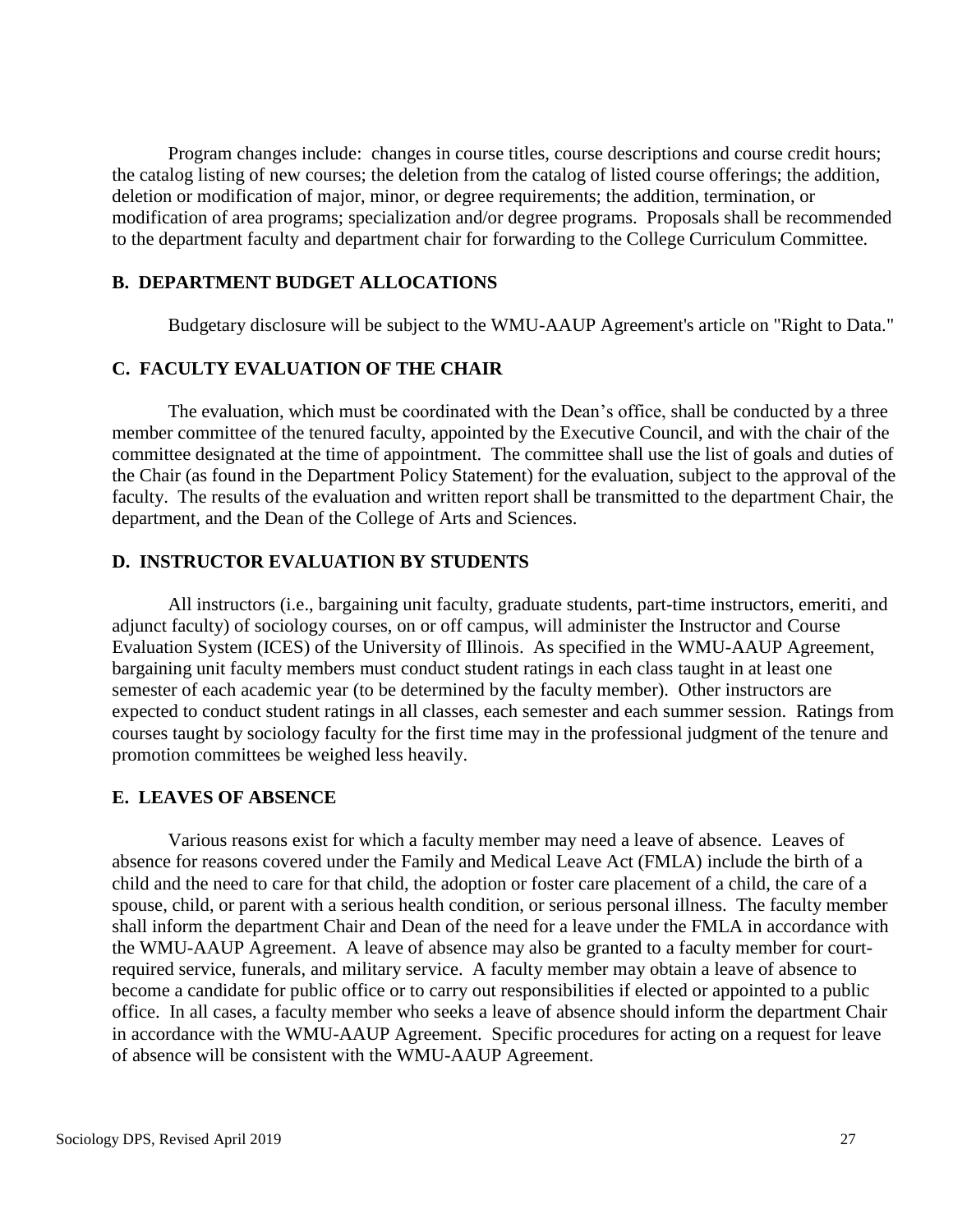The department Chair will strive to cooperate with the needs and interests of the faculty member requesting leave. The Chair's decision regarding the leave, the terms of the leave, and the timing and terms of the return will reflect the needs and interests of the faculty member and will emphasize flexibility and accommodation.

The department agrees with the spirit of Article 27.2.12 of the WMU-AAUP Agreement which acknowledges that it may not be in the best interest of students, faculty, or the department to have a faculty member return from leave mid-semester to the classroom. When a return from leave occurs during a semester, the Chair will cooperate with the faculty member to modify his/her duties upon return in a manner that attends to the needs of the faculty member and takes this concern about interrupting a course seriously. Options for a modified duties assignment for childbearing and child care are included in Article 27 and should be discussed by the department Chair and/or Dean and faculty member (the Provost must approve any modified leave status).

In the event a faculty member thinks that the Chair's suggestions, recommendations, or decisions regarding any aspect of leave and the subsequent return violates a provision of the WMU-AAUP Agreement, a grievance may be filed with the WMU-AAUP.

## **F. SABBATICAL LEAVE COMMITTEE**

A committee of three faculty members shall be appointed by the Chair after consideration of recommendations by the faculty for the purpose of recommending approval or disapproval of sabbatical leave applications.

The recommendations of the Sabbatical Leave Committee shall be forwarded according to the procedure and timetable indicated in the governing WMU-AAUP Agreement.

In reviewing applications for sabbatical leave, the Sabbatical Leave Committee shall be concerned with whether the proposal is feasible, whether it may reasonably be expected to contribute to the professional competence and/or the professional recognition of the applicant, and whether it makes a contribution to the Department and University. An illustrative, but not exhaustive, list of potential sabbatical leave activities includes:

- (1) Research: either organized or individual;
- (2) Study: either an individual or institutional program;

(3) Enriched Experience: includes teaching in a cultural setting different from that of WMU, as well as internship and participation in a non-teaching occupational assignment with at least tangential relevance to academic interests.

## **G. TEACHING ASSIGNMENTS AND CLASS SCHEDULES**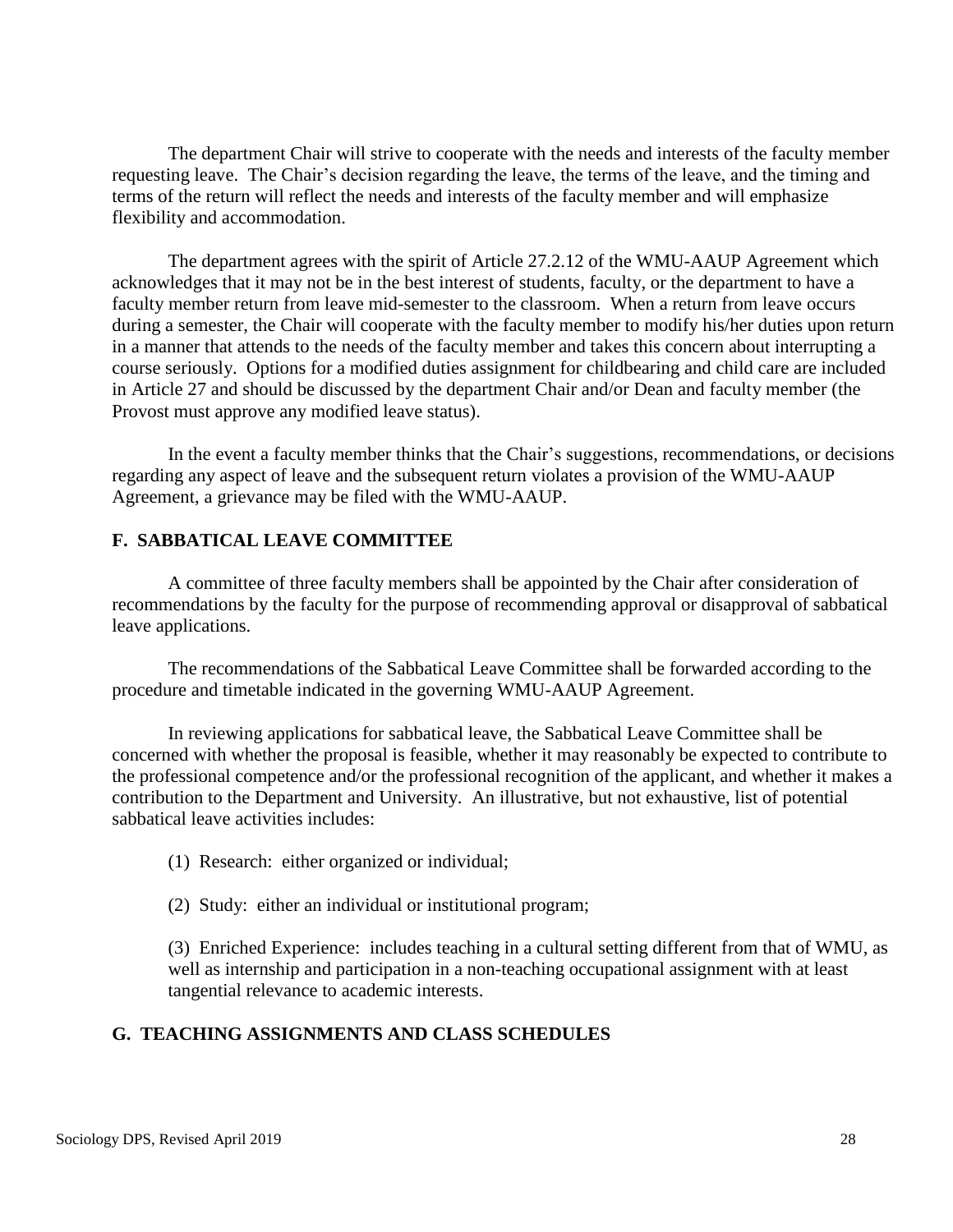To provide the curriculum with the most current content and pedagogy, to provide faculty with opportunities for changes in teaching assignments, and to provide graduate students with a measure of flexibility in their selection of courses, the department recommends a policy of course rotation. This is based on the principle that specific courses are not permanently assigned to specific individuals. Rather, they are part of a curricular design that is based in the priorities of the department. Thus, the usual pattern of course assignment is for a faculty member to teach a given course three or four times, after which another faculty member may be assigned to it. While this policy applies primarily to graduatelevel courses and core departmental courses, it may apply to other courses (both graduate and undergraduate) as well.

In order for the faculty to make recommendations concerning the construction of the class schedule, the department Chair will typically prepare a tentative draft schedule with distribution to all faculty for their individual responses and to the academic program committees (i.e., Criminal Justice, Central Undergraduate, and Central Graduate) for their responses. The final draft resulting from these discussions will typically be distributed to the faculty again for their review and comment before the schedule is submitted to the Dean. In addition to rotation, factors relevant to course assignments include student demand, programmatic needs (including undergraduate and graduate course balance), and faculty availability, faculty preferences, and workload considerations.

Equitable distribution of opportunities to teach in the Summer sessions and Extended University Programs will be provided by the Department of Sociology as required by the WMU-AAUP Agreement.

Recommendations from the respective program committee for each of the department's undergraduate majors and from the Central Graduate Committee regarding Summer courses (including online Summer courses) shall be provided to the Chair no later than the final day of regularly scheduled classes during the Spring semester of the calendar year before the courses are to be offered (i.e., approximately 12.5 months before the first Summer session begins). The recommendations shall include a list of courses/sections likely to meet enrollment requirements or otherwise programmatically important. The Chair shall send these lists to the department faculty and provide faculty with an opportunity to express their interest in summer teaching as well as their preferences with respect to course and session assignment, as well as instructional method. In accordance with the WMU-AAUP Agreement, bargaining unit faculty members have until November 1 to notify the chair that they want to be scheduled to teach summer courses. The chair may, however, solicit preliminary requests at an earlier time for purposes of composing a draft schedule. Taking into consideration recommendations from each of the committees, programmatic needs, and faculty preferences, the Chair will equitably arrange class schedules for the Summer sessions (including online Summer courses). Equitable distribution should address both Summer sessions collectively rather than a single session. Equitable distribution does not preclude one faculty member being assigned more courses than another faculty member when there are no other faculty members qualified and willing to teach the course(s) involved. If two faculty members are both qualified and willing to teach a course and assigned an unequal summer course schedule by necessity of limited course availability, that should be taken into consideration in future years when determining equitable distribution. Due to the evolving nature of summer course demand, this policy should be reviewed at least once every three years and amended as appropriate by the faculty through the normal amendment process.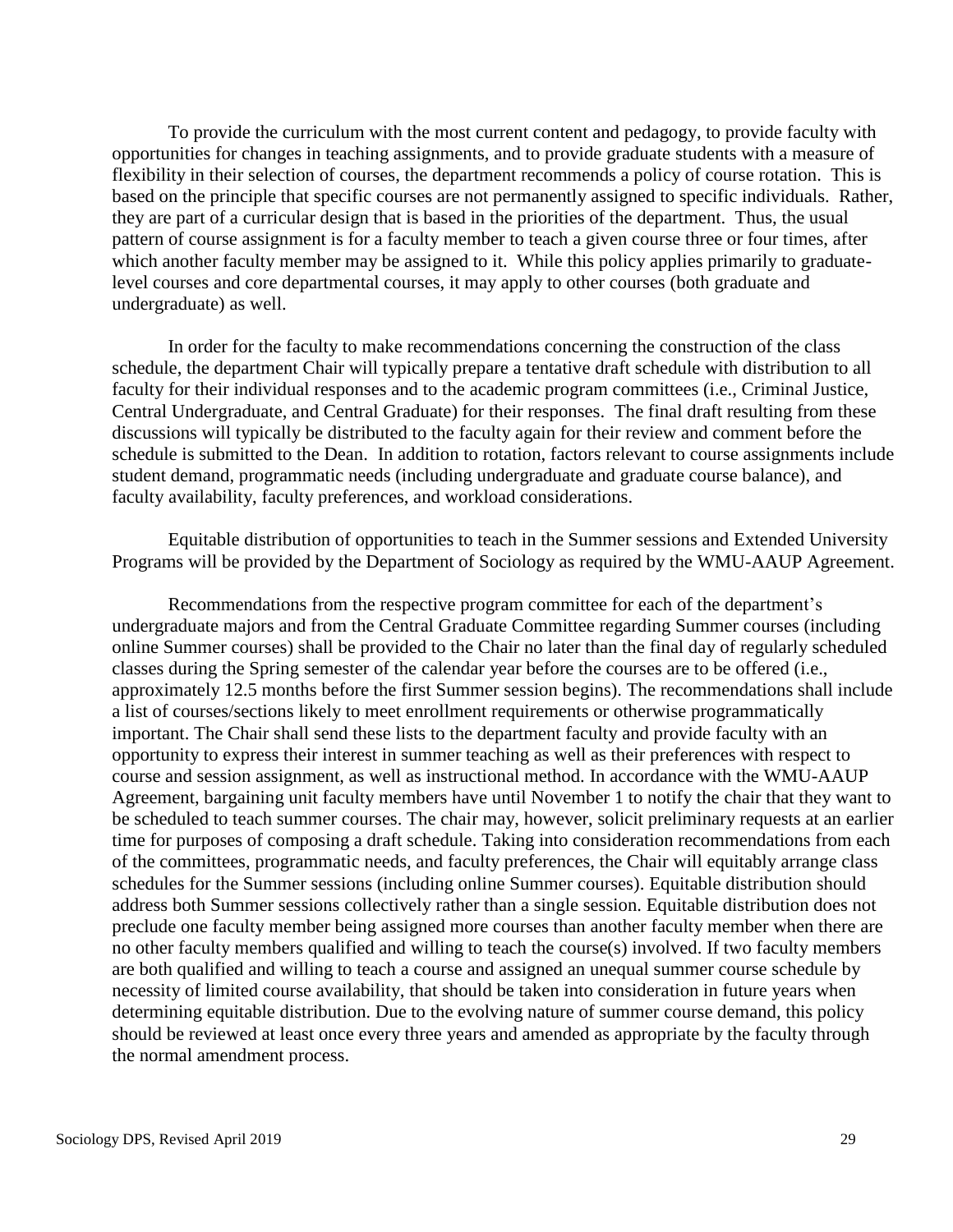Opportunities to teach in Extended University Programs will be communicated to the faculty as they arise by the Chair, and the Chair will also provide faculty with an opportunity to express their interest and preferences with respect to such opportunities. Taking into consideration programmatic needs as well as faculty preferences, the Chair will equitably distribute teaching opportunities in Extended University Programs.

Opportunities to teach in the Summer sessions and Extended University Programs will be provided to interested and qualified bargaining-unit faculty before they are offered to non-unit persons in accordance with the WMU-AAUP Agreement.

## **H. GRADUATE FACULTY POLICY**

The Graduate Faculty in the Department of Sociology are responsible for graduate education in Sociology at Western Michigan University. Only faculty members who hold Board appointments which are either continuing, temporary, or adjunct with a term of at least two years duration are eligible to be full members of the Graduate Faculty. Other individuals who are needed to perform specific functions of the Sociology Graduate Faculty may be approved as Associate Members of the Graduate Faculty.

### *1. The Functions of the Graduate Faculty*

The following are functions reserved for Full Members of the Graduate Faculty (Associate Members of the Graduate Faculty must be approved specifically for each function and may not direct PH.D. dissertations):

(a) Teach graduate level (500-, 600-, 700-level) courses in the Department of Sociology;

(b) Serve on M.A. thesis or essay committees, Ph.D. dissertation committees and Ph.D. area and specialty examination committees;

(c) Direct M.A. theses or essays and Ph.D. dissertations;

(d) Serve on the Graduate Studies Council and its subcommittees, on the departmental Central Graduate Committee, doctoral area exam committees, and on other University committees relating solely to graduate education.

### *2. Criteria for Full Membership*

Full Members of the Graduate Faculty in Sociology must satisfy all of the following criteria for appointment:

(a) Members of the Graduate Faculty in Sociology must possess an earned doctorate in Sociology or a related discipline. Associate membership on the Graduate Faculty in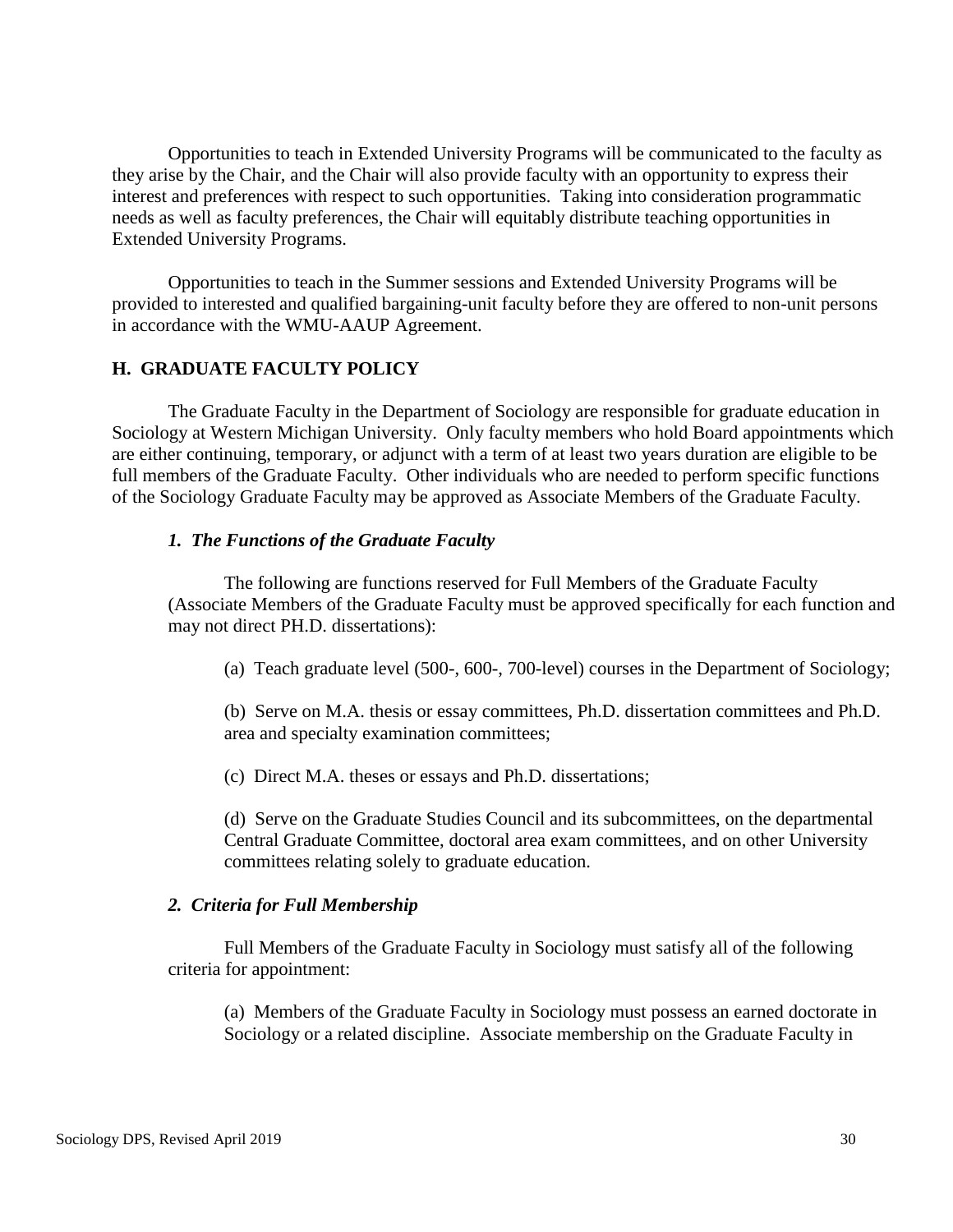Sociology may be granted to junior faculty who have completed all requirements for the doctorate with the exception of the doctoral dissertation;

(b) Members of the Graduate Faculty in Sociology must exhibit current involvement in the conduct of research. It should be understood that the meaning of research in this context is not limited to empirical research in the narrow sense. Rather, it is intended to convey a broader range of scholarship that would include activity of either a more theoretical or applied nature. Conducting research – both funded and unfunded – gives the faculty member important opportunities for professional growth and development. It also affords graduate students the same opportunities through association with the faculty member.

Members of the Graduate Faculty in Sociology must also exhibit current professional accomplishments appropriate to the nature of thesis and dissertation work in the Department of Sociology. Final reports on grants or contracts published under the aegis of the Kercher Center for Social Research or a similar research organization that is a primary or major affiliation of the faculty member should be duly considered. Such reports may also be considered a form of publication.

"Publications" refers to books, scholarly monographs, chapters in scholarly books, and papers published in refereed scholarly journals appropriate to the faculty member's fields. Members of the Graduate Faculty in Sociology must demonstrate at least one such publication during the previous five years in addition to final reports for research projects.

Since it is important that research and professional activity be on a continuing basis, evidence of such activity must be of a relatively recent nature. As such, only research activity and publications during the five-year period preceding application for appointment or reappointment to the graduate faculty are to be considered in judging an applicant's qualification for Graduate Faculty status;

(c) Members of the Graduate Faculty in Sociology must exhibit teaching and/or professional experience appropriate to the functions they are to perform. Graduate teaching experience, previous successful participation on graduate thesis, essay, or examination committees, and research experience should be considered in relation to the functions to be performed by the applicant as a member of the Graduate Faculty. In the consideration of junior faculty members for Graduate Faculty status, allowance may be made for their lack of time to compile a substantial record of teaching and/or professional experience.

## *3. Term of Appointment of Full Members*

The usual period of an appointment to membership in the Graduate Faculty shall end on June 30th, five years following the effective appointment date. Faculty members holding a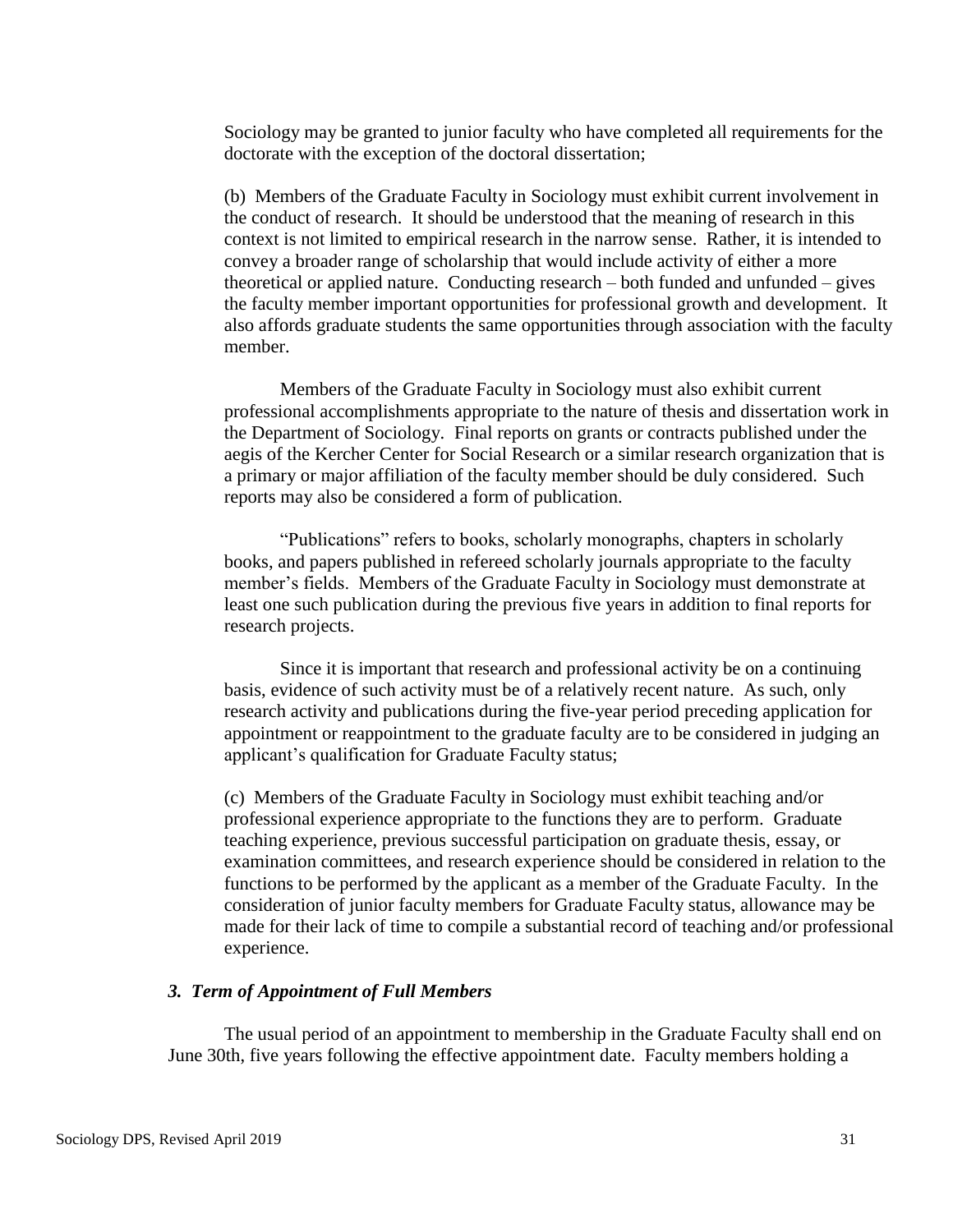temporary Board appointment shall not be given an appointment to membership on the Graduate Faculty for a period of time in excess of the term of their appointment to the University.

### *4. Procedures for the Appointment of Full Members*

(a) Applications for membership will be submitted to the department Chair. With the signature of the Chair of sociology, applications will be forwarded to the Dean of the College of Arts and Sciences. Appropriate colleagues from within and outside the Department of Sociology may be nominated for membership in the Graduate Faculty, provided they meet the established departmental criteria;

(b) In the event that an application is denied or not approved, the faculty member may request a hearing with the Chair of the department. Appeals concerning procedures for appointment can be made to the Dean of the Graduate College.

## *5. Reappointment and Termination of Appointment*

(a) Reappointment shall follow the same procedure as for appointment, except that the supporting documentation may be limited to supplements;

(b) The termination of an appointment of an individual to the faculty of Western Michigan University shall automatically terminate his/her appointment as a member of the Graduate Faculty;

(c) In the case of termination of his/her appointment to the Graduate Faculty, a faculty member may complete duties relating to graduate education assigned to him/her during the period of his/her appointment as a member of the Graduate Faculty.

### *6. Associate Members*

(a) An individual may be nominated to be an associate member of the Graduate Faculty in sociology for the purpose of performing specific functions of the Graduate Faculty. (e.g., service on a thesis or dissertation committee or teaching a specialized graduate course). However, associate members may not direct Ph.D. dissertations;

(b) Approval for associate membership shall be for the period of time, not longer than five years, required to perform the specific function(s) for which the approval is being granted. Approval for associate membership must be granted before an individual may begin assigned duties relating to graduate education;

(c) Departmental nominations of associate members shall be approved by the Chair and forwarded to the Dean of the College of Arts and Sciences;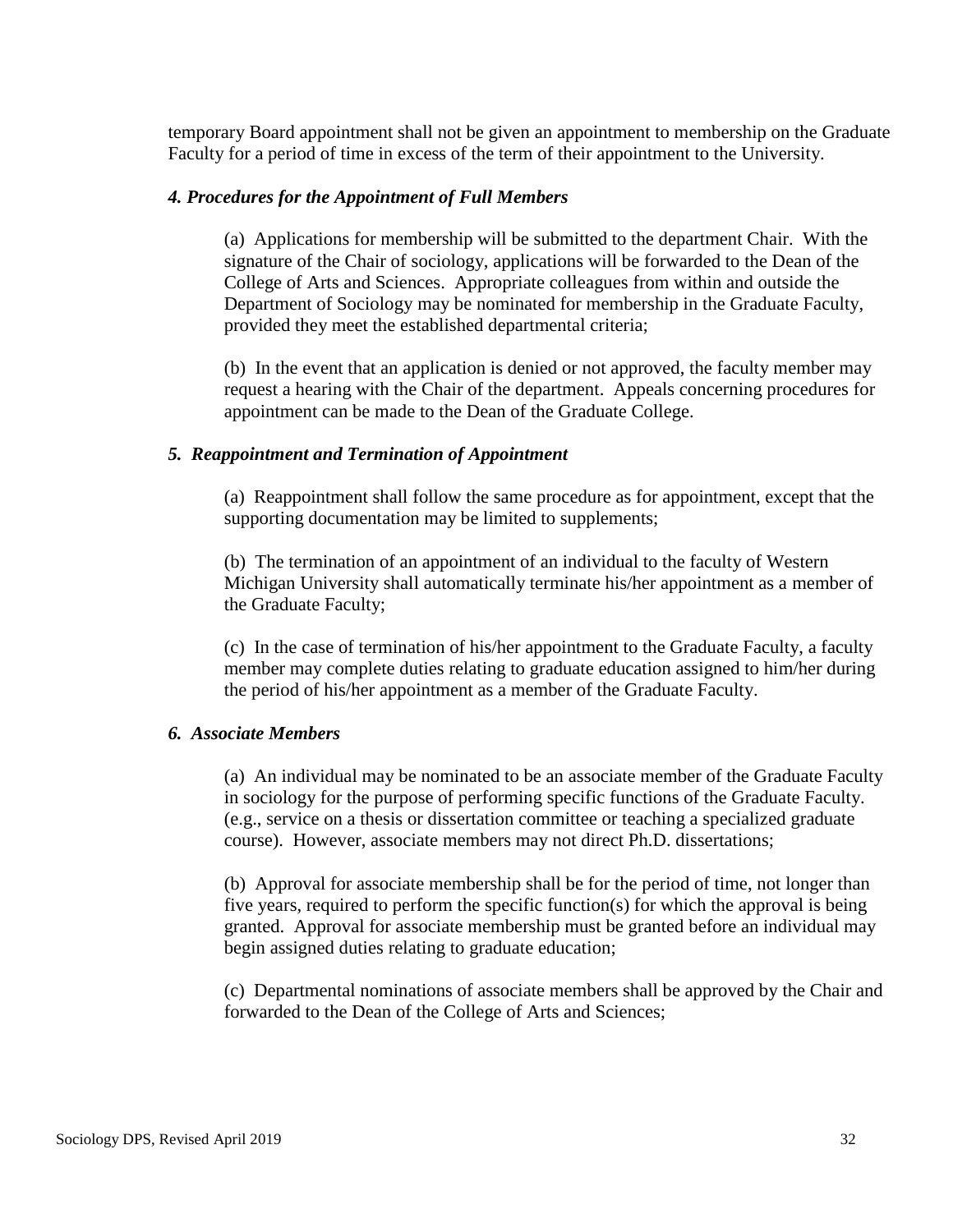(d) In the event that an application is denied or not approved, the candidate may request a hearing with the Chair of the department.

## **I. WORKLOAD POLICY**

Total Department Workload is defined as the Department's contribution to the College and university in terms of contractually specified "competence," "recognition," and "service." Each year, the Chair, with the advice of the Executive Council, shall set a Total Department Workload goal; the Total Department Workload must meet programmatic needs and, at the same time, promote departmental excellence.

Each faculty member is assigned an Individual Faculty Workload. In principle, Individual Faculty Workloads should be as equivalent as possible. That is, the summated activities of each faculty member (categorized as competence, recognition, and service) ought to contribute more or less equally to the Department's function and goals.

It is recommended that Individual Faculty Workload assignments follow the standard practices of 2002-2005 regarding the allocation of teaching (competence), research (recognition), and service obligations. Under these practices, it is recommended that individual faculty teaching load should be presumed to be two courses per semester (six credit hours), with graduate faculty responsibilities, research projects, department and university service, and other service obligations constituting the other six hours of workload stipulated in the WMU-AAUP Agreement (Article 42.4).

Individual Faculty Workload may be adjusted based on a number of factors, a host of which are outlined in Appendix A. The teaching allocation may be reduced for an individual faculty member due to:

(a) Substantial research, creative, and/or other scholarly activity;

(b) Heavy advising responsibilities and/or heavy responsibility for supervising graduate theses or dissertations;

(c) Heavy graduate-level instruction, TA training, classes with high enrollments, upper level courses, writing intensive courses, multiple course preparations, supervision of Honors College projects, new course preparation and development, significant curriculum review and design, supervising individual student projects, internship advising, student organization advising, service to professional organizations, departmental, university or community service, or other significant activities.

The teaching allocation may be increased for faculty members not engaged in substantial research, creative, and/or other scholarly activity and/or not engaged in extensive work with graduate students.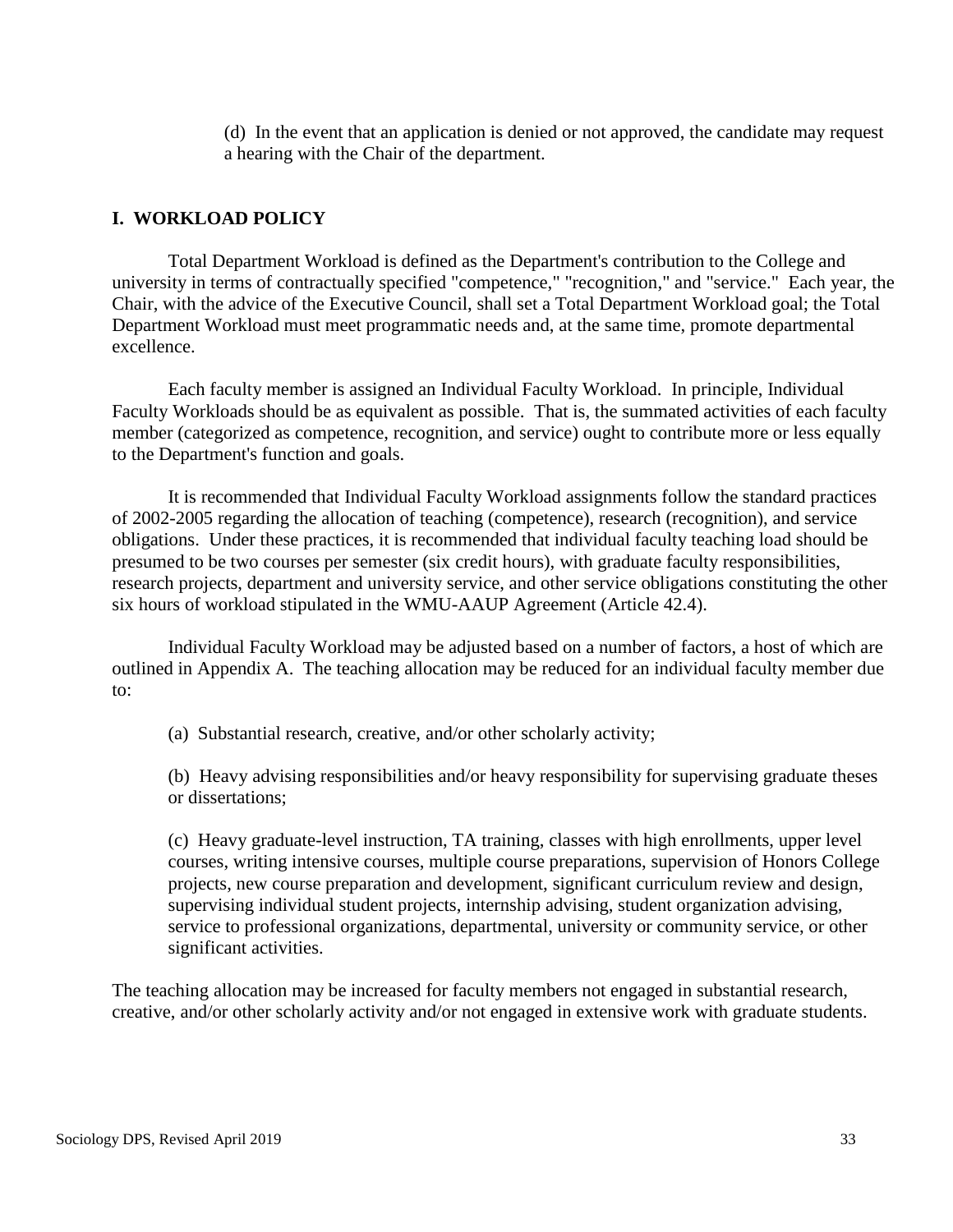In determining Individual Faculty Workload, each faculty member will consult with the department Chair regarding the faculty member's plans and obligations for the upcoming year and the department's teaching and service needs. The goal of this consultation is to reach a mutually agreeable allocation of workload responsibilities. If a mutually agreeable allocation cannot be determined, the faculty member may request a meeting with the department Chair and the department's Executive Committee in order to reach an agreement about equitable workload assignment.

## **J. AMENDMENT PROCEDURE**

When a motion to amend the Department Policy Statement is made and seconded, a vote will be taken at a Department Bargaining Unit meeting not less than fourteen days after the motion. All eligible to vote will be notified of the motion to amend and the time and place of the Department Bargaining Unit meeting. To pass, amendments require approval by a majority of all regularly appointed department faculty. All eligible to vote, who cannot attend the Department Bargaining Unit meeting, may cast an absentee ballot by message, mail, e-mail or fax.

### **K. INITIATION OF GRIEVANCE PROCEDURES**

A faculty member or group of faculty members may initiate grievance procedures according to the regulations specified in the current WMU-AAUP Agreement.

## **L. ADJUNCT FACULTY APPOINTMENT POLICY**

#### *1. Rationale*

In the past, the Department of Sociology has avoided hiring professional staff on a temporary basis. The expansion of the department has been on the basis of its instructional and research needs. This, we feel, has been a wise policy and has avoided the painful retrenchment and the personal dislocation of colleagues. One of the less desirable consequences of this has been a paucity of faculty for unusual programmatic and research purposes. With the faculty of the Department of Sociology fully engaged in teaching, research, and university service, unusual requirements and opportunities sometimes leave the department shorthanded. One of the ways to remedy this shortage of professional staff is the judicious appointment of adjunct faculty. Adjunct appointments, while carrying no mandatory expenditure, offer professional resources to the department and the university, and provide credentials to the appointee.

#### *2. Structure*

The review of the credentials of applicants for adjunct status will occur through the Adjunct Faculty Committee. This is a standing, three-person committee of the department. This committee will review the credentials of the applicants and make a recommendation to the department. The department will consider the recommendation and forward its own recommendation to the Chair. The department Chair will then decide the appropriate adjunct status to be requested for the candidate.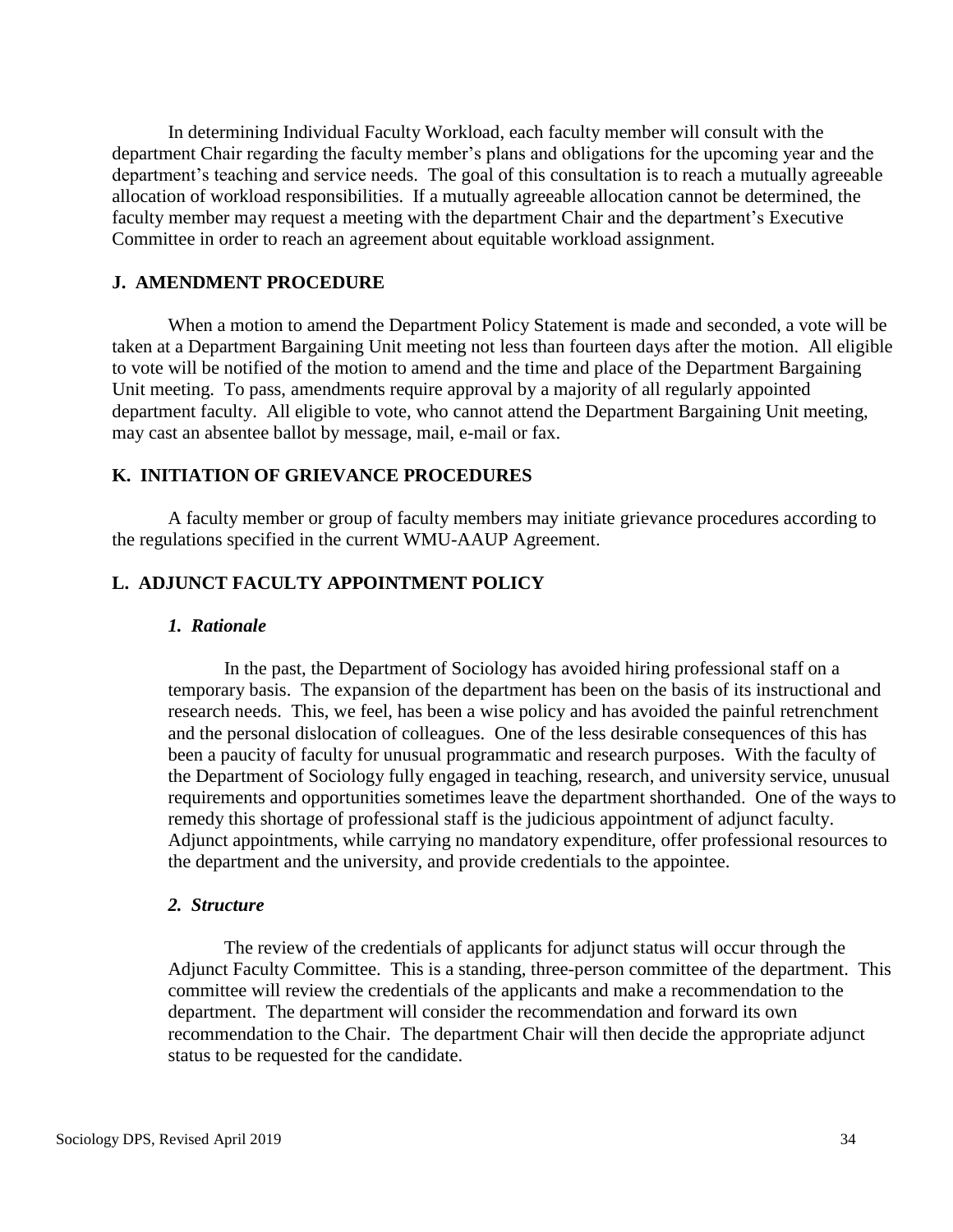### *3. Policy*

Adjunct status will be recommended for a three-year period. This appointment is renewable. Adjunct status will include a specification of rank. The adjunct statuses are: adjunct instructor of sociology, adjunct assistant professor of sociology, adjunct associate professor of sociology, adjunct professor of sociology. The credentials, educational attainments, scholarly productivity, and areas of specialization of applicants will be the criteria for recommendation. The programmatic and research needs of the department shall also constitute criteria for recommendation for appointment of a candidate to adjunct status.

Prior to reappointment, an adjunct faculty member may request the Chair of the department for a review of his/her rank. In such an event, the Chair of the department will direct the faculty member to assemble a current vita containing information bearing on the faculty member's qualifications for reappointment at a different rank. It is the faculty member's responsibility to ensure the presence of complete and up-to-date information. The Adjunct Faculty Committee may supplement the file from other sources in accord with the provisions of the WMU-AAUP Agreement.

The Adjunct Faculty Committee passes its recommendations to the faculty member and the Chair. The Chair forwards the recommendation, with his/her own recommendation, to the Dean of the College of Arts and Sciences.

#### **M. JOINT APPOINTMENT**

At the time of initial appointment to the faculty, whether a faculty member's appointment is joint or solely in sociology is determined by the Dean. At any time, current members of the WMU faculty in one department may request appointments that are joint with another department. Since sociology is a discipline that has strong historic connections with a number of other disciplines (e.g., education, anthropology, public administration, etc.), it is not surprising that joint appointments would be common.

## *1. Procedures*

The university procedure for requesting a joint appointment begins with the faculty member, who communicates his/her interest in a joint appointment to the Chair of his/her home department. If the Chair of the home department is agreeable to the change in appointment, the Chair of the home department contacts his/her Dean and then the Chair of the potential joint department to determine if they are also agreeable. The Chair of the joint department does the same with his/her Dean. If either Chair or Dean is not agreeable, the process stops at that point.

If both are agreeable, the faculty member requesting the joint appointment provides a written request for such an appointment to the Chair of the potential joint department. This request should contain the rationale for the request and any supporting documentation. In the case of both the home and the potential joint departments, the faculty of the departments must also formally recommend (by vote) the request. In sociology, the request will be considered at a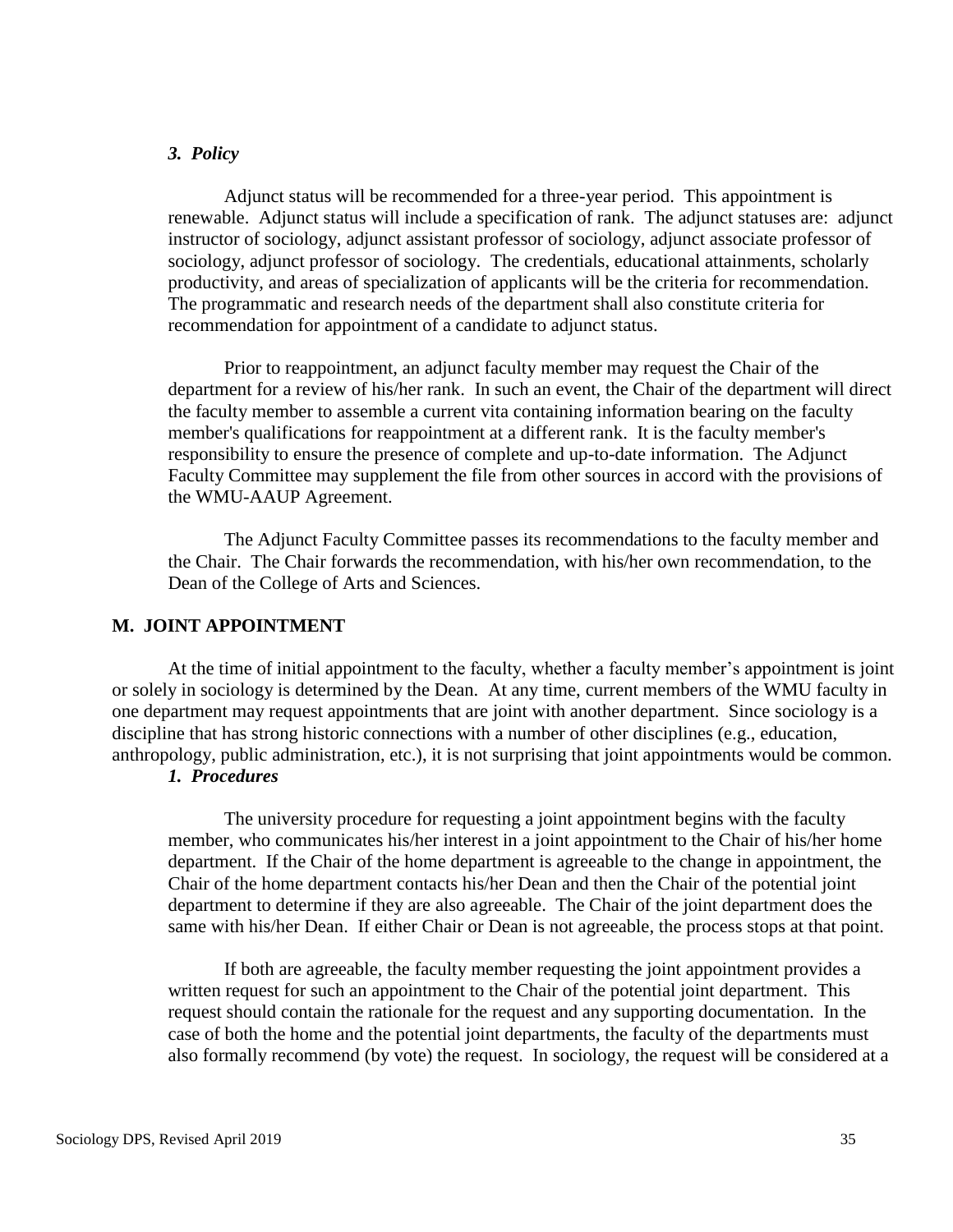regular department meeting. Assuming that all parties are agreeable, the Chair of the joint department will send a letter to the faculty member, outlining the terms of the appointment. If the faculty member signs the letter, the Chairs of the home and joint departments forward the request to their respective Dean(s) for them to forward it to the Provost for action.

## **N. Assessment of Student Learning**

In accordance with university policy, the Department of Sociology will engage in assessment of student learning according to the terms of the approved Learning Assessment Plans for the Department of Sociology and its Criminal Justice Major. It is important to emphasize that, as the University

Assessment Steering Committee's "Assessment Data Transparency Policy" makes clear, "each department determines the type and nature of data that can be shared outside of the department" (p. 3). The Department of Sociology recognizes that this transparency policy also makes provision for college deans and the Provost to request department-level data. According to the Learning Assessment Plans for the Department of Sociology and its Criminal Justice Major, which were approved by the University Assessment Steering Committee, information gathered through these assessment exercises will be released for scrutiny outside of the Department of Sociology only upon a majority vote of the faculty. In principle, the Department of Sociology believes that the information collected according to these plans should be used for internal assessment only; that is, the data collected according to the provisions of the Learning Assessment Plans approved by the University Assessment Steering Committee should be used only within the Department of Sociology to assess the achievement of goals and objectives in the sociology and criminal justice curricula, to ascertain program quality, and to determine the adequacy of resource allocation. These data will not be used in any way in personnel decisions.

## **O. Class-size Capacity Recommendations and Approval Process**

In accordance with the WMU-AAUP Agreement (Article 42, Section 14), the faculty of the Department of Sociology shall periodically review class sizes in the department's courses and recommend changes to the Chair and Administration. These recommendations should be based on pedagogical standards and on the need to promote student engagement.

## **P. Evaluation of Faculty for Permanent Interdepartmental Transfers**

The following process is recommended for use in situations in which the faculty of the Department of Sociology have been asked for a consultation or to make a recommendation concerning the interdepartmental transfer of faculty members into the Department of Sociology, such as described in Article 48 of the WMU-AAUP Contract or as otherwise requested by administration.

In order to provide an informed evaluation and recommendation of the faculty member under consideration for an interdepartmental transfer to the Department of Sociology, it is encouraged and recommended that the faculty member who is under consideration for a transfer perform each of the following steps: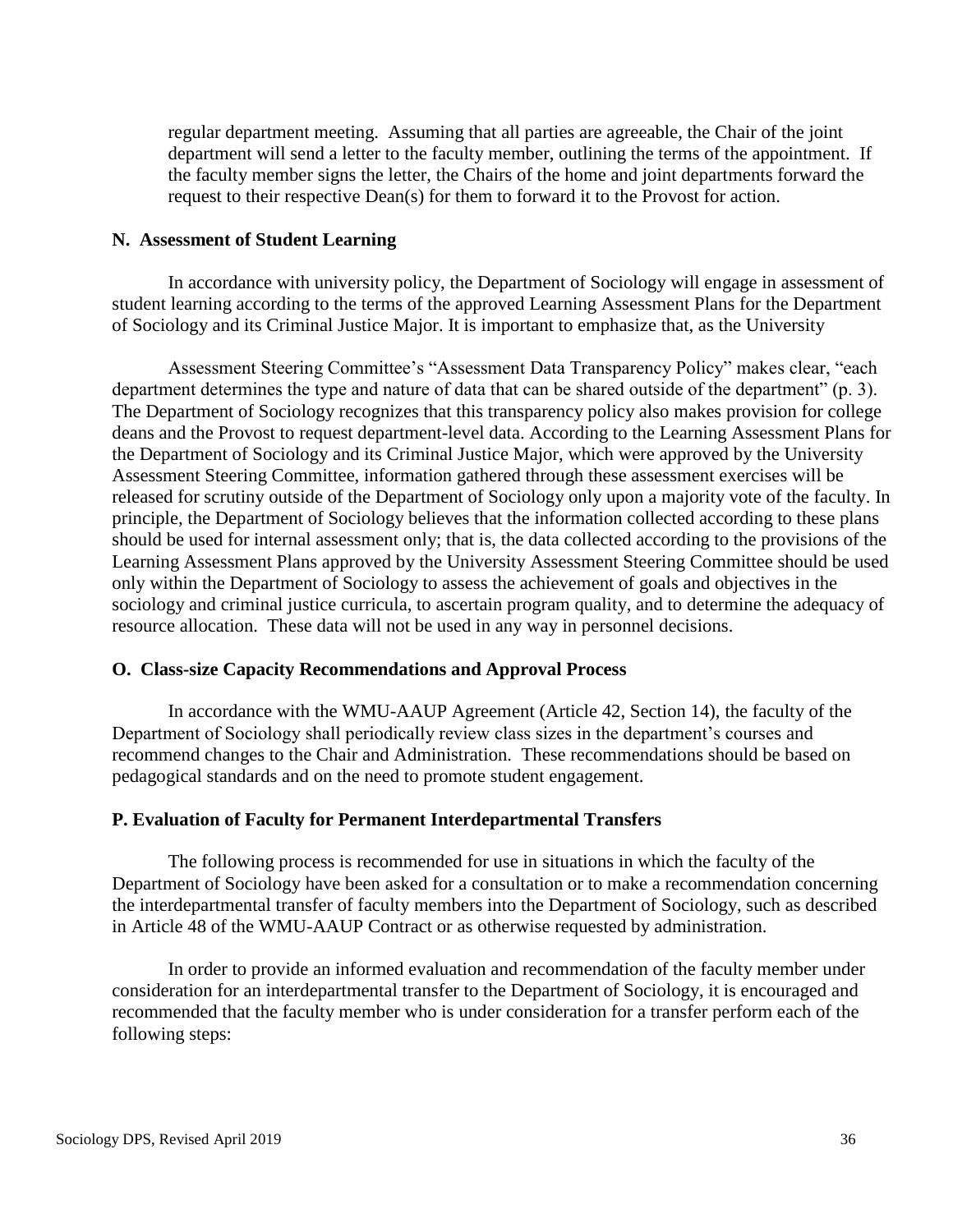A) Individually meet with the faculty of Sociology to discuss their potential transfer.

B) Provide a letter to the Chair of Sociology making a request for the transfer and an accompanying *C.V.* documenting professional competence, professional recognition, and professional service. The faculty member may also provide additional documentation related to these three areas if the faculty member chooses to do so. The letter of request, the *C.V.*, and any additional documentation should be made available by the chair to all tenured and tenure-track faculty in the Department of Sociology.

C) Provide a presentation (generally on their research) with questions and answers at a department meeting or at a scheduled event for the presentation for Sociology faculty and students. Graduate students in the department should be informed of the request for transfer and be invited to attend the presentation.

When providing a recommendation to the administration, tenured and tenure-track faculty in the Department of Sociology shall vote on the transfer request using secret ballots at a regular department meeting within a reasonable amount of time during a regular semester after the portfolio and presentation have been provided. The result of this vote is final, and serves as the department faculty's final recommendation to the administration.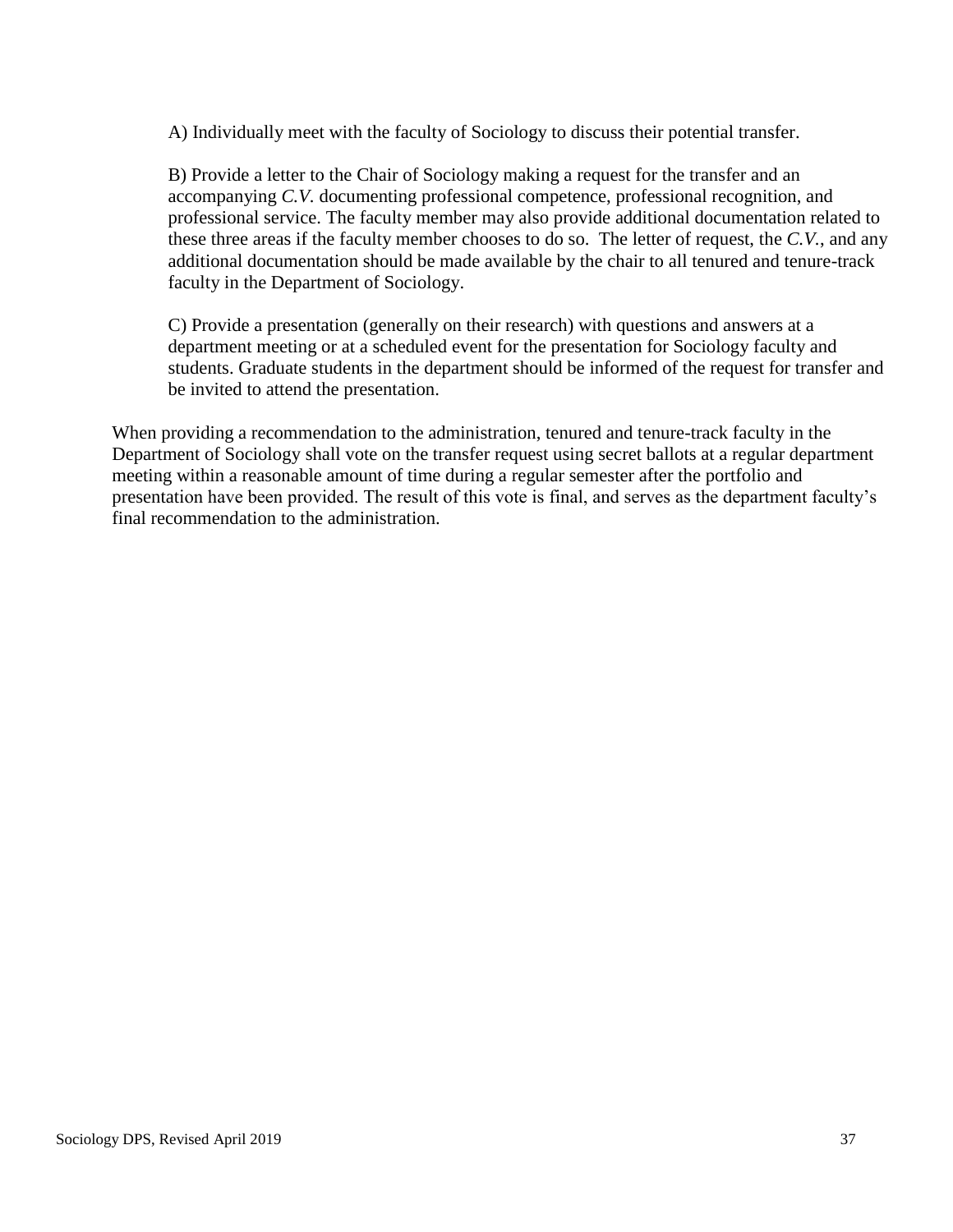## **APPENDIX A**

## **WORKLOAD FORM**

Below is a listing of activities that have been taken from various university-related documents (e.g., WMU-AAUP Agreement, merit application, AAUP letters addressing workload, etc.). This list is designed to be illustrative of the factors which might be used as rationales for redistribution between teaching and other responsibilities. Some of the items listed may not be weighed as heavily as others, and this should be taken into consideration in any redistribution request. The activities have been grouped according to the categories used in the WMU-AAUP Agreement for tenure, promotion, and merit decisions in the hope that a single tabulation of activities on the part of faculty would therefore serve multiple uses.

## **CATEGORY 1: PROFESSIONAL COMPETENCE**

### *I. Undergraduate Instruction*

- (A) Scheduled undergraduate courses: 100-400 level
- (B) 498 Field Experience
- (C) 598 Readings in Sociology
- (D) Honors Thesis or Essay Chair, Member
- (E) Waldo-Sangren or other University-sponsored student projects
- (F) Other Undergraduate Major and Minor Advising
- (G) Other factors
	- (1) Oversize class enrollment: 100-400 level courses
	- (2) New course preparation: 100-400 level courses
	- (3) Highly specialized preparation
	- (4) Writing-intensive courses
	- (5) Multiple preparations
	- (6) Honors courses
	- (7) Guest lecturing in undergraduate courses
	- (8) Course development
	- (9) Curriculum development
	- (10) Field supervision
	- (11) Teaching large classes
	- (12) Teaching EUP Courses

### *II. Graduate Supervision and Instruction*

- (A) Scheduled graduate courses: 500 and 600 level
- (B) 598 Readings in Sociology
- (C) 710 Independent Research
- (D) 712 Professional Field Experience
- (E) 725 Doctoral Research Seminar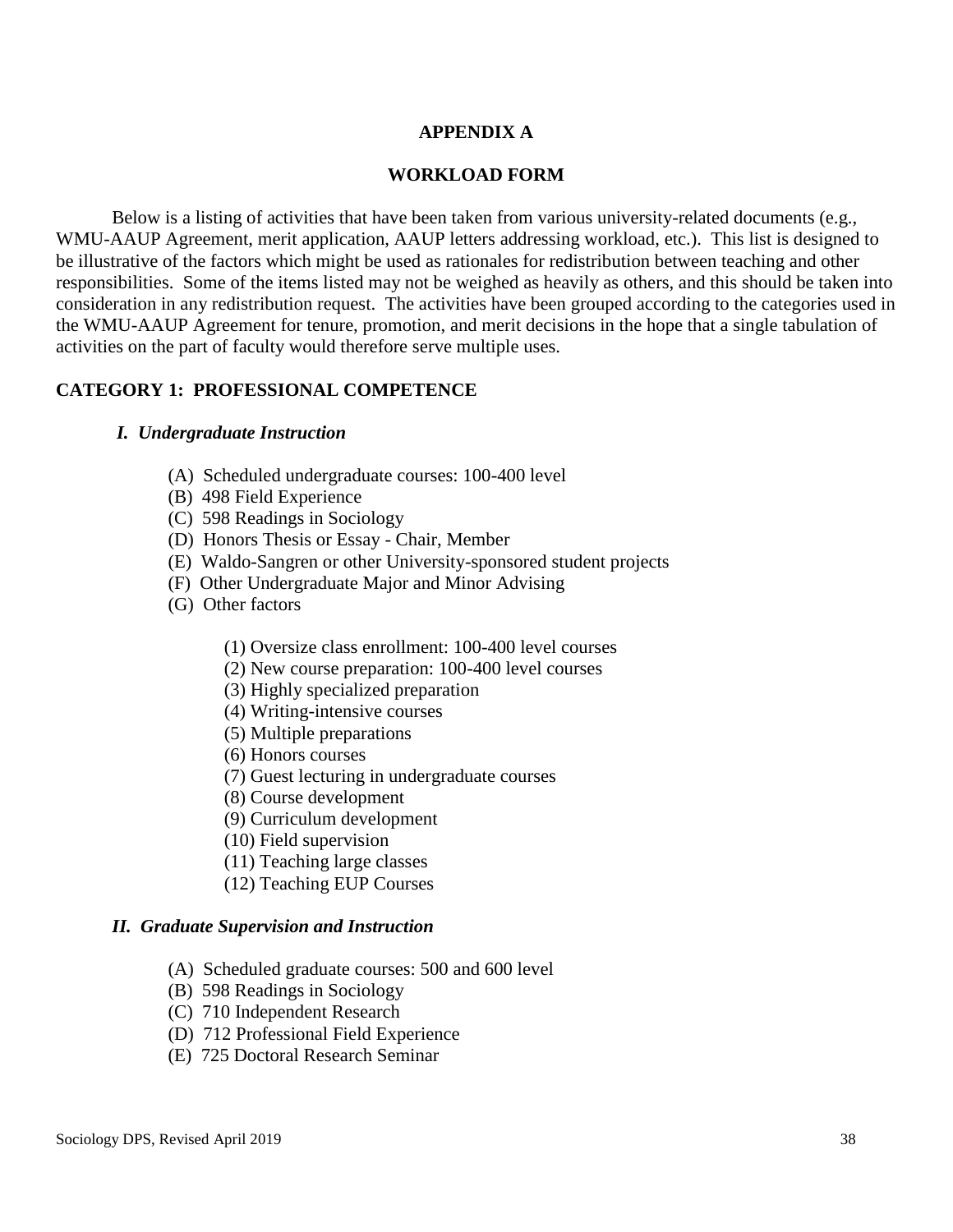- (F) 735 Graduate Research
- (G) Master's Essay or Thesis Committee Chair or Member
- (H) Doctoral Dissertation Committee Chair or Member
- (I) Area Examination Committee Chair or Member
- (J) Other Graduate Advising
- (K) Other Factors
	- (1) Oversize class enrollment: 500-600 level courses
	- (2) New course preparation: 500-600 level courses
	- (3) Guest lecturing in graduate courses
	- (4) Highly specialized preparation
	- (5) Multiple preparations
	- (6) Course development
	- (7) Curriculum development
	- (8) Field supervision
	- (9) Teaching EUP Courses

## **CATEGORY 2: PROFESSIONAL RECOGNITION**

## *III. Research and Non-Commercial Publication*

- (A) Research Proposal Preparation
- (B) Research in Progress
- (C) Publication Preparation
- (D) Presentations at Professional Meetings
- (E) Research Consultation
- (F) Other Professional Consultation
- (G) Office in National, Regional, or State Professional Association
- (H) Editor of Professional Publication
- (I) Reviewer for Professional Publication
- (J) Reviewer for Funding Agency
- (K) Media Exposure
- (L) Other Professional Activity
- (M) Creative Activity

## **CATEGORY 3: PROFESSIONAL SERVICE**

### *IV. Department Service*

- (A) Director of KCSR
- (B) Associate Director of KCSR
- (C) Criminal Justice Program -.Director
- (D) Graduate Program Director
- (E) Undergraduate Program Director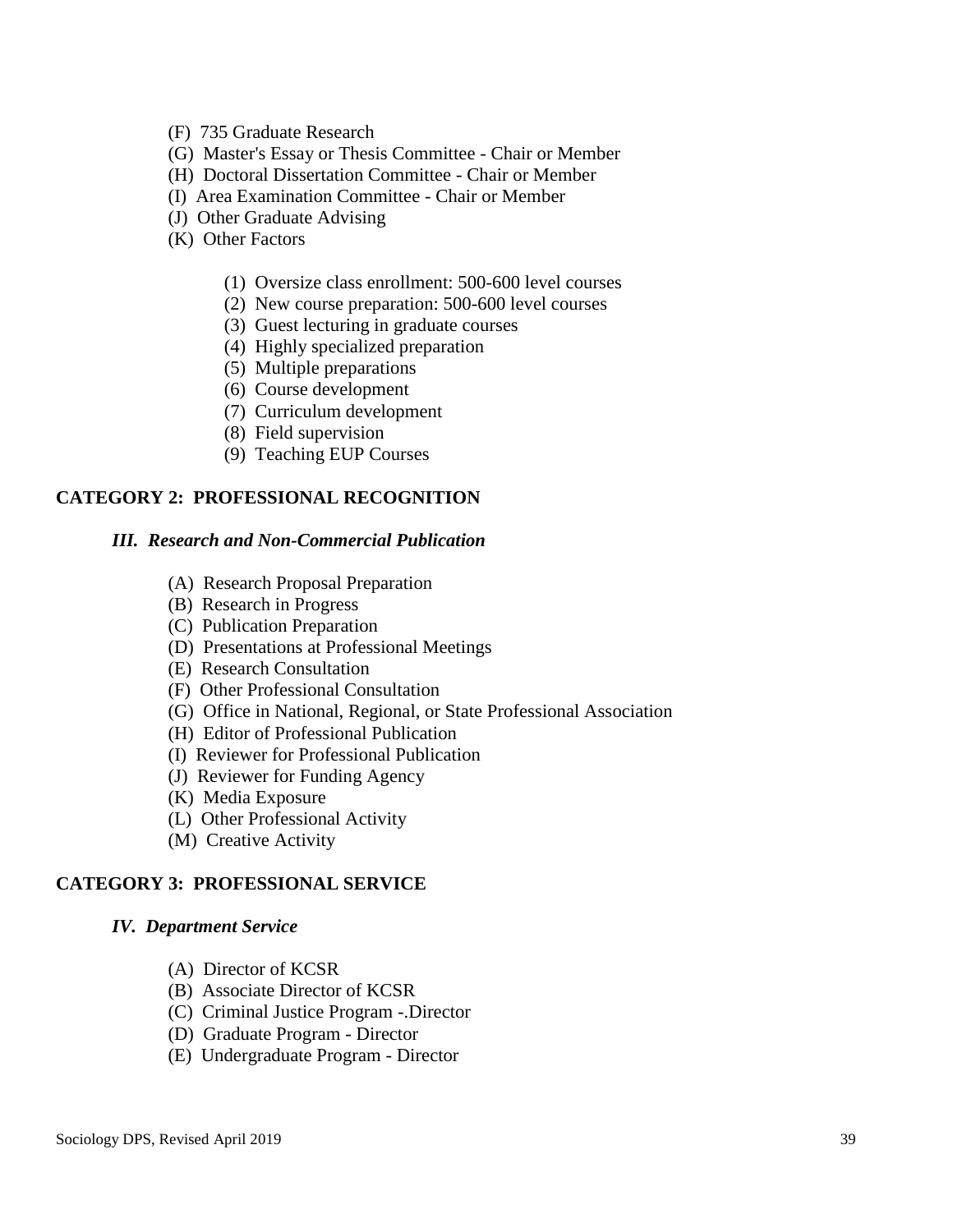- (F) Executive Council Chair or Member
- (G) Other Working Committees Chair
- (H) Other Working Committees Member
- (I) Other Department Positions
- (J) Organizer of Colloquium Series
- (K) Mentoring New Faculty

## *V. University Service*

- (A) AAUP offices such as President, Vice-President, Executive Committee, Association Council, and AAUP Committees
- (B) Faculty Senator and Faculty Senate Committees
- (C) University Committees

## *VI. Other Professionally Oriented Service*

- (A) Significant Community Service
- (B) Significant Service to Professional Organizations
- (C) Editorial Work
- (D) Substantive Consultation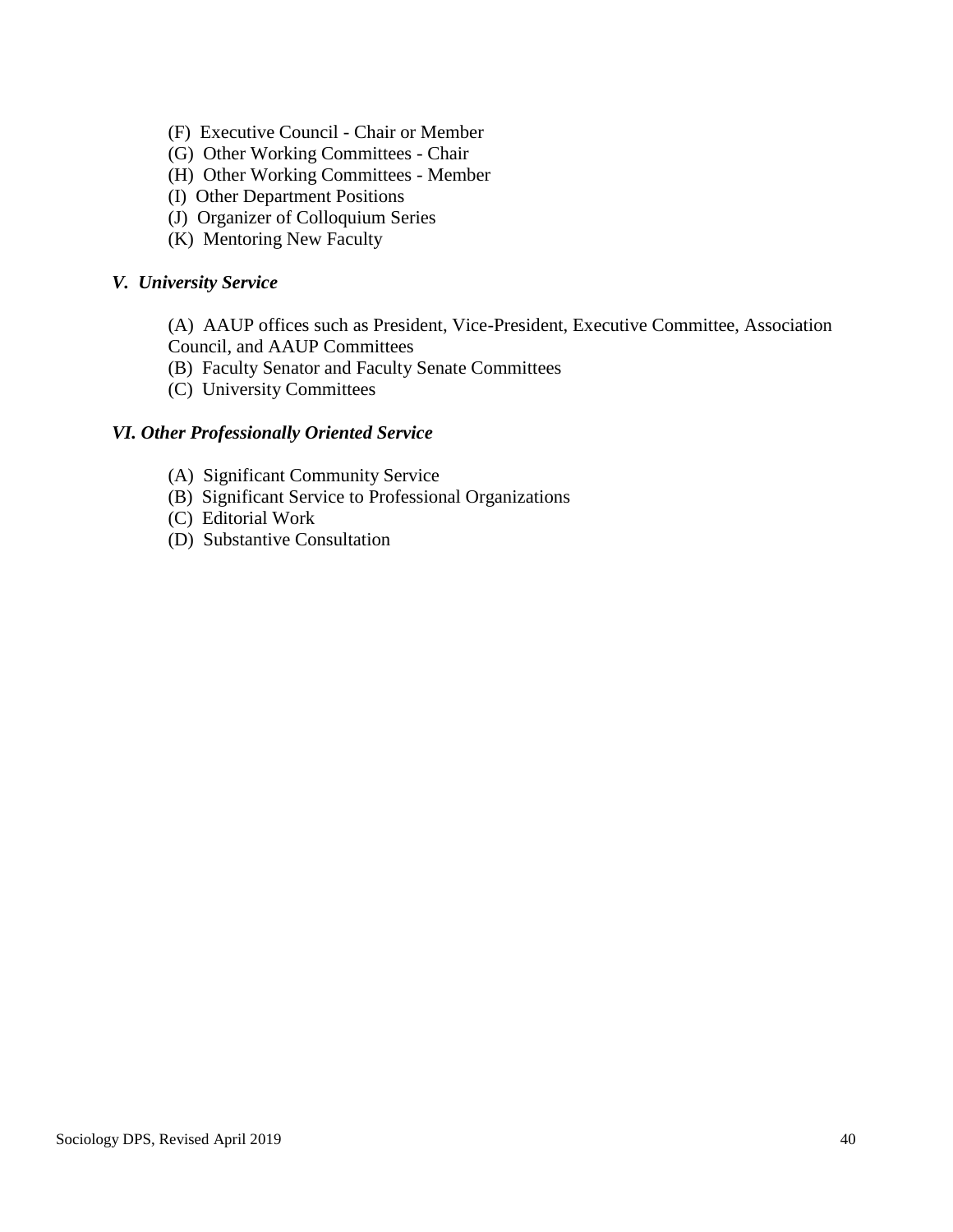## **APPENDIX B**

## **JUDGMENTAL CRITERIA FOR TENURE AND PROMOTION**

The following criteria shall be used when evaluating faculty for tenure and/or promotion recommendations. Ordinarily, it is expected that level of performance will increase with experience so that promotion to higher ranks will require demonstration of achievement in excess of that demonstrated for awarding of tenure, so although the same criteria are used, the expectations increase with rank.

## *a. Professional Competence*

Professional competence is a necessity. A faculty member's teaching ability shall be evaluated by students and colleagues. Insofar as they pertain to teaching competence, efforts by the faculty member at curriculum development, innovation, and continuing self-education shall be included in the evaluation. Evaluations from courses taught by faculty for the first time may be weighed more lightly in the professional judgment of the committee.

All departmentally specified information on professional competence will be considered, including measures of student satisfaction.

Criteria for professional competence include the following:

(1) Classroom performance as judged by students ratings data and teaching observations. Post-tenure teaching observations are optional (see WMU-AAUP 16.§3.3.2), so teaching observations are not required for post-tenure promotional reviews and their absence may not disadvantage a candidate.

- (2) Development and/or refinement of course offerings.
- (3) Development and/or refinement of academic programs and curricula.

(4) Quality of instruction outside of course structures, including honors programs and master's degrees (including supervision of theses), doctoral degrees (including supervision of dissertations), special projects, and so forth.

(5) Continuing education courses.

(6) Instructional materials development.

(7) Special teaching assignments.

(8) Postdoctoral education as it pertains to instruction or program/curriculum development.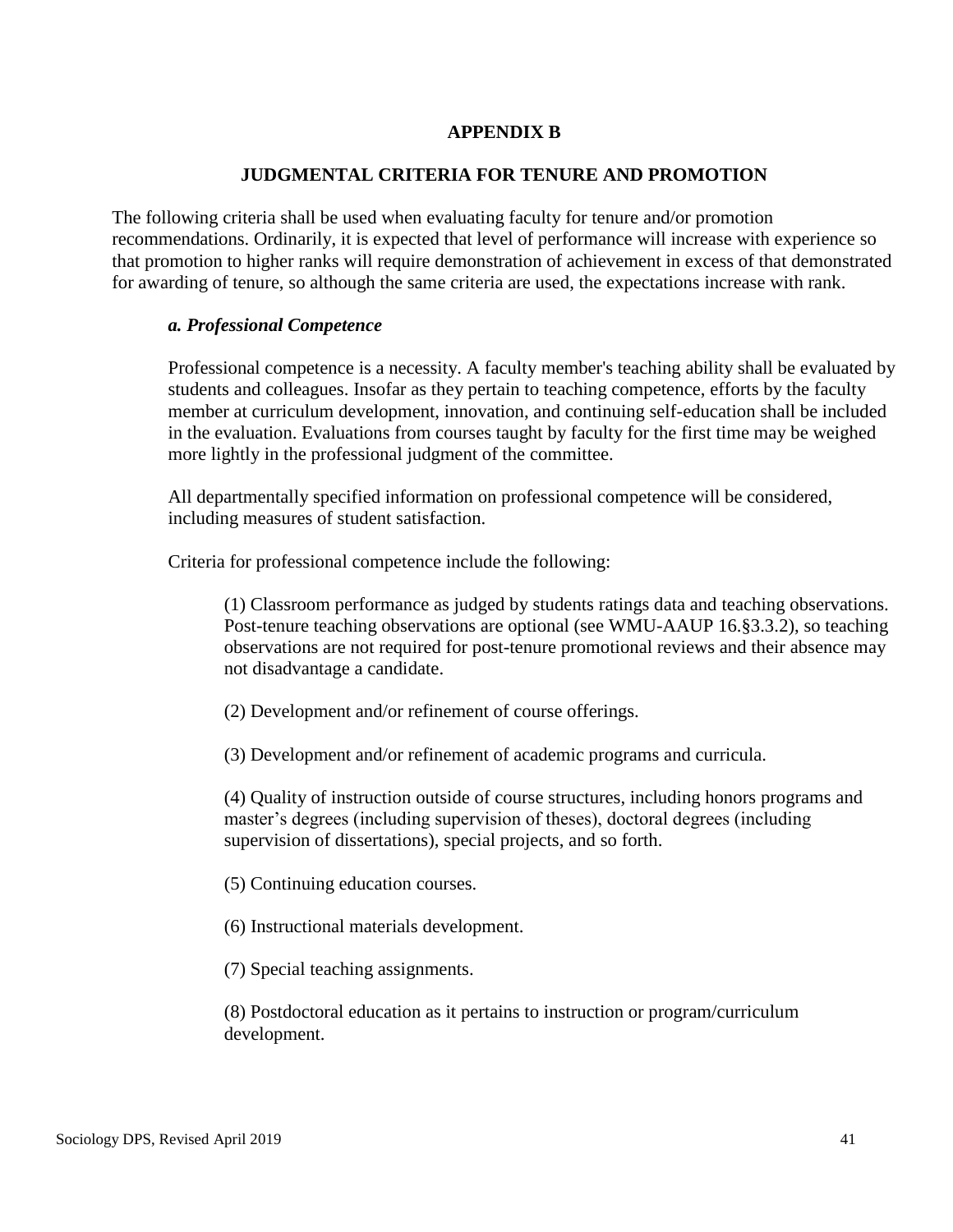## *b. Professional Recognition*

In order to be evaluated positively for *tenure* in the Department of Sociology with respect to professional recognition, faculty are expected to demonstrate that not only were they able to complete their dissertation research successfully, but also that they have been able to move beyond the confines of their doctoral project. The issue the *tenure* committee must confront is if the faculty member will be able to continue to perform at least as well as is revealed by their performance between finishing their dissertation and their final tenure review.

Because this department offers graduate work, and many of the faculty will be advising students who are writing theses and dissertations, it is expected that the faculty themselves will engage in significant research and submit this research to the criticism of their peers via publication of scholarly books, monographs, and articles and through presentations to scholarly societies. Traditionally ranked faculty under consideration for tenure and/or promotion will be evaluated under these expectations. It is also expected that candidates for promotion to Professor will have achieved a national and/or international recognition. Evidence of professional recognition should be evaluated quantitatively *and* qualitatively, as not all forms of recognition are equally meritorious, even within categories and sub-categories.

Criteria for professional recognition include the following:

- (1) Publication in refereed journals;
- (2) Papers presented at professional meetings;
- (3) Invited publications;
- (4) Book reviews;
- (5) Scholarly books and/or monographs;
- (6) Receipt of research grants;
- (7) Final reports of research projects, funded and/or unfunded;
- (8) Grant and contract proposal submissions;
- (9) Chapters in scholarly books;

(10) Postdoctoral education as it pertains to the development of scholarly and research capacity;

(11) Office in professional associations;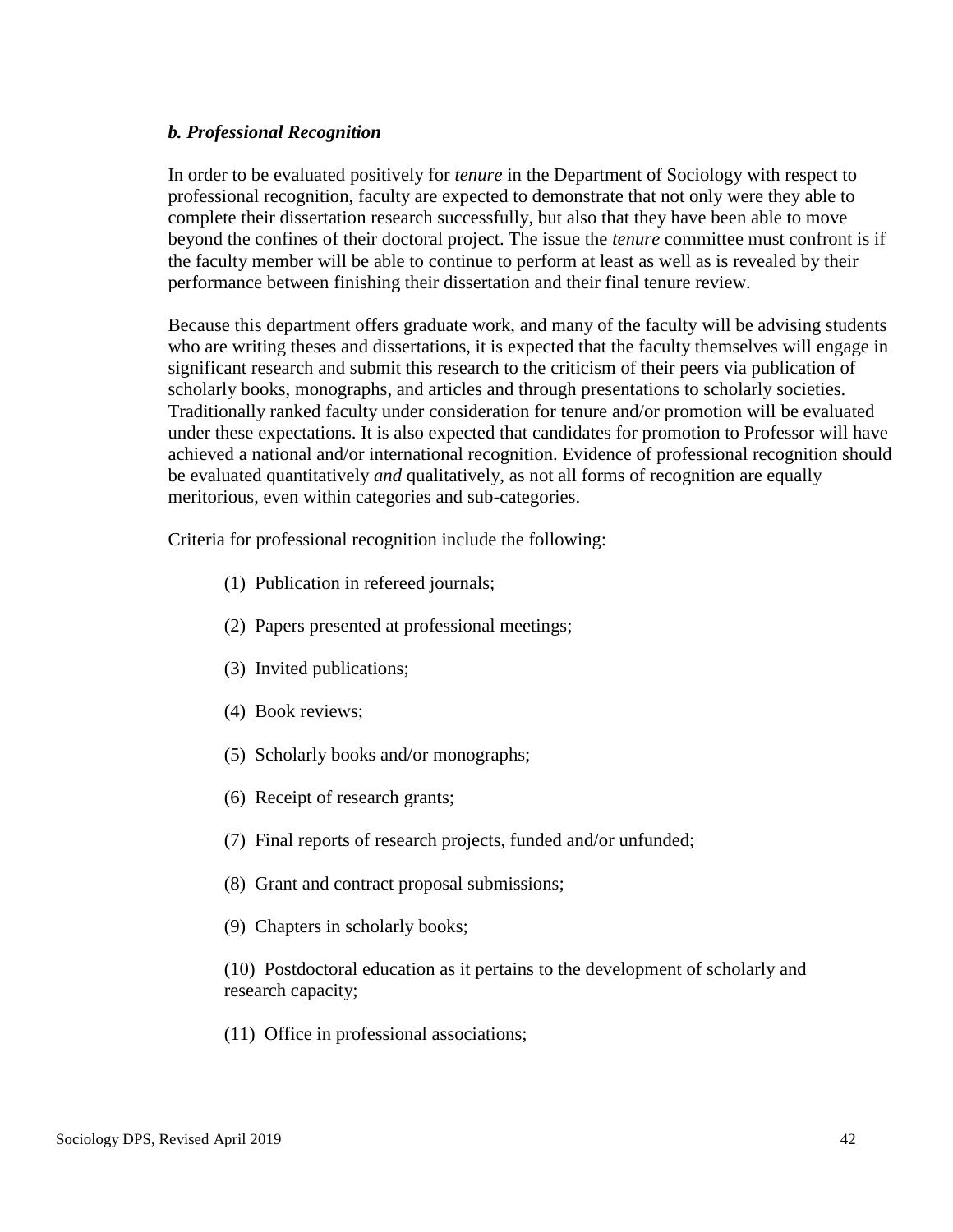- (12) Section/session organizer at professional meeting;
- (13) Participant in professional meetings (panels, discussant, etc.);
- (14) Referee (publication, publisher, foundation, meeting, etc.);
- (15) Member of editorial staff of professional publication;
- (16) Consultations;
- (17) Professionally related governmental activity (e.g., commissions, boards, etc.);
- (18) Evaluation research.

## *c. Professional Service*

The faculty member shall have demonstrated competence and willingness in serving the needs of the department, the college, the university, the WMU-AAUP, and the community, when possible, in leadership roles. All faculty will participate in the administration and committee work of the department and/or the university. Tenure-track faculty members will normally be less heavily involved in this type of activity than will tenured faculty members, but they will be expected to perform satisfactorily a proportionate share of such duties. Faculty members will be evaluated in their performance of these obligations. Although community involvement may be considered as a factor supporting tenure and/or promotion, its absence will not be considered a barrier.

Criteria for professional service include the following:

- (1) Service on department committees/councils.
- (2) Service on college committees.
- (3) Service on university committees/honorary societies.
- (4) Service on Faculty Senate committees/councils and/or WMU-AAUP committees/councils.

(5) Service to local, state, regional, national, and/or international organizations that are clearly not professional or academic groups.

(6) Presentations to local, state, regional, national and/or international organizations that are clearly not professional or academic groups.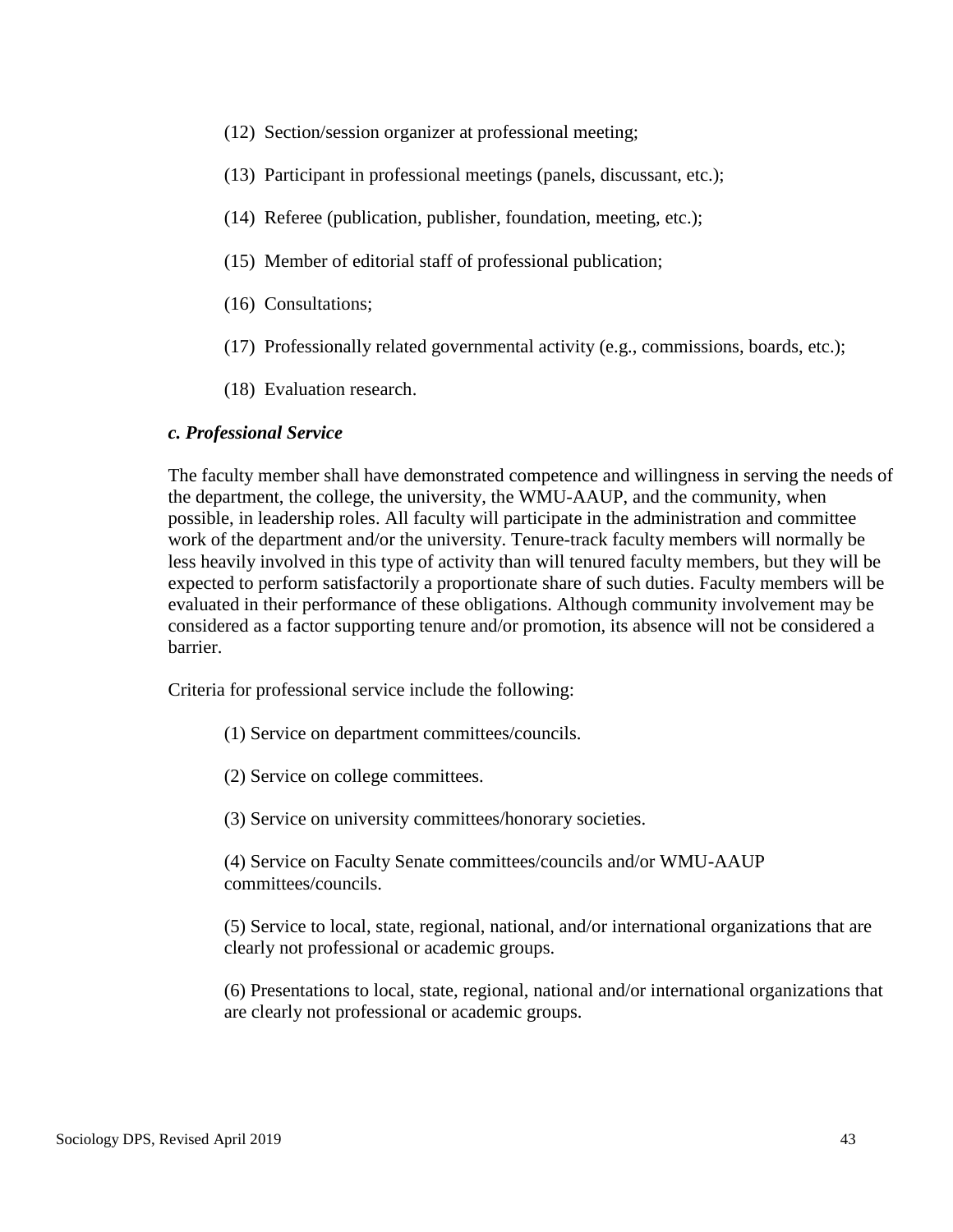## **APPENDIX C**

## **EXAMPLE BALLOTS FOR TENURE AND PROMOTION**

# *1) Probationary Tenure Review (e.g., 2nd year, 4th year)*

Vote #1:

Circle yes or no:

Does the candidate meet the requirements for a positive and unconditional tenure review?

Yes No

Vote #2 (if needed):

Circle yes or no:

Does the candidate meet the requirements for at least a positive and conditional tenure review?

Yes No

Vote #3 (if needed):

Circle yes or no:

Does the candidate meet the requirements for at least a negative and conditional tenure review?

Yes No

## *2) Final Tenure Review*

Vote #1:

Circle yes or no:

Does the candidate meet the requirements for a positive final tenure review?

Yes No